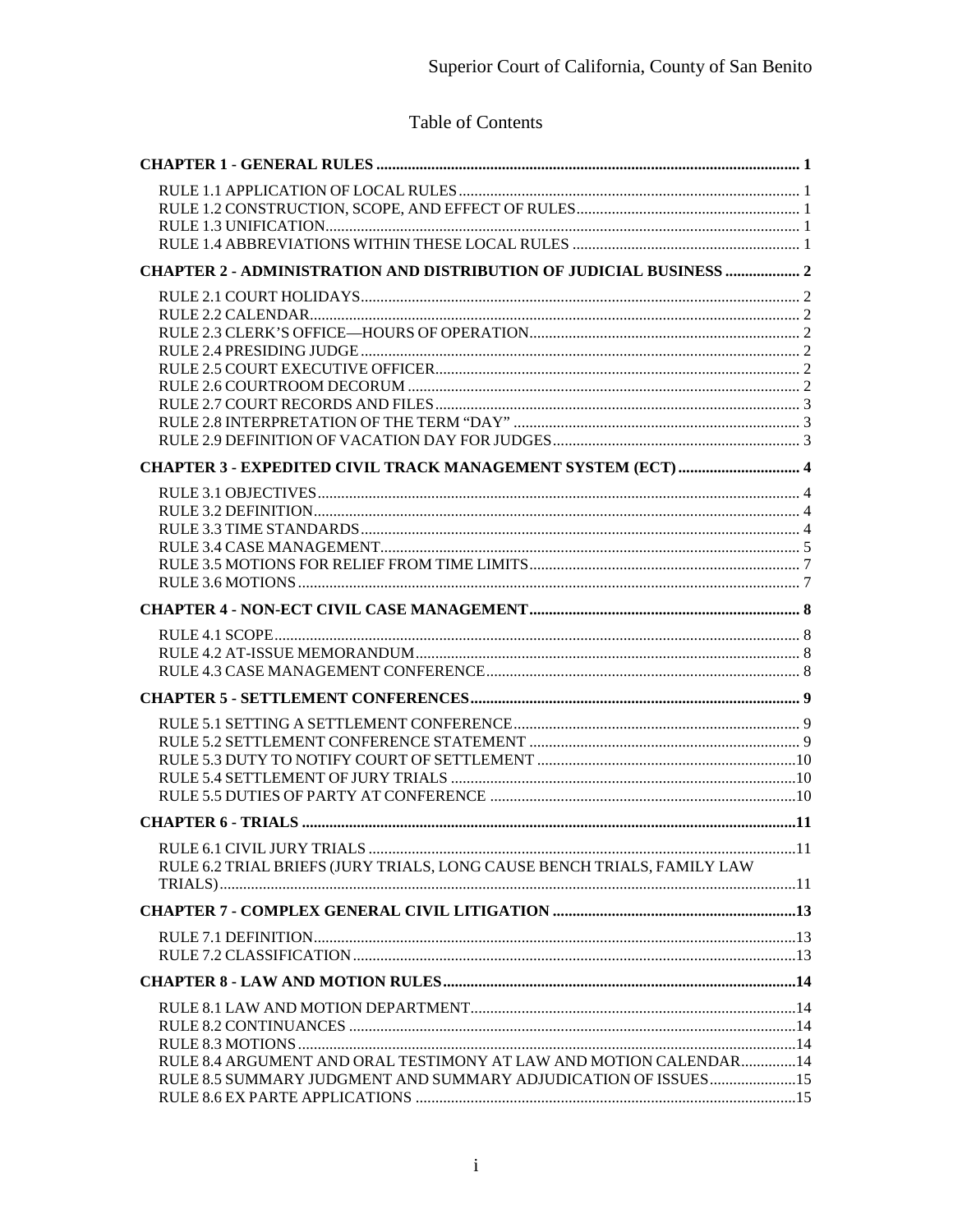| RULE 11.10 APPOINTMENT OF COURT-APPOINTED INVESTIGATOR OR EVALUATOR 24  |  |
|-------------------------------------------------------------------------|--|
|                                                                         |  |
|                                                                         |  |
|                                                                         |  |
|                                                                         |  |
| RULE 11.15 COURT COMMUNICATION PROTOCOL FOR DOMESTIC VIOLENCE AND CHILD |  |
|                                                                         |  |
|                                                                         |  |
|                                                                         |  |
|                                                                         |  |
|                                                                         |  |
|                                                                         |  |
|                                                                         |  |
|                                                                         |  |
|                                                                         |  |
|                                                                         |  |
|                                                                         |  |
|                                                                         |  |
|                                                                         |  |
|                                                                         |  |
| RULE 13.7 PROCEDURES FOR REVIEWING AND RESOLVING COMPLAINTS38           |  |
| RULE 13.8 PROCEDURES FOR INFORMING THE COURT OF THE INTERESTS OF A      |  |
|                                                                         |  |
|                                                                         |  |
|                                                                         |  |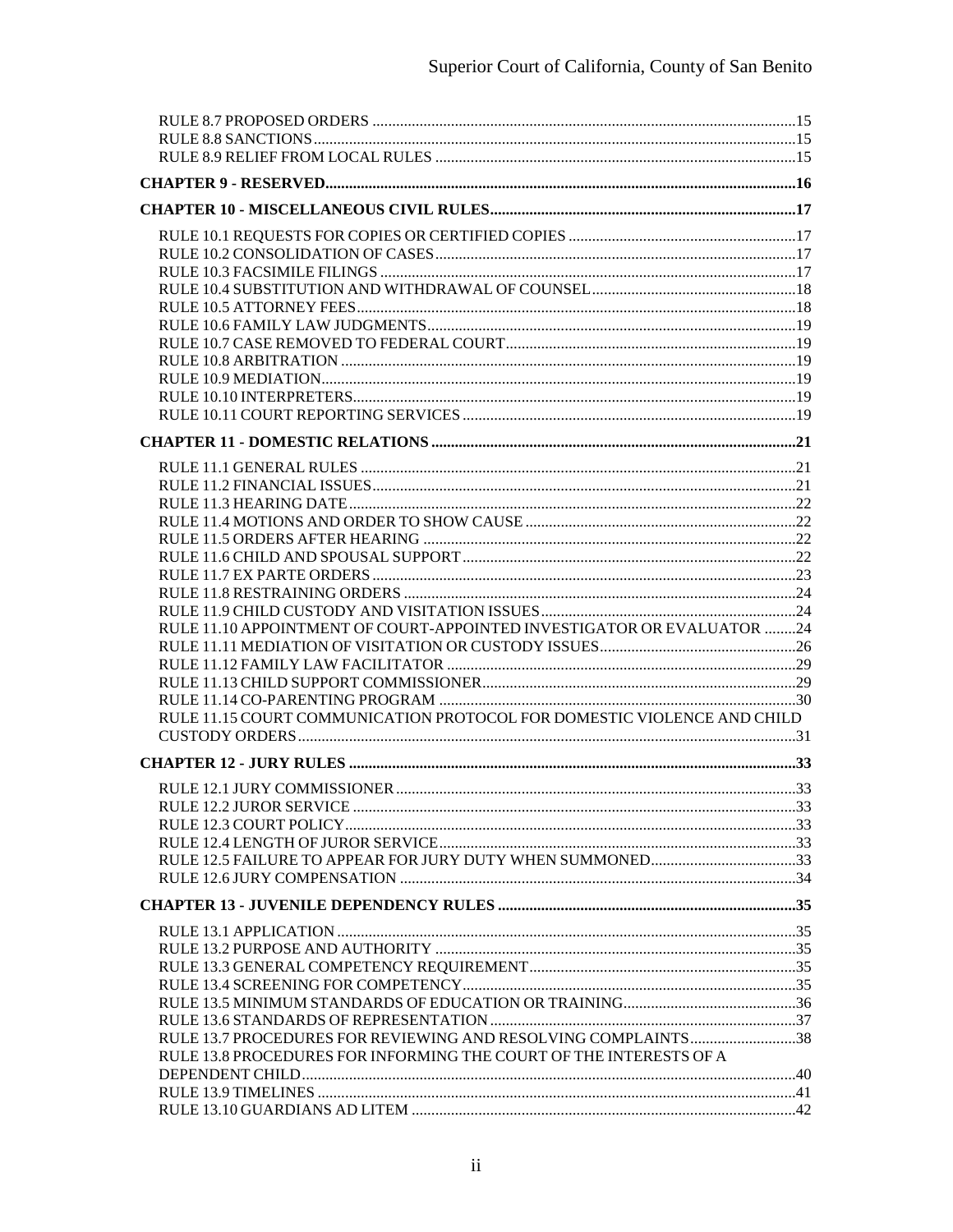| <b>APPENDIX B - LIST OF RULES WITH DATE OF ADOPTION OR LATEST REVISION 46</b> |
|-------------------------------------------------------------------------------|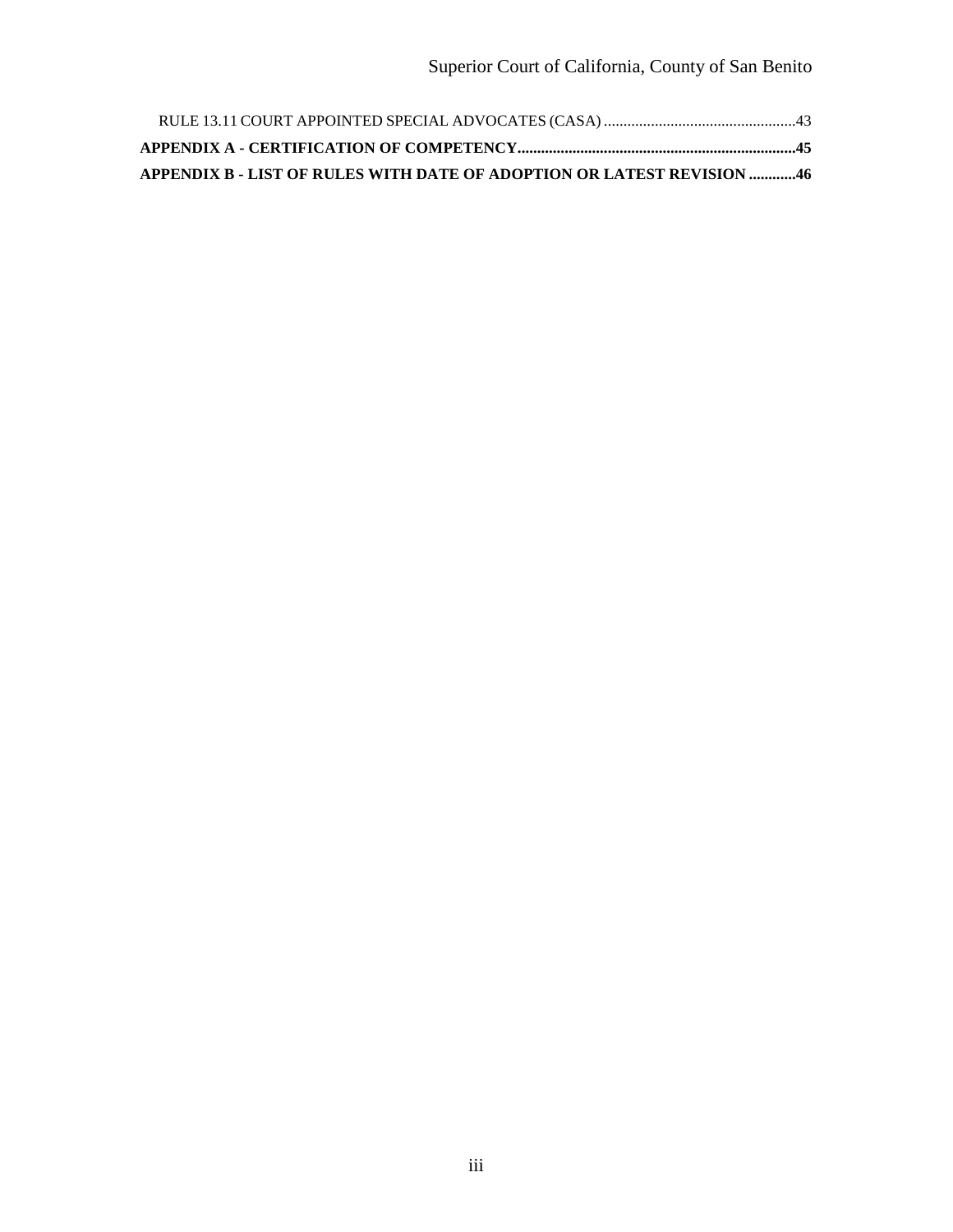## <span id="page-3-0"></span>**CHAPTER 1 - GENERAL RULES**

## <span id="page-3-1"></span>**RULE 1.1 APPLICATION OF LOCAL RULES**

These local rules apply to all matters filed in the Superior Court of California, County of San Benito unless otherwise noted herein. Upon the effective date of these rules, all other rules previously adopted by this court and the former Municipal Court are repealed.

<span id="page-3-2"></span>(Eff. 7/1/99) (Rev. 7/1/08)

#### **RULE 1.2 CONSTRUCTION, SCOPE, AND EFFECT OF RULES**

These local rules are designed to promote and facilitate efficient and fair administration of judicial business and justice. These local rules are to be liberally construed and are intended to supplement and do not replace or reduce any requirements set forth in California statutes, the California Rules of Court (CRC), or other policies or standards adopted by the Judicial Council of California. If a local rule is amended in the future, the new adopted and approved rule will be controlling.

<span id="page-3-3"></span>(Eff. 7/1/99) (Rev. 7/1/08)

#### **RULE 1.3 UNIFICATION**

Effective September 1, 1998, Municipal Court of San Benito County unified with Superior Court. Therefore, all references to Municipal Court are hereby eliminated. Superior Court is divided into Department 1 (formerly Municipal Court) and Department 2 (formerly strictly Superior Court). Cases, which were in Municipal Court, will continue as is in Department 1.

<span id="page-3-4"></span>(Eff. 7/1/99)

#### **RULE 1.4 ABBREVIATIONS WITHIN THESE LOCAL RULES**

| <b>ADR</b>   | <b>Alternative Dispute Resolution</b>               |
|--------------|-----------------------------------------------------|
| <b>CLETS</b> | California Law Enforcement Telecommunication System |
| <b>CMC</b>   | <b>Case Management Conference</b>                   |
| <b>CRC</b>   | California Rules of Court                           |
| <b>ECT</b>   | <b>Expedited Civil Track</b>                        |
| <b>MCLE</b>  | Minimum Continuing Legal Education                  |

(Eff. 7/1/99) (Rev. 7/1/08)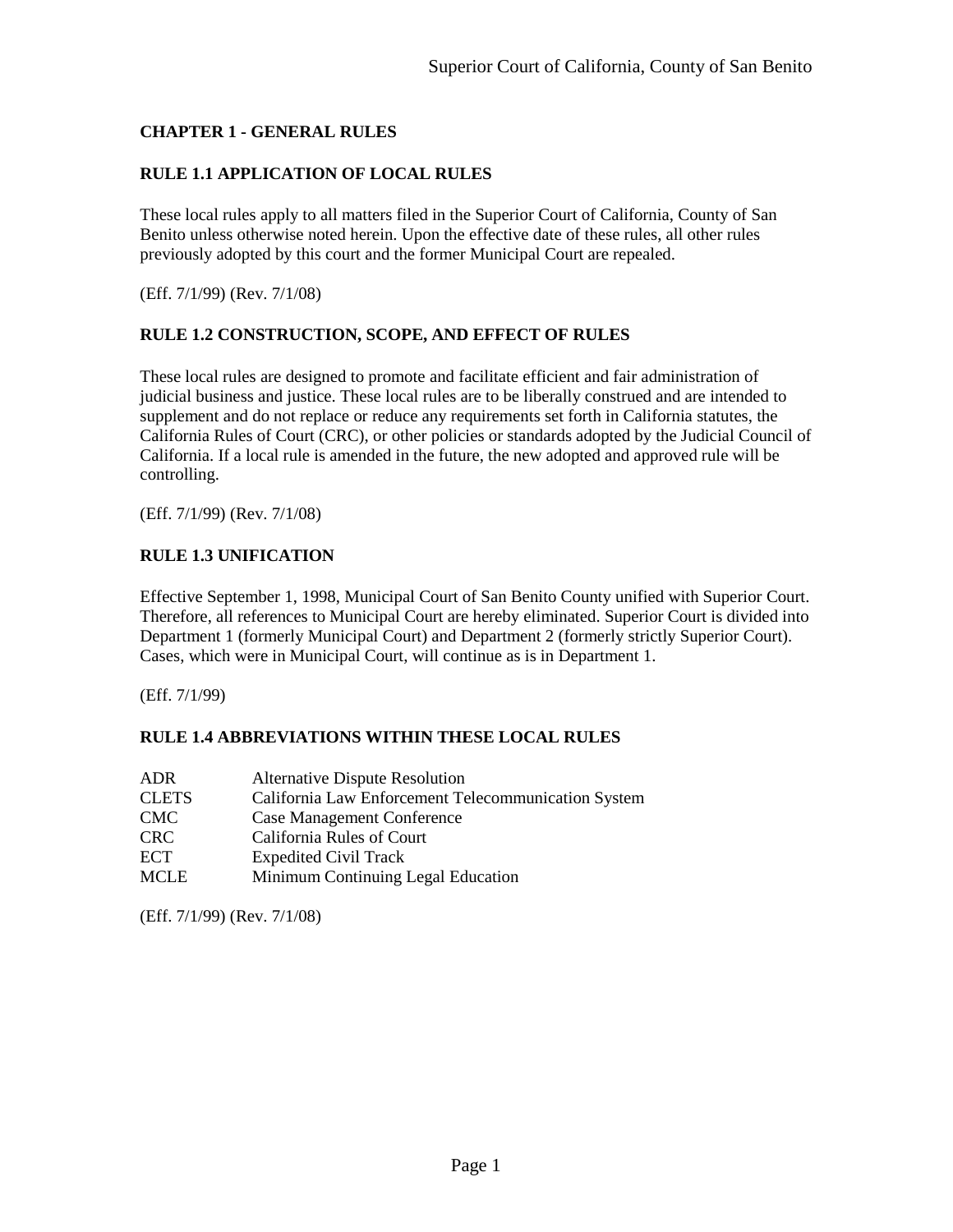## <span id="page-4-0"></span>**CHAPTER 2 - ADMINISTRATION AND DISTRIBUTION OF JUDICIAL BUSINESS**

## <span id="page-4-1"></span>**RULE 2.1 COURT HOLIDAYS**

The court will observe a holiday occurring on a Saturday on the proceeding Friday and a holiday occurring on a Sunday on the following Monday, pursuant to CRC 1.11 and Code of Civil Procedure section 135. The court observes all judicial holidays as prescribed by law. (See Code of Civil Procedure sections 133-136 and Government Code section 6700.)

<span id="page-4-2"></span>(Eff. 7/1/99) (Rev. 1/1/02) (Rev. 7/1/08)

## **RULE 2.2 CALENDAR**

All matters will be regularly calendared pursuant to the calendar policy determined by the presiding judge. Unless otherwise ordered, cases will be assigned by department.

<span id="page-4-3"></span>(Eff. 7/1/99)(Rev. 1/1/02) (Rev. 7/1/08)

## **RULE 2.3 CLERK'S OFFICE—HOURS OF OPERATION**

As of the effective date of this rule, the clerk's office hours are from 8 a.m. - 4 p.m. on court days. NO FILINGS WILL BE ACCEPTED AFTER 4 P.M. The clerk's office hours are determined by the judges and court administration and are subject to change with prior notice to the public.

<span id="page-4-4"></span>(Eff. 7/1/99) (Rev. 7/1/08)

## **RULE 2.4 PRESIDING JUDGE**

The judges will select the presiding judge. The presiding judge has the authority and the duties specified by CRC and statute. When necessary, the presiding judge will designate an acting presiding judge.

<span id="page-4-5"></span>(Eff. 7/1/99) (Rev. 7/1/08)

## **RULE 2.5 COURT EXECUTIVE OFFICER**

A majority of the judges of the court may appoint a court executive officer pursuant to Government Code sections 71620 and 77001.

<span id="page-4-6"></span>(Eff. 7/1/99) (Rev. 7/1/08)

## **RULE 2.6 COURTROOM DECORUM**

These local rules have been adopted to promote orderly proceedings and respect for the judicial process. All persons present before the court are required to dress and conduct themselves in a manner consistent with the traditional dignity of the court and the judicial process.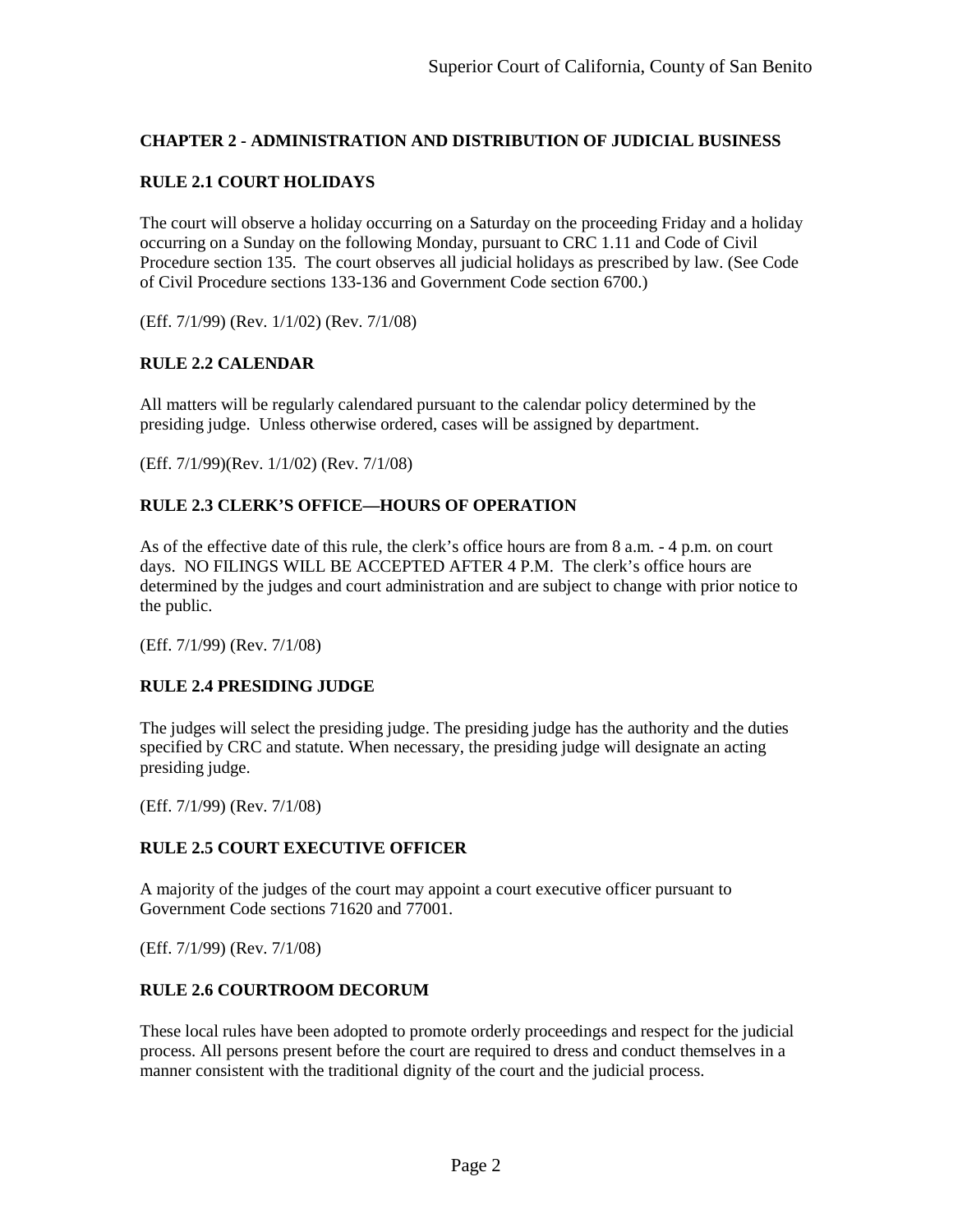<span id="page-5-0"></span>(Eff. 7/1/99) (Rev. 7/1/08)

## **RULE 2.7 COURT RECORDS AND FILES**

No person may remove court files, papers contained therein, exhibits, or other records from the clerk's office without order of the court.

<span id="page-5-1"></span>(Eff. 7/1/99) (Rev. 7/1/08)

#### **RULE 2.8 INTERPRETATION OF THE TERM "DAY"**

"Court day" means a day on which judicial business may be transacted within the meaning of Code of Civil Procedure section 133-136. "Day" means "court day" unless otherwise specified.

<span id="page-5-2"></span>(Eff. 7/1/08)

## **RULE 2.9 DEFINITION OF VACATION DAY FOR JUDGES**

A day of vacation for a judge is defined as an approved absence from the court for one full court day. Other absences from the court listed in CRC  $10.603(c)(2)(H)$  are excluded from this definition.

(Eff. 7/1/08)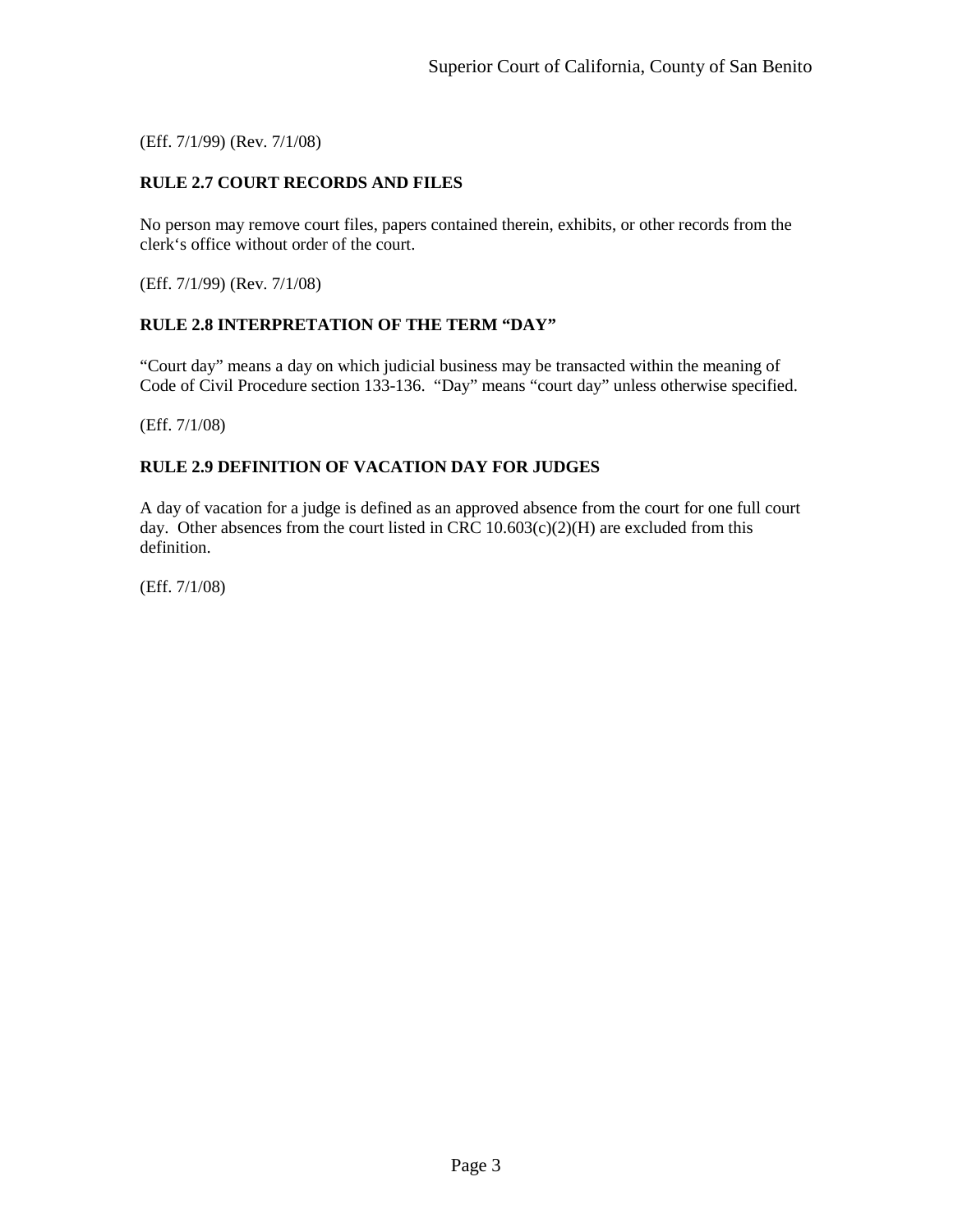## <span id="page-6-1"></span><span id="page-6-0"></span>**CHAPTER 3 - EXPEDITED CIVIL TRACK MANAGEMENT SYSTEM (ECT)**

## **RULE 3.1 OBJECTIVES**

These ECT rules are intended to implement the Trial Court Delay Reduction Act (Government Code section 68600 et seq.) and to bring general civil actions to disposition by trial, settlement, or other means as expeditiously as possible and within reasonable guidelines established by the court. These ECT rules apply to all general civil cases filed after the effective date of this rule. General civil cases filed prior to the effective date of this rule are subject to the provisions set forth in Local Rule 4.

No action or proceeding may be removed from the process set forth in this chapter because of a challenge filed under Code of Civil Procedure section 170.6.

<span id="page-6-2"></span>(Eff. 7/1/99) (Rev. 7/1/08)

## **RULE 3.2 DEFINITION**

"General Civil Cases" means all civil cases except probate, guardianship, conservatorship, juvenile, and family law proceedings (including proceedings under divisions 6-9 of the Family Code, Uniform Parentage Act, Domestic Violence Prevention Act, and Uniform Interstate Family Support Act; freedom from parental custody and control proceedings; and adoption proceedings), small claims proceedings, unlawful detainer proceedings, and petitions to prevent civil harassment, elder abuse, and workplace violence; petitions for name change; election contest petitions; and petitions for relief from late claims.

<span id="page-6-3"></span>(Eff. 7/1/99) (Rev. 7/1/08)

## **RULE 3.3 TIME STANDARDS**

The court adopts the case disposition time standards as set forth in Standards of Judicial Administration, standards 2.1 and 2.2 and the Economic Litigation Act. It is the policy of the court to strive to meet these time standards from the filing of the initial pleading to disposition of general civil cases in the following manner: 90% within 12 months, 98% within 18 months, and 100% within 24 months.

Timelines are as follows:

| <b>Filed Date</b><br>$+60$ | Summons and complaint must be served no later than 60 calendar days after<br>the filing of the complaint. Except as otherwise provided by law, the court<br>may extend any time requirements for service of process and return of<br>summons upon a showing of good cause by the litigant.                                                                                                   |
|----------------------------|----------------------------------------------------------------------------------------------------------------------------------------------------------------------------------------------------------------------------------------------------------------------------------------------------------------------------------------------------------------------------------------------|
| $+90$<br>$+105$            | Responsive pleadings will be served upon each party entitled to service no<br>later than 30 calendar days after service of the complaint or the cross-<br>complaint<br>upon each party, unless an extension, not exceeding 15 calendar days, is<br>obtained by stipulation of all parties of by order of the court granting the<br>responding party's motion for relief from the time limit. |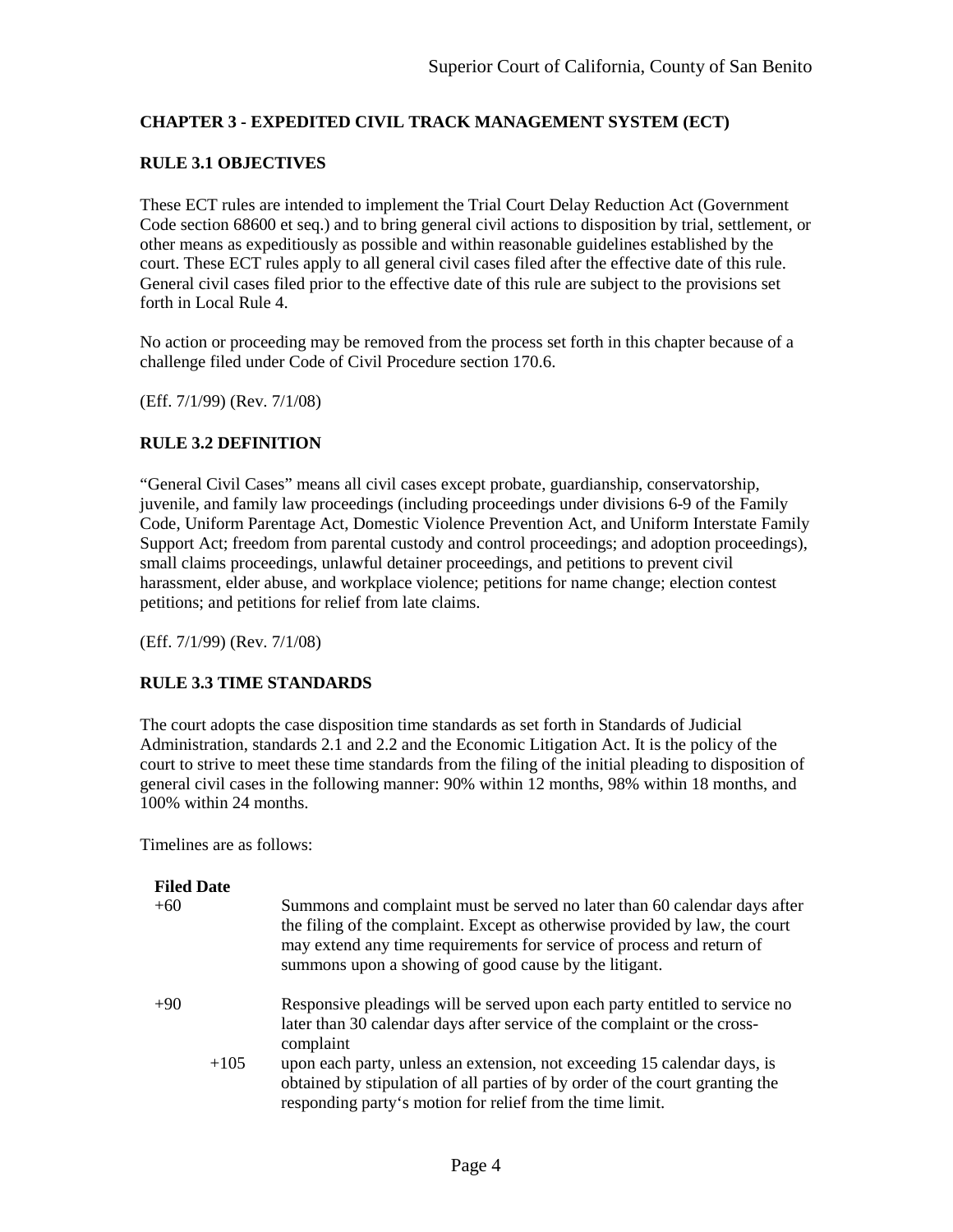| $+120$ |        | Cross-complaint(s) must be served within 30 calendar days of filing<br>responsive pleading(s), [except that a cross-complaint against new parties<br>must be |
|--------|--------|--------------------------------------------------------------------------------------------------------------------------------------------------------------|
|        | $+135$ | served within 15 calendar days of filing the responsive pleading(s)].                                                                                        |
| $+150$ |        | Filing and service of response(s) must be made within 30 calendar days of<br>service                                                                         |
|        | $+165$ | of the cross-complaint(s).                                                                                                                                   |
| $+120$ |        | Case management conference (CMC) is set approximately 120 calendar days<br>after the filing of the initial pleading.                                         |

(Eff. 7/1/99)(Rev. 1/1/02) (Rev. 7/1/08)

#### <span id="page-7-0"></span>**RULE 3.4 CASE MANAGEMENT**

- (a) Notice of Inclusion: At the time of filing the initial pleading, the clerk will prepare a notice of inclusion which contains dates in accordance with the rules prescribed herein. This form must be served with the complaint and a copy with proofs of service filed in the case.
- (b) Case Management Statement: Each party must file and serve a case management statement on the other parties no later than 15 calendar days before the CMC. A case management statement must contain the following information, whether or not a Judicial Council form is used:
	- (1) The names, addresses, phone and fax numbers of all attorneys of record and whom they represent;
	- (2) A brief outline of the nature of the case;
	- (3) The estimated court time to dispose of the case, including separate estimates of time for motions and trial;
	- (4) The estimated date the case will be ready for trial and whether or not a jury trial is demanded;
	- (5) The efforts made at settlement, what issues remain in dispute and whether further settlement conferences would be productive;
	- (6) The status of discovery and if not completed, what type of discovery remains and the date it is scheduled to be completed;
	- (7) A statement specifying the date, time spent, and results of the meet and confer required by Local Rule 3.4(c);
	- (8) A statement indicating whether or not the case is suitable for judicial arbitration or alternative dispute resolution and reasons therefor;
	- (9) The trial attorney's availability calendar for the 4th, 5th, and 6th months following the month in which the CMC is heard;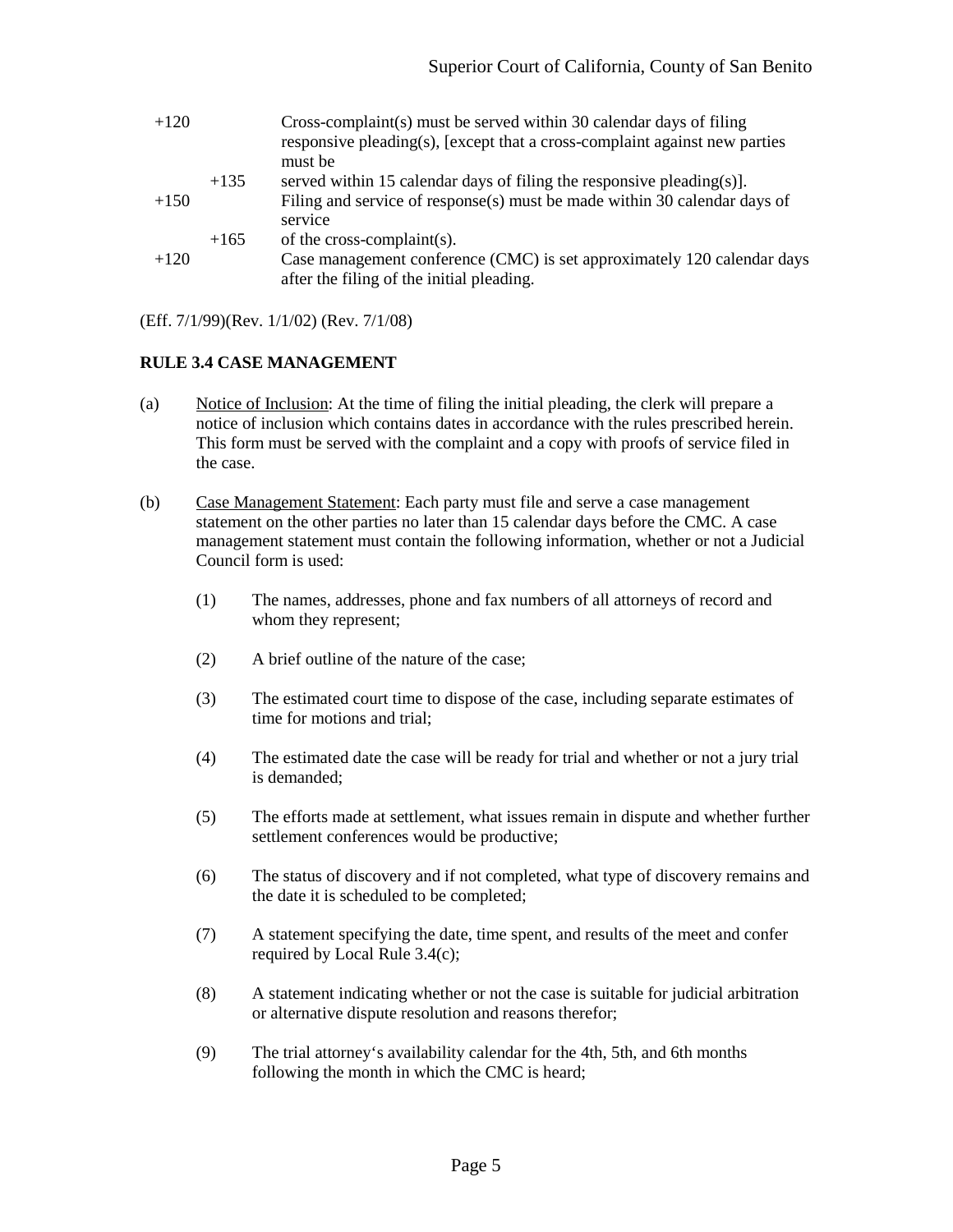- (10) Proof of service that the case management statement was served upon all necessary parties; and
- (11) Other information pertinent to the court's ECT.
- (c) Meet and Confer: Prior to the filing of the case management statement, parties must meet and confer in person or by telephone regarding the case. The results of this meet and confer must be summarized and included in the case management statement.
- (d) Case Management Conferences (CMC):
	- (1) Calendaring: The CMC will be calendared as provided in the notice of inclusion (see Local Rule 3.4(a)) or to an earlier date if the parties sign a stipulation requesting such date. Counsel for each party and each self-represented party must participate in the CMC either by appearing in person or by telephone. Telephonic appearances are permitted, unless otherwise ordered or directed by the court.
	- (2) Participation: Each party must be fully prepared to discuss the following at the CMC:
		- (A) All items addressed in the case management statements.
		- (B) Any other matters that would achieve the interests of justice and the timely disposition of the case.
	- (3) Continuances:
		- (A) By Stipulation: Parties requesting an initial continuance must submit a stipulation signed by all parties and a declaration stating the reason for the request. The clerk must receive this request as soon as possible, but no later than the court day before the scheduled CMC. The stipulation must include the date of the rescheduled CMC, which should be no later than 30 calendar days after the initial CMC was set. Any further continuances may only be granted upon filing of a proper motion and order of the court.
		- (B) Without Stipulation: Parties requesting a non-stipulated continuance must file a noticed motion and set a hearing date prior to the scheduled CMC. A declaration and proof of service must support the motion. The motion will be granted upon a finding of good cause.
	- (4) Orders: To achieve expeditious resolution of these matters, the court must evaluate each case, take appropriate actions, and make necessary orders. Such actions or orders may include:
		- (A) Designating the case as an "uninsured motorist" case pursuant to CRC 3.712.
		- (B) Designating the case as exempt from differential case management by reason of exceptional circumstances pursuant to CRC 3.714(c), in which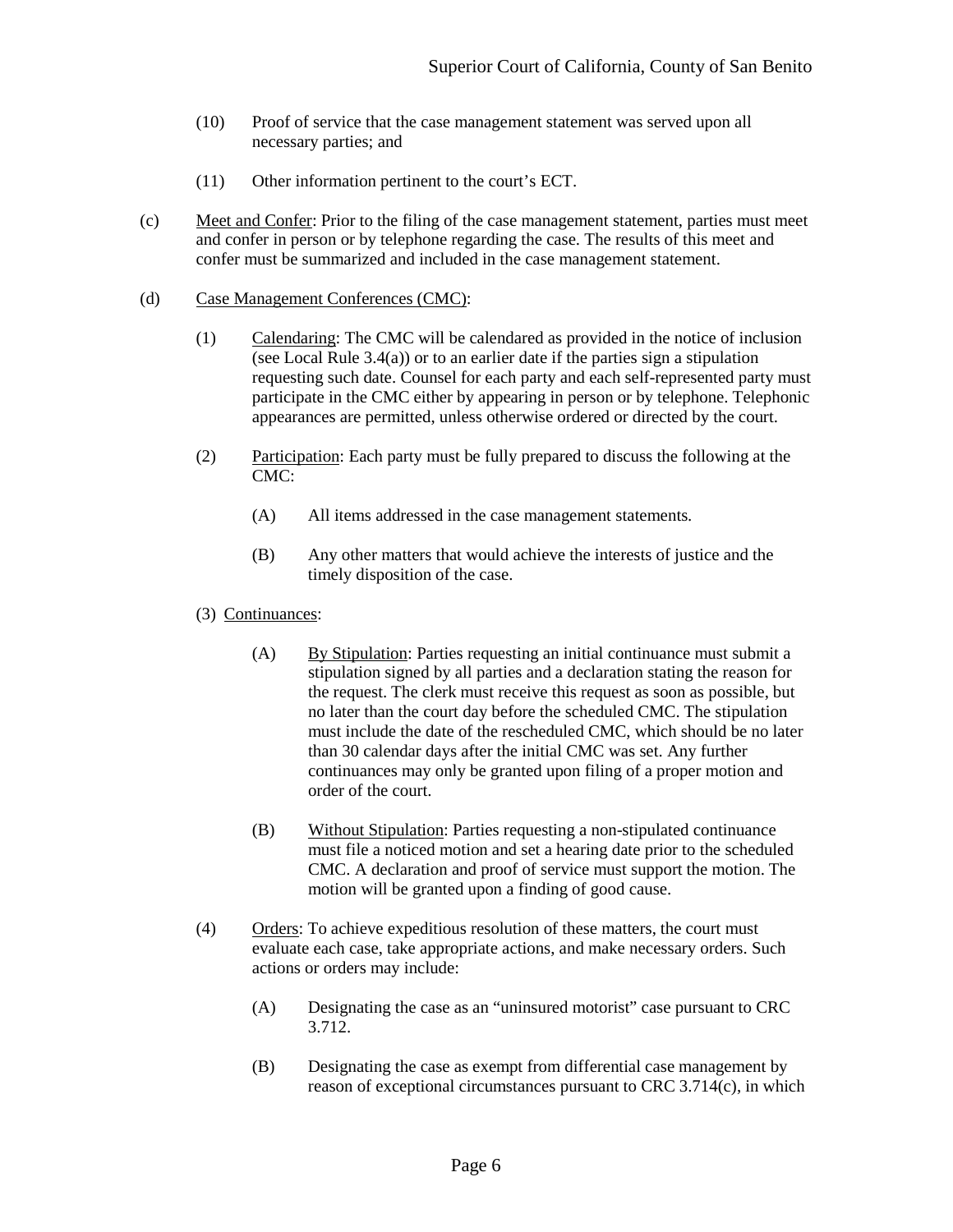case there will be established a case progression plan and a procedure to monitor case progression in order to assure disposition within 3 years.

- (C) Consolidating cases.
- (D) Referring the case to judicial arbitration, subject to Government Code Section  $68616(g)$ . The court will accept stipulations to refer a case to arbitration earlier than as set forth in that code section.
- (E) Setting the case for trial and mandatory settlement conference.
- (F) Continuing the case for further CMC.
- (G) Severing or bifurcating causes of actions or issues.
- (H) Setting discovery schedules.
- (I) Setting a date for a special settlement conference.
- (J) Dismissing the action in whole or in part.
- (K) Assigning the case, upon stipulation, to ADR.
- (L) Determining whether the case is one in which a right to a jury trial is available.

<span id="page-9-0"></span>(Eff. 1/1/92) (Amended 1/1/96) (Rev. and renumbered 7/1/99) (Rev. 7/1/08)

## **RULE 3.5 MOTIONS FOR RELIEF FROM TIME LIMITS**

Motions for relief from any of the provisions of this chapter must be brought before the judge. Any relief motion must be signed by (i) the attorney, if any, and (ii) the moving party, except for good cause shown by declaration under penalty of perjury of the attorney, which declaration sets forth facts establishing the unavailability of the moving party. If the judge or his or her designee grants a motion for relief from time limits, the matter will be reset on a specific date at the time the motion is granted. Motions for relief from time limits set forth in this chapter will be made and may be granted only upon a showing of good cause.

<span id="page-9-1"></span>(Eff. 1/1/92)(Amended 1/1/96) (Rev. and renumbered 7/1/99) (Rev. 7/1/08)

#### **RULE 3.6 MOTIONS**

Notwithstanding these ECT rules, any party may file a motion on the law and motion calendar. The CMC calendar is not a law and motion calendar.

(Eff. 7/1/99) (Rev. 7/1/08)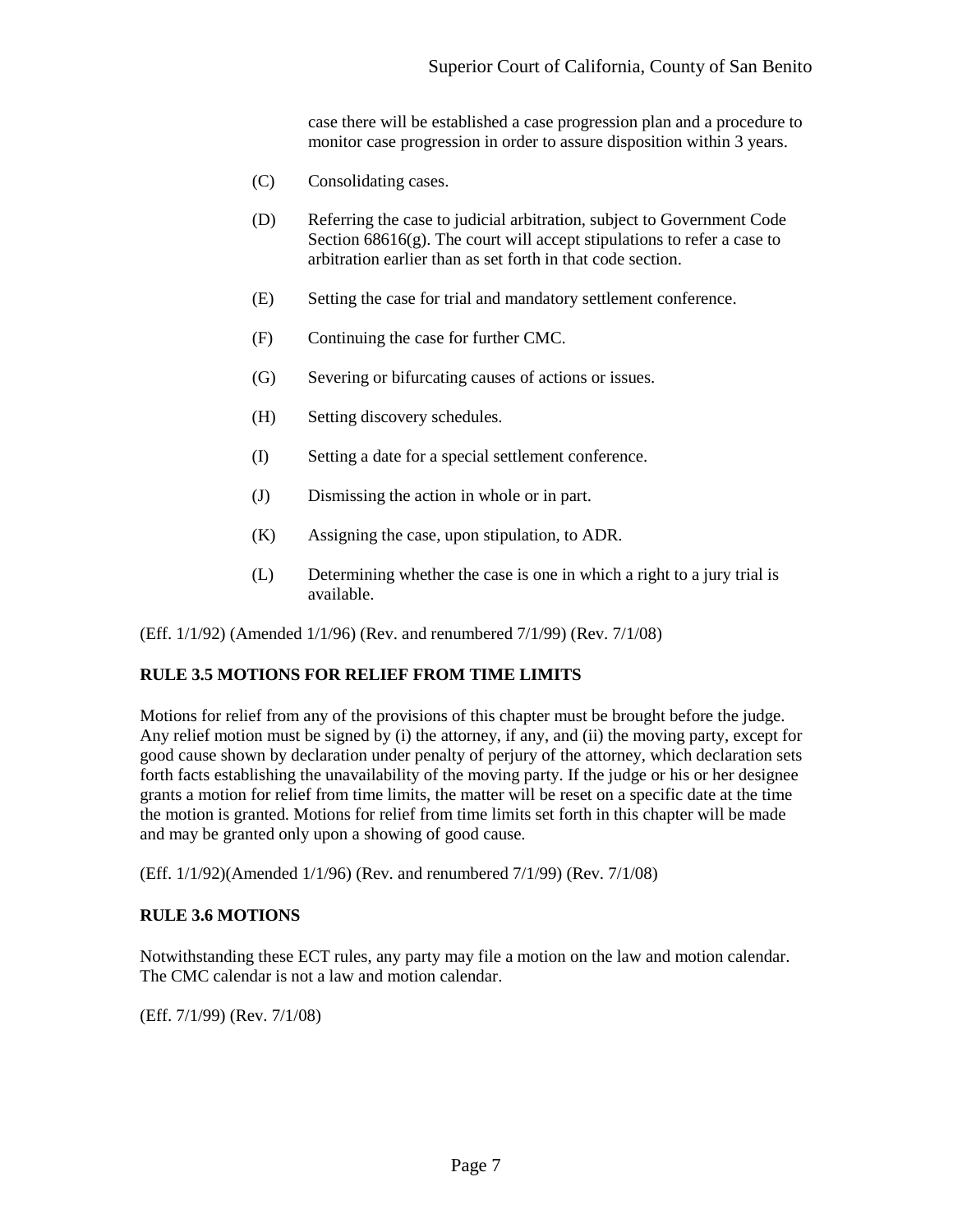# <span id="page-10-0"></span>**CHAPTER 4 - NON-ECT CIVIL CASE MANAGEMENT**

## <span id="page-10-1"></span>**RULE 4.1 SCOPE**

The cases covered by this chapter are those which are not included in the general civil case definition in Local Rule 3.2. These cases will be managed pursuant to CRC 3.720 - 3.771. A civil case under this chapter may be brought into the ECT upon noticed motion and finding of good cause; upon stipulation (including area for clerk to complete indicating first CMC) and order thereon; or upon the court's own motion by service of a notice of a case management conference to all parties.

<span id="page-10-2"></span>(Eff. 7/1/99) (Rev. 7/1/08)

## **RULE 4.2 AT-ISSUE MEMORANDUM**

- (a) Time Lines: In all civil cases specified in Local Rule, 4.1, the plaintiff must file and serve an at-issue memorandum within 180 calendar days from the date the complaint is filed, unless there is a final disposition to the matter prior to the 180 calendar day time limit.
- (b) Availability: The submitting party must designate available trial dates for the 1st, 2nd, and 3rd months following the date the at-issue memorandum or counter at-issue memorandum is submitted.
- (c) Failure to File: If a timely at-issue memorandum is not filed, the case may be set for a CMC upon the court's own motion.

(Eff. 7/1/99) (Rev. 7/1/08)

## <span id="page-10-3"></span>**RULE 4.3 CASE MANAGEMENT CONFERENCE**

If either party requests a CMC, Local Rule 3.4 (b)-(d) will apply.

(Eff. 7/1/99) (Rev. 7/1/08)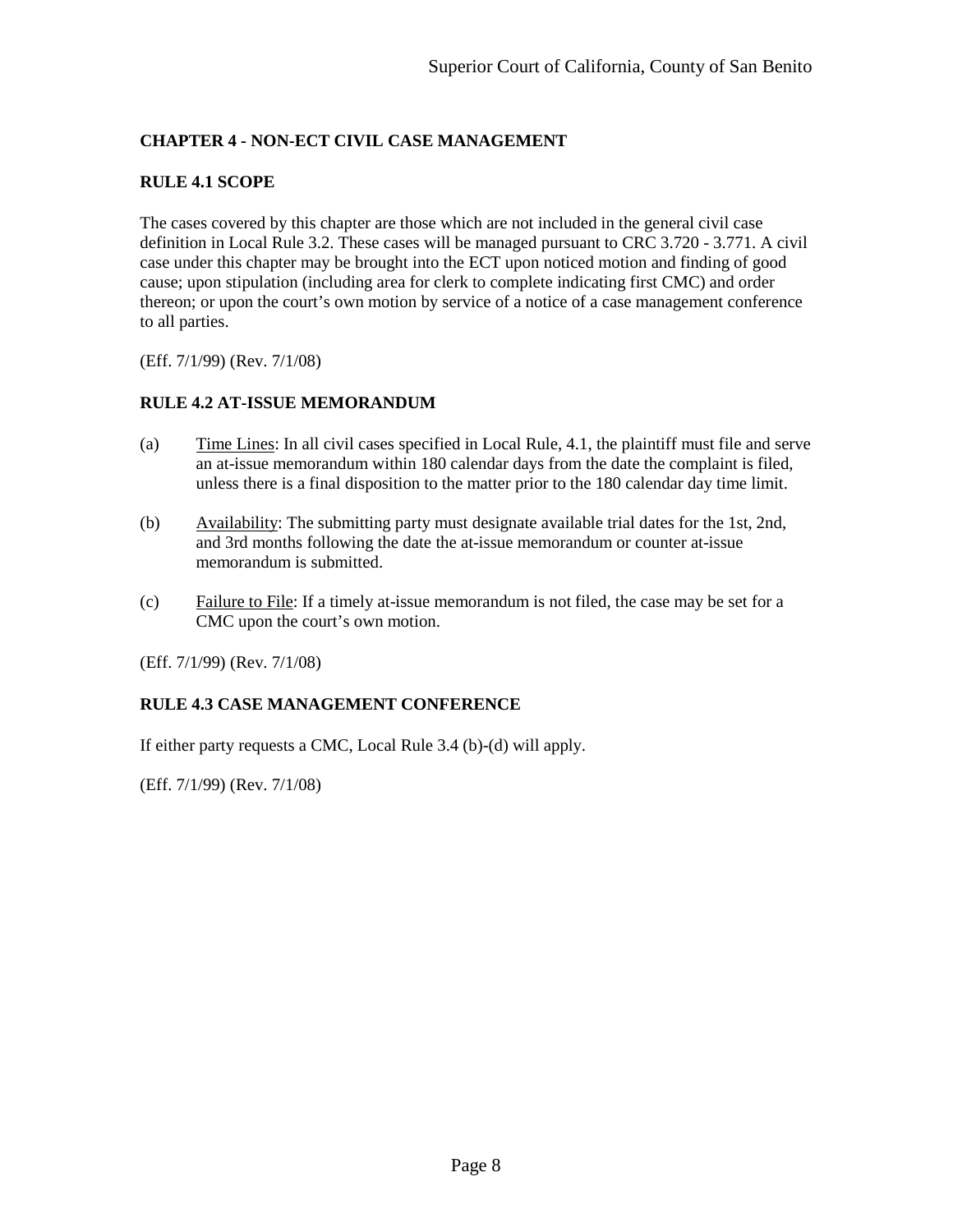## <span id="page-11-0"></span>**CHAPTER 5 - SETTLEMENT CONFERENCES**

#### <span id="page-11-1"></span>**RULE 5.1 SETTING A SETTLEMENT CONFERENCE**

- (a) The local rules set forth in this chapter are adopted to implement CRC 3.1380 and will apply to all settlement conferences whether mandatory or voluntary. A settlement conference may be set as follows:
	- (1) At the request of any party on the at-issue memorandum or counter at-issue memorandum.
	- (2) By the court's own motion at any time in the interest of justice and to ensure timely disposition of civil cases.
	- (3) By the court or any party at the time of the CMC.
	- (4) At the request of any party applying to the court for a specially-set settlement conference.
	- (5) A further settlement conference may be set prior to the date set for trial at the request of a party or by the court at the time of initial settlement conference.
- (b) This rule does not prohibit any party from filing a motion on the law and motion calendar, which is generally a separate calendar.
- (c) The court will not continue a settlement conference except upon a filing of a noticed motion. The court will hear the motion at the settlement conference unless an earlier date is requested and ordered.

(Eff. 7/1/99) (Rev. 7/1/08)

#### <span id="page-11-2"></span>**RULE 5.2 SETTLEMENT CONFERENCE STATEMENT**

Each party must prepare, file, and serve on all other parties a settlement conference statement, in pleading or letter form, at least 5 court days prior to the settlement conference. In addition to the requirements listed in CRC 3.1380(c), the settlement conference statement must include:

- (a) A caption including the date and time of the settlement conference and trial date, if set;
- (b) The names of the parties and the dates, times, and locations giving rise to the controversy before the court;
- (c) A summary of the important facts of the case indicating the parties' theories of liability;
- (d) A statement of any and all legal issues to be resolved by the court;
- (e) Copies of all relevant portions of key documents upon which the litigation is based and upon which any party intends to rely;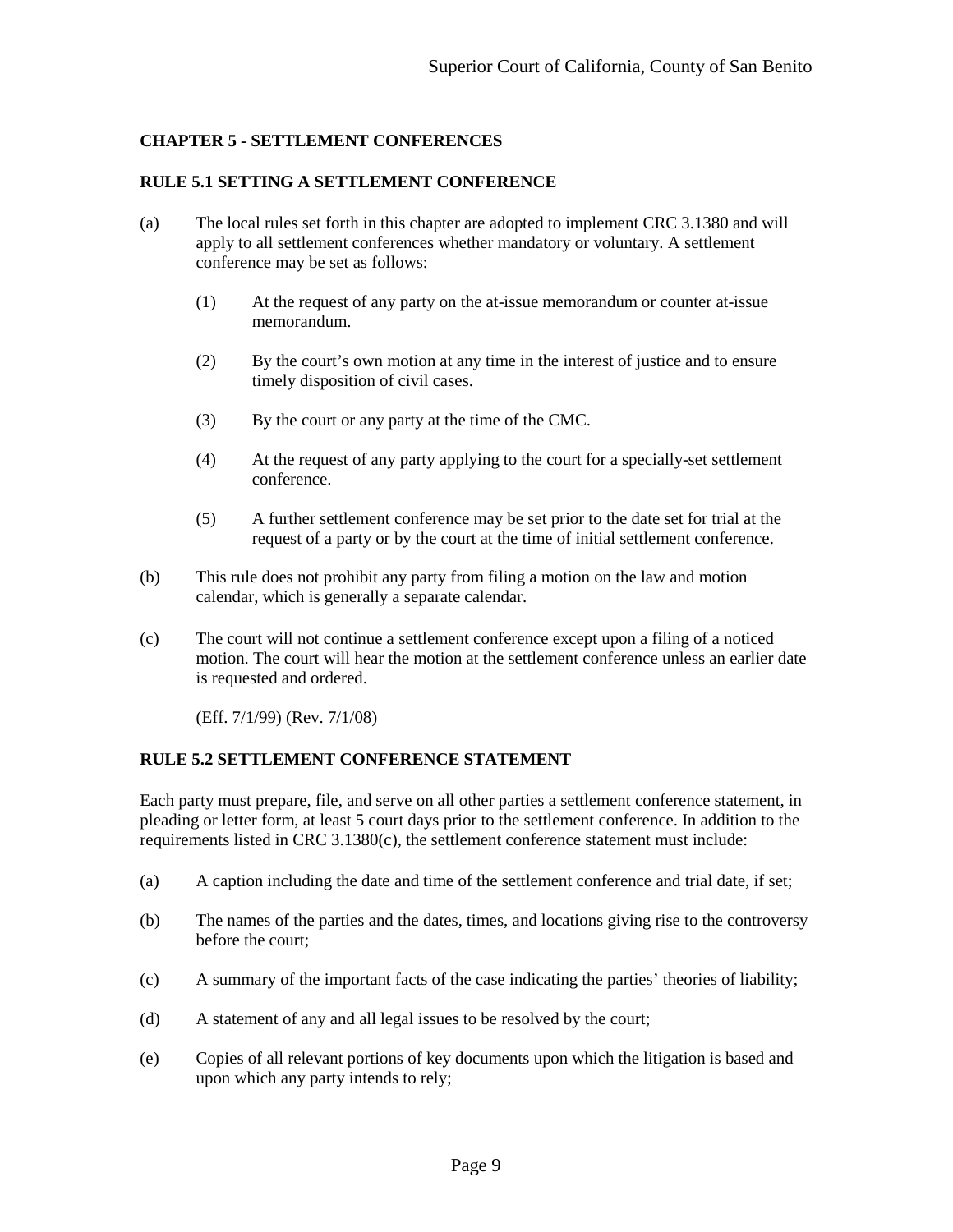- (f) A list of all motions in-limine to be made at the time of trial;
- (g) A list of damages, current and future, and the legal and factual support thereof;
- (h) A summary of all previous settlement negotiations;
- (i) If an insurance carrier is involved and there are any reservations of rights or policy defenses, the legal and factual support therefor; and
- (j) Any other information as that may be directed by the court.

<span id="page-12-0"></span>(Eff. 1/1/92) (Amended 1/1/96) (Rev. and renumbered 7/1/99) (Rev. 7/1/08)

## **RULE 5.3 DUTY TO NOTIFY COURT OF SETTLEMENT**

It is the duty of counsel, or the self-represented party, to inform the court immediately if the case is settled. Notice must be given to the court by filing a written notice of settlement, including any required attachments. Any party may move to seal a settlement agreement attached to the notice of settlement. Failure to notify the court in writing of settlement may be cause for sanctions.

<span id="page-12-1"></span>(Eff. 1/1/92) (Amended 1/1/96) (Rev. and renumbered 7/1/99) (Rev. 7/1/08)

#### **RULE 5.4 SETTLEMENT OF JURY TRIALS**

- (a) In the interest of jurors and taxpayers, the court strongly encourages parties to settle cases set for jury trial no later than 3:00 p.m. on the court day preceding the trial date. The court must be informed immediately of any settlement. Jury fees will be forfeited if the court deems it was not timely notified.
- (b) Parties must, during the week preceding the date fixed for the trial, keep the court's calendar secretary advised as to the likelihood of settlement and any other factors that affect the readiness of the case.
- (c) Code of Civil Procedure section 631 et seq. governs the return of jury fees.

<span id="page-12-2"></span>(Eff. 7/1/99) (Rev. 1/1/02) (Rev. 7/1/08)

## **RULE 5.5 DUTIES OF PARTY AT CONFERENCE**

The trial counsel for each party and each self-represented party must attend the settlement conference. Each party must be familiar with the case so that he or she is able to discuss thoroughly all aspects of the case.

(Eff. 7/1/99) (Rev. 7/1/08)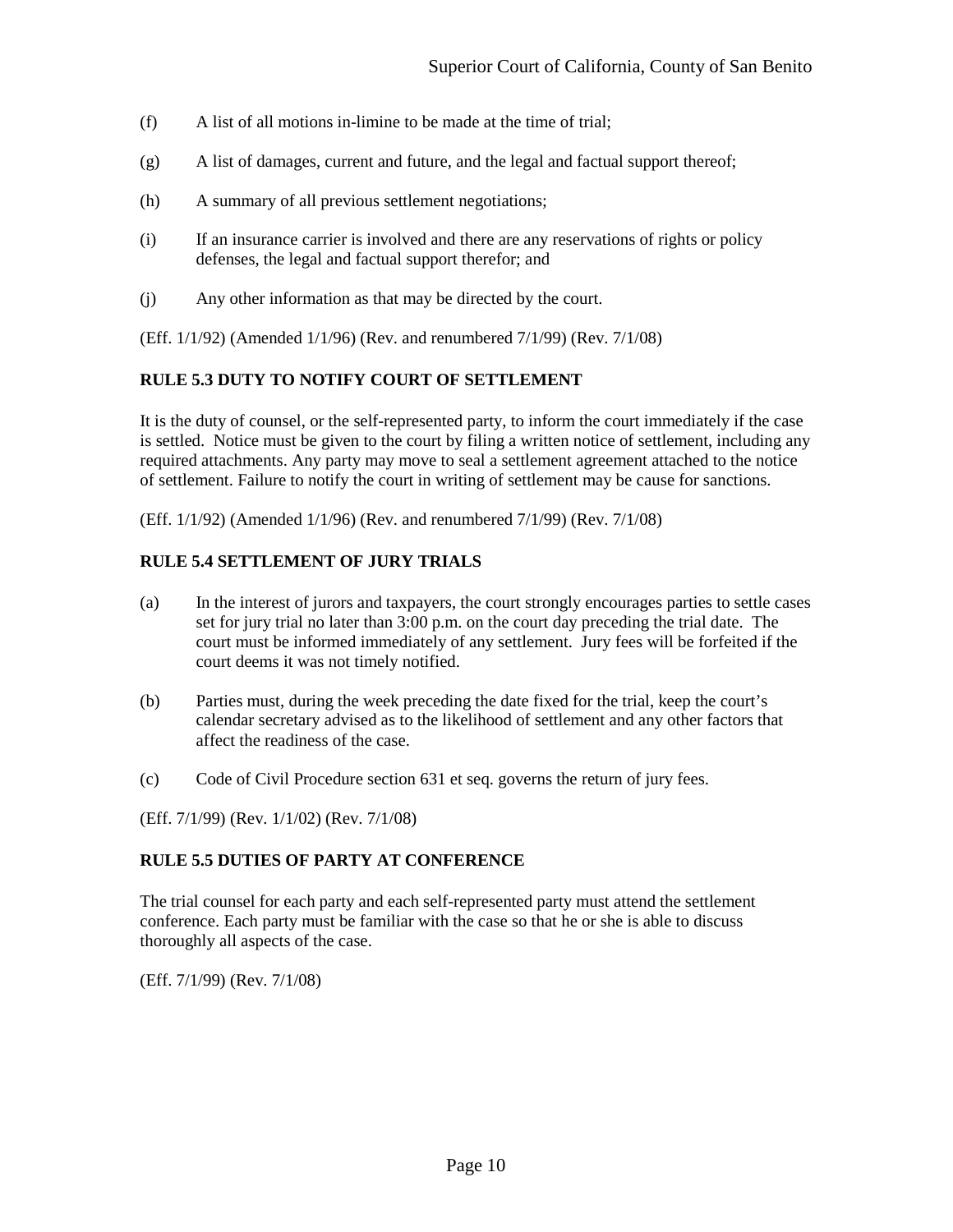## <span id="page-13-0"></span>**CHAPTER 6 - TRIALS**

#### <span id="page-13-1"></span>**RULE 6.1 CIVIL JURY TRIALS**

- (a) Jury Deposits: For all civil matters scheduled for a jury trial, other than unlawful detainer actions, the clerk's office must receive the first day's jury deposit of \$150 no later than 25 calendar days prior to trial. In unlawful detainer actions, the clerk's office must receive the first day's jury deposit of \$150 no later than 5 calendar days prior to trial.
- (b) Waiver: Upon waiver of trial by jury by announcement or by operation of law, any demand for trial by jury by opposing counsel must be accompanied by a jury deposit of \$150.
- (c) Refund of Jury Deposits: Jury deposits are refundable only if a written notification of cancellation of a jury trial is received by the clerk at least 2 court days before the date of trial.
- (d) Demand for Jury Trial: All civil cases set for trial in which there is an entitlement to a jury will be deemed to have a jury demand made by plaintiff absent a waiver in writing or in open court. If no waiver is made, plaintiff must pay the jury deposit. If plaintiff waives a jury, either by actual waiver or by failure to deposit the correct jury fees as set out in (a), any other party may demand a jury and be responsible for the jury deposit consistent with Code of Civil Procedure section 631(b).

(Eff. 7/1/99) (Rev. 7/1/08) (Rev. 1/1/12)

## <span id="page-13-2"></span>**RULE 6.2 TRIAL BRIEFS (JURY TRIALS, LONG CAUSE BENCH TRIALS, FAMILY LAW TRIALS)**

- (a) Content of Trial Brief: A trial brief must contain the following:
	- (1) an expected exhibit list;
	- (2) an expected witness list and a brief summary of expected testimony of each witness;
	- (3) a list of any witness problems that may interfere with the timely conduct of the trial;
	- (4) any other issues that will have to be dealt with by the trial judge;
	- (5) for jury trials, a list of proposed jury instructions compliant with CRC 2.1055; and
	- (6) for criminal cases, a disclosure of maximum criminal exposure.
- (b) Criminal Trials: In a criminal jury trial or a long cause criminal bench trial, each party must file with the court and serve on the other party or parties:
	- (1) a trial brief; and
	- (2) all motions in limine, along with supporting points and authorities.

In addition, the prosecution must file with the court and serve on the defendant(s) a proposed verdict form. These items must be filed and served at least four (4) court days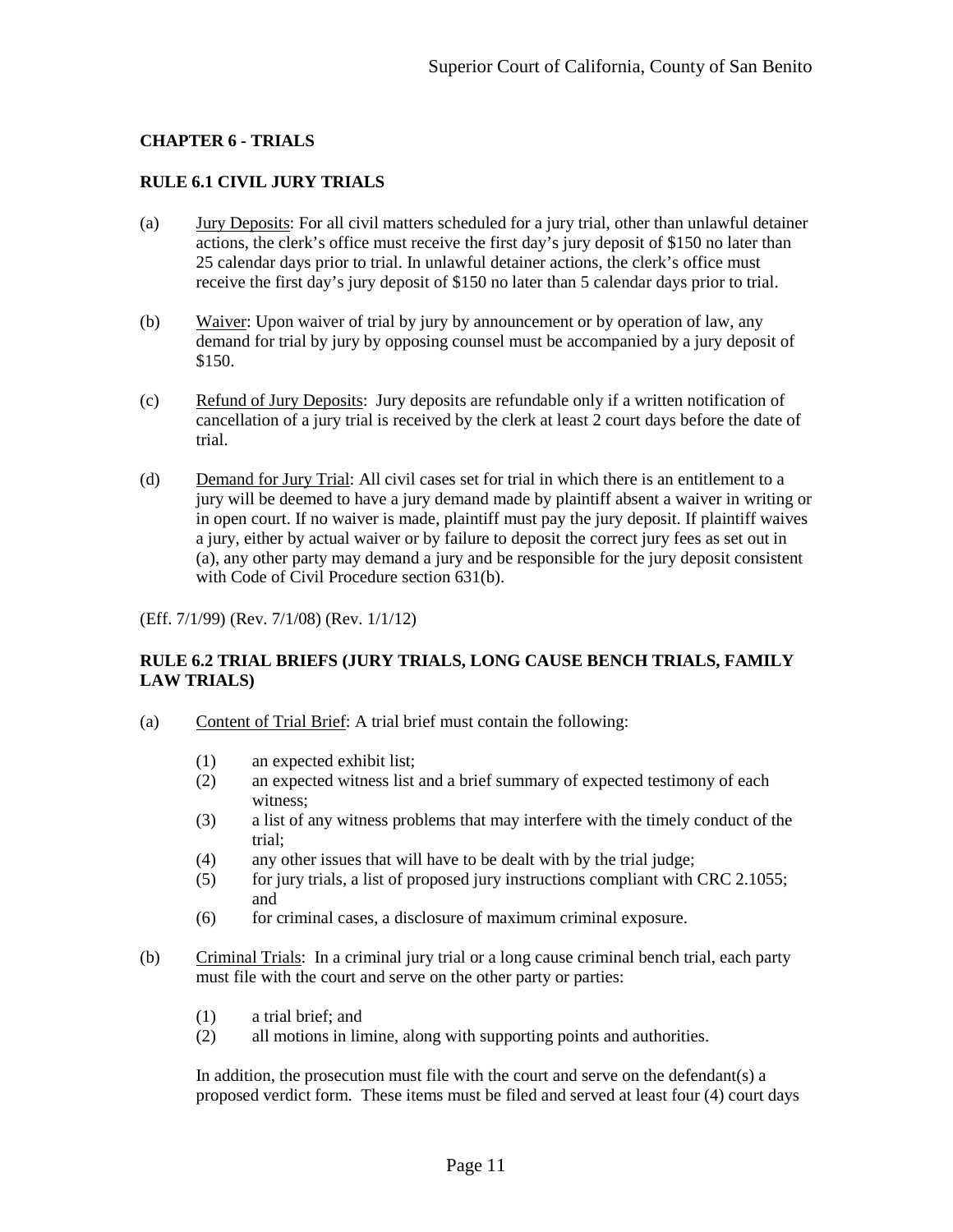prior to the trial date or at such other time as the court may order. Any opposition to a motion in limine must be filed with the court and served on the other party or parties at least two (2) court days prior to the trial date or at such other time as the court may order.

- (c) Civil Trials: In all civil jury trials and long cause civil bench trials, each party must file with the court and serve on the other party or parties:
	- (1) a trial brief; and
	- (2) all motions in limine, along with supporting points and authorities.

In addition, the plaintiff must file with the court and serve on the defendant(s) a proposed verdict form. These items must be filed and served at least four (4) court days prior to the trial date or at such other time as the court may order. Any opposition to a motion in limine must be filed with the court and served on the other party or parties at least two (2) court days prior to the trial date or at such other time as the court may order.

- (d) Family Law Trials: In all family law trials, each party must file with the court and serve on the other party or parties:
	- (1) a trial brief; and
	- (2) all motions in limine, along with supporting points and authorities.

These items must be filed and served at least four (4) court days prior to the trial date or at such other time as the court may order. Any opposition to a motion in limine must be filed with the court and served on the other party or parties at least two (2) court days prior to the trial date or at such other time as the court may order.

- (e) Submission Format: All items required to be filed pursuant to this rule must be submitted to the court BOTH (i) on paper during normal court hours AND (ii) electronically in a Microsoft Word or PDF file. Microsoft Word or PDF files must be emailed to the court using the following email address: clerk@sanbenito.courts.ca.gov.
- (f) Sanctions: Failure to timely file the required items may result in the trial being vacated, the imposition of monetary sanctions including payment of costs and fees, or in trial sanctions precluding the litigation of issues or the exclusion of evidence. The court has authority to impose these sanctions on its own motion. The sanctions may also be requested by an adverse party on noticed motion.

(Eff.  $1/1/11$ ) (Rev. and renumbered  $1/1/12$ )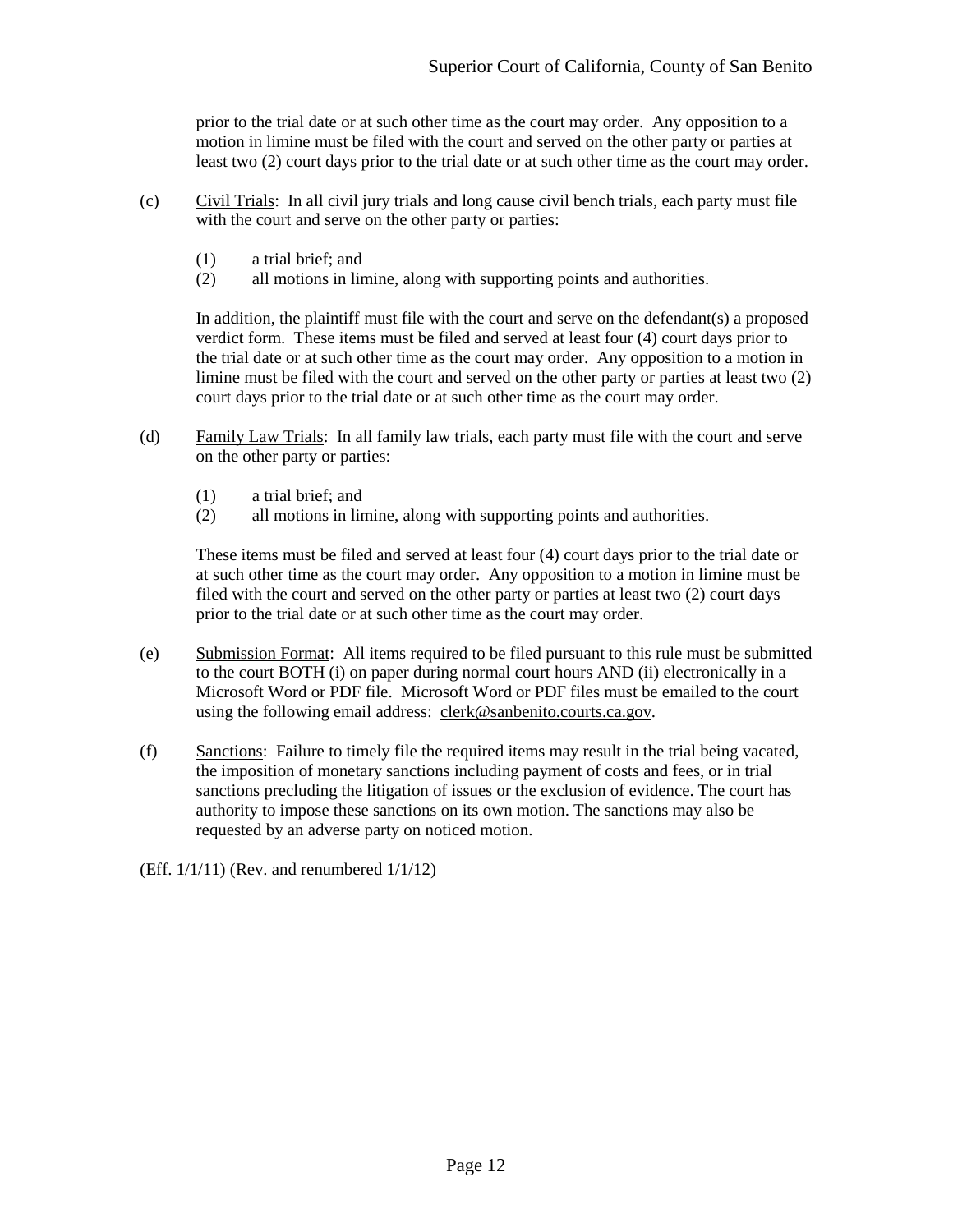# <span id="page-15-0"></span>**CHAPTER 7 - COMPLEX GENERAL CIVIL LITIGATION**

## <span id="page-15-1"></span>**RULE 7.1 DEFINITION**

Complex litigation cases are those cases that require specialized management to avoid placing unnecessary burdens on the court or the litigants. Complex litigation is not capable of precise definition and may involve, for example, multiple related cases, extensive pretrial activity, extended trial times, difficult or novel issues, and post judgment judicial supervision, or may concern special categories such as class actions; however no particular criterion is controlling and each situation must be examined separately.

<span id="page-15-2"></span>(Eff. 7/1/99) (Rev. 7/1/08)

## **RULE 7.2 CLASSIFICATION**

At the first CMC, the court must make the determination as to whether the matter constitutes complex litigation. Upon the court's finding of exemption from ECT, the court must ensure that the case is progressing to a disposition in a timely fashion. The court may do one or more of the following: establish a regularly monitored program, appoint a special master, or otherwise administer the matter in order to promote the efficient administration of justice in accordance with CRC and the Standards of Judicial Administration.

(Eff. 7/1/99) (Rev. 1/1/02) (Rev. 7/1/08)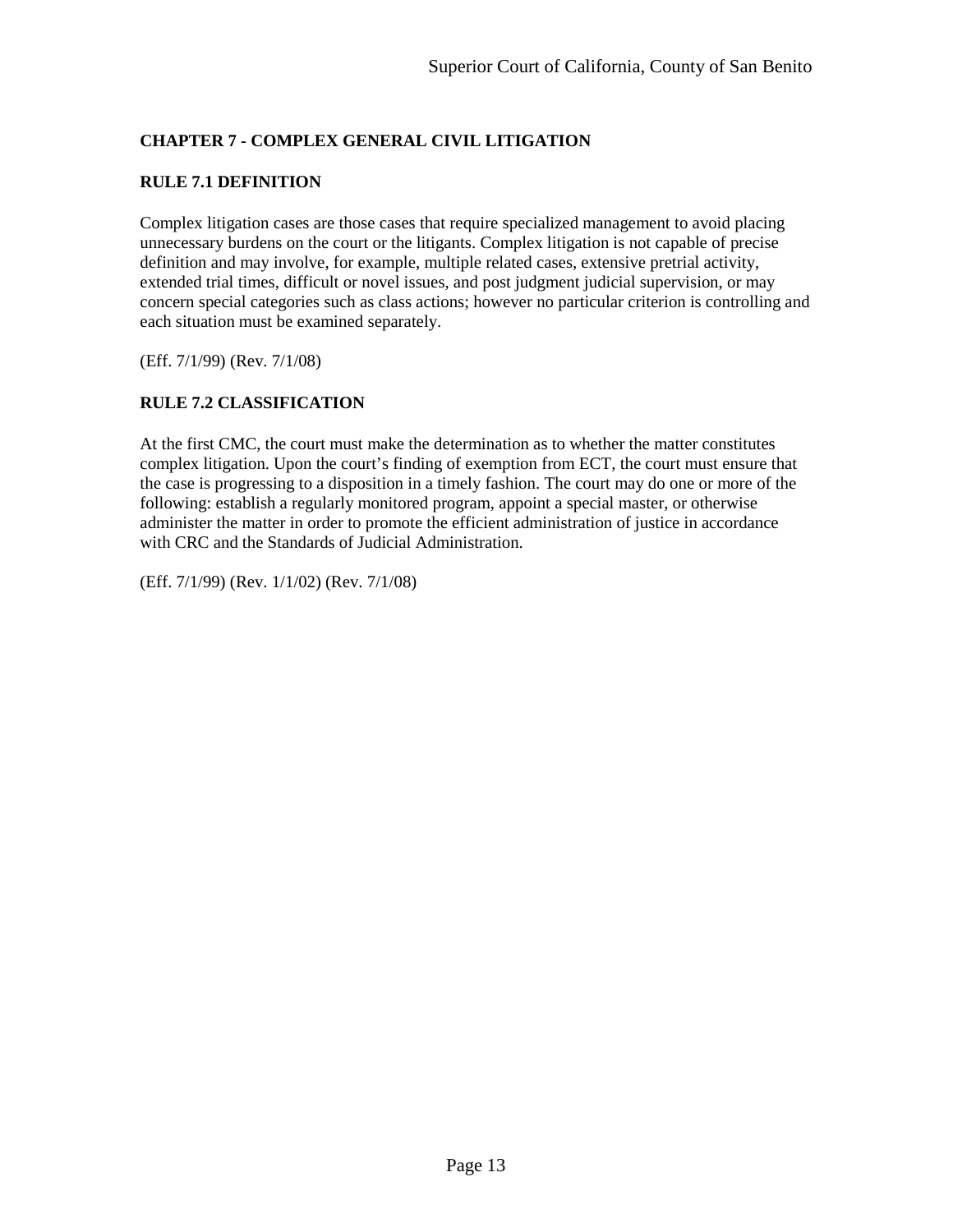# <span id="page-16-0"></span>**CHAPTER 8 - LAW AND MOTION RULES**

## <span id="page-16-1"></span>**RULE 8.1 LAW AND MOTION DEPARTMENT**

The rules in this chapter apply to matters as defined in CRC 3.1103. These matters include the following types of actions: petitions for changes of name, emancipation of minors, applications for appointment of a guardian ad litem pursuant to Code of Civil Procedure section 373, and all other matters as may be designated by the court.

<span id="page-16-2"></span>(Eff. 7/1/99) (Rev. 7/1/08)

## **RULE 8.2 CONTINUANCES**

As it is the policy of the court to avoid unnecessary delays in law and motion matters, requests for continuances must be based on good cause. The parties may stipulate, in writing, one time to continue a law and motion matter for a reasonable amount of time not to exceed 45 calendar days. The moving party must submit this request to the clerk's office by mail or fax at least (i) 24 hours before the scheduled hearing, or (ii) 48 hours before the scheduled hearing, if the hearing is before a visiting judge.

The parties must make all other requests for stipulated continuances of law and motion matters to the judge scheduled to hear the matter with parties in attendance. The request must indicate good cause for the continuance and describe the bases for previous continuances, if any. Failure to appear at the date and time set for the hearing may result in the matter being dropped from the calendar.

<span id="page-16-3"></span>(Eff. 7/1/99) (Rev. 7/1/08)

#### **RULE 8.3 MOTIONS**

All motions must comply with CRC 3.1110 - 3.1116 and 3.1300 - 3.1302 regarding the format and filing of papers. The parties must also follow any other CRC prescribing the method or setting forth other requirements for presentation of papers for filing.

<span id="page-16-4"></span>(Eff. 7/1/99) (Rev. 7/1/08)

## **RULE 8.4 ARGUMENT AND ORAL TESTIMONY AT LAW AND MOTION CALENDAR**

- (a) The court will ordinarily not allow argument in excess of 15 minutes per side. If an argument exceeds 15 minutes per side, the judge may determine the matter requires lengthier argument and set the matter for a special hearing.
- (b) The court will ordinarily not allow extensive oral testimony on the law and motion calendar. If oral testimony is desired, the party must make a request to the law and motion judge, pursuant to CRC 3.1306, who may (i) grant the request and leave the matter as set, (ii) grant the request and re-calendar for a special setting, or (iii) deny the request and insist that the matter be heard on declarations.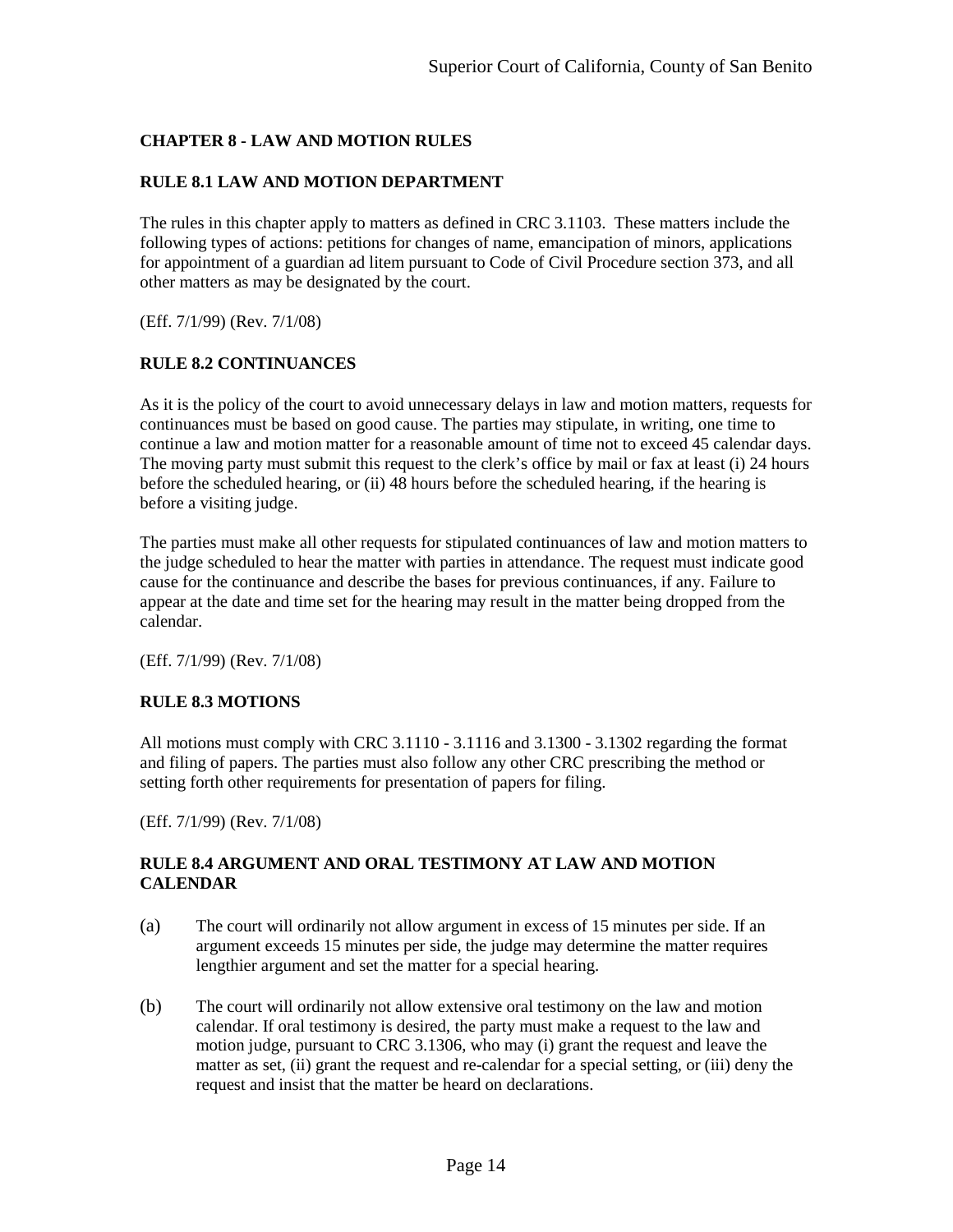<span id="page-17-0"></span>(Eff. 7/1/99) (Rev. 7/1/08)

#### **RULE 8.5 SUMMARY JUDGMENT AND SUMMARY ADJUDICATION OF ISSUES**

All motions for summary judgment and summary adjudication of issues must conform to the requirements of Code of Civil Procedure section 437c, CRC 3.1350 - 3.1354, and applicable local rules. The court will strictly enforce these requirements.

<span id="page-17-1"></span>(Eff. 7/1/99) (Rev. 7/1/08)

## **RULE 8.6 EX PARTE APPLICATIONS**

All applications for ex-parte orders must comply with CRC 3.1200 - 3.1207, unless otherwise ordered by the court or directed herein.

<span id="page-17-2"></span>(Eff. 7/1/99) (Rev. 7/1/08)

#### **RULE 8.7 PROPOSED ORDERS**

When the court's ruling is to be reduced to a formal written order, the prevailing party must file with the court and serve upon all parties a proposed form of order within 5 calendar days of the ruling, unless otherwise directed by the court.

<span id="page-17-3"></span>(Eff. 7/1/99) (Rev. 7/1/08)

## **RULE 8.8 SANCTIONS**

Failure to comply with any local rule or CRC may subject the party to sanctions pursuant to CRC 2.30 and Code of Civil Procedure sections 177.5 and 575.2.

<span id="page-17-4"></span>(Eff. 7/1/99) (Rev. 7/1/08)

## **RULE 8.9 RELIEF FROM LOCAL RULES**

Relief from applicability of these rules must be obtained by prior court approval. (Eff. 7/1/99)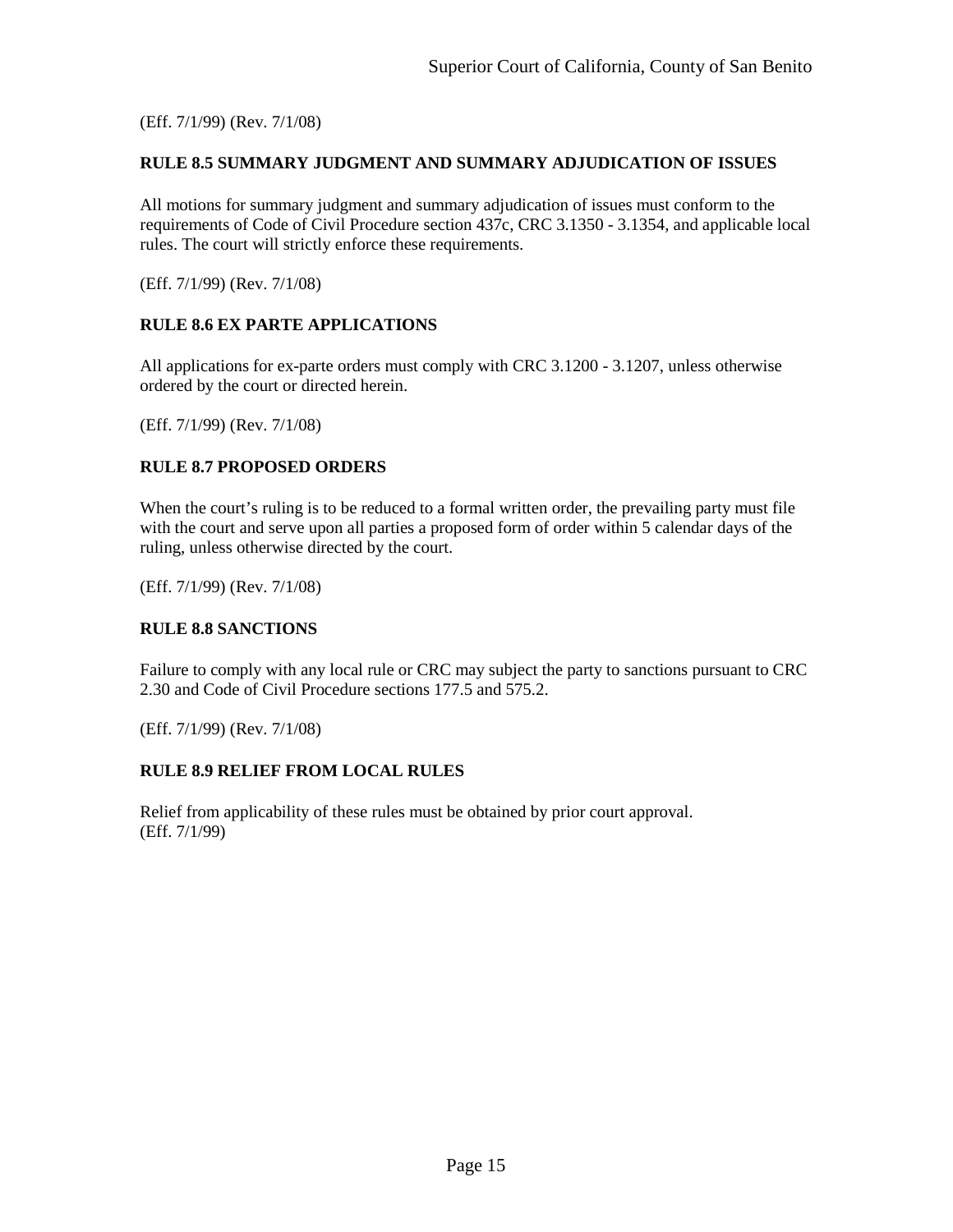# <span id="page-18-0"></span>**CHAPTER 9 - RESERVED**

(Rules 9.1 and 9.2 repealed effective 7/1/08; adopted effective 7/1/99)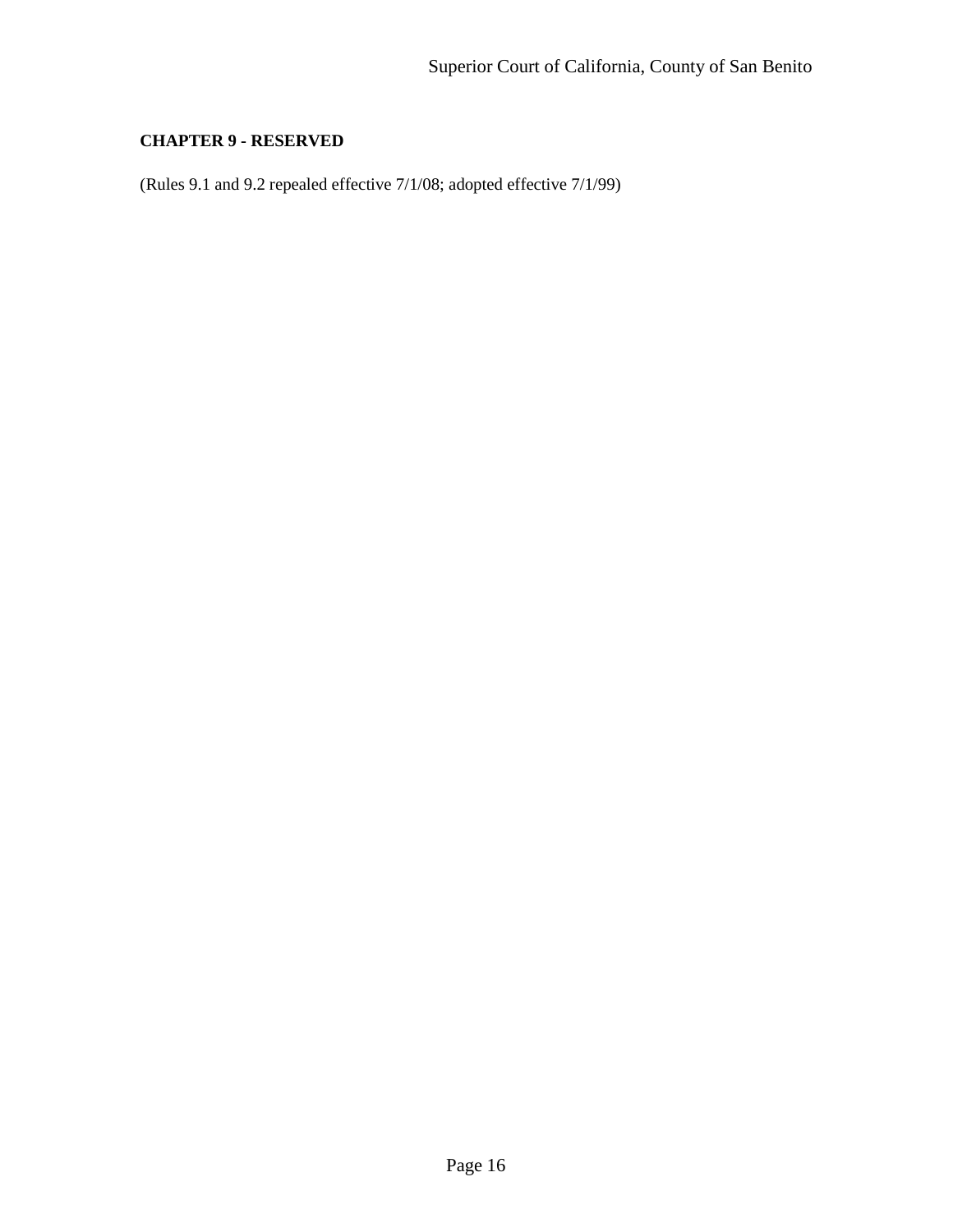# <span id="page-19-0"></span>**CHAPTER 10 - MISCELLANEOUS CIVIL RULES**

## <span id="page-19-1"></span>**RULE 10.1 REQUESTS FOR COPIES OR CERTIFIED COPIES**

The requesting party must include a self-addressed stamped envelope and the required copying or certification fee with all requests for copying or certification of documents before any copying or certification will be done. If there is no envelope or fee, the clerk may attempt to notify the requesting party to forward such envelope or fee. However, it is the responsibility of the requesting party to contact the clerk regarding the status of his or her request.

<span id="page-19-2"></span>(Eff. 7/1/99) (Rev. 7/1/08)

#### **RULE 10.2 CONSOLIDATION OF CASES**

When cases are consolidated for any purpose, the case with the higher docket number, unless otherwise specified, will be the controlling docket number, and future filings and correspondence will be routed to that docket number only.

<span id="page-19-3"></span>(Eff. 7/1/99)

#### **RULE 10.3 FACSIMILE FILINGS**

- (a) Pursuant to CRC 2.300 et seq., a party may file all documents in civil, probate, and family law matters by fax. Proper transmission of a document by a fax machine is the responsibility of the filing party, not the court. Faxed filings must comply with CRC 2.100 - 2.119 and other applicable rules and statutes.
- (b) Filing by fax is permissive only; therefore, the cost of filing papers with the court pursuant to this rule is not a recoverable cost under Code of Civil Procedure section 1033.5.
- (c) Fax filing will be by Automated Fax Filing System, provided by Official Payments Corp., an independent organization offering the fax filing service in association with the court. The first sheet transmitted must be the Judicial Council Facsimile Transmission Cover Sheet (Form MC-005 or JV 520, as appropriate) followed immediately by the document to be filed. When needed, the Civil Case Cover Sheet (Form CM-010) will be the last page transmitted. (Rev. 1/1/02)
- (d) The document to be filed must include the words "BY FAX" immediately below the title of the document.
- (e) The toll free fax filing number can be obtained by calling 1-800-322-4945. Parties will need to register with Official Payments Corp., by calling this number, prior to fax filing. Although the fax may be in operation 24 hours a day, any fax received after 4:00 p.m. or on a court holiday, Saturday, or Sunday will be deemed filed the next court day. (Rev. 1/1/99)(Rev. 1/1/02)
- (f) Fees for fax filing are set by the Automated Fax Filing System. Rates are subject to change without notice. (Rev. 1/1/02)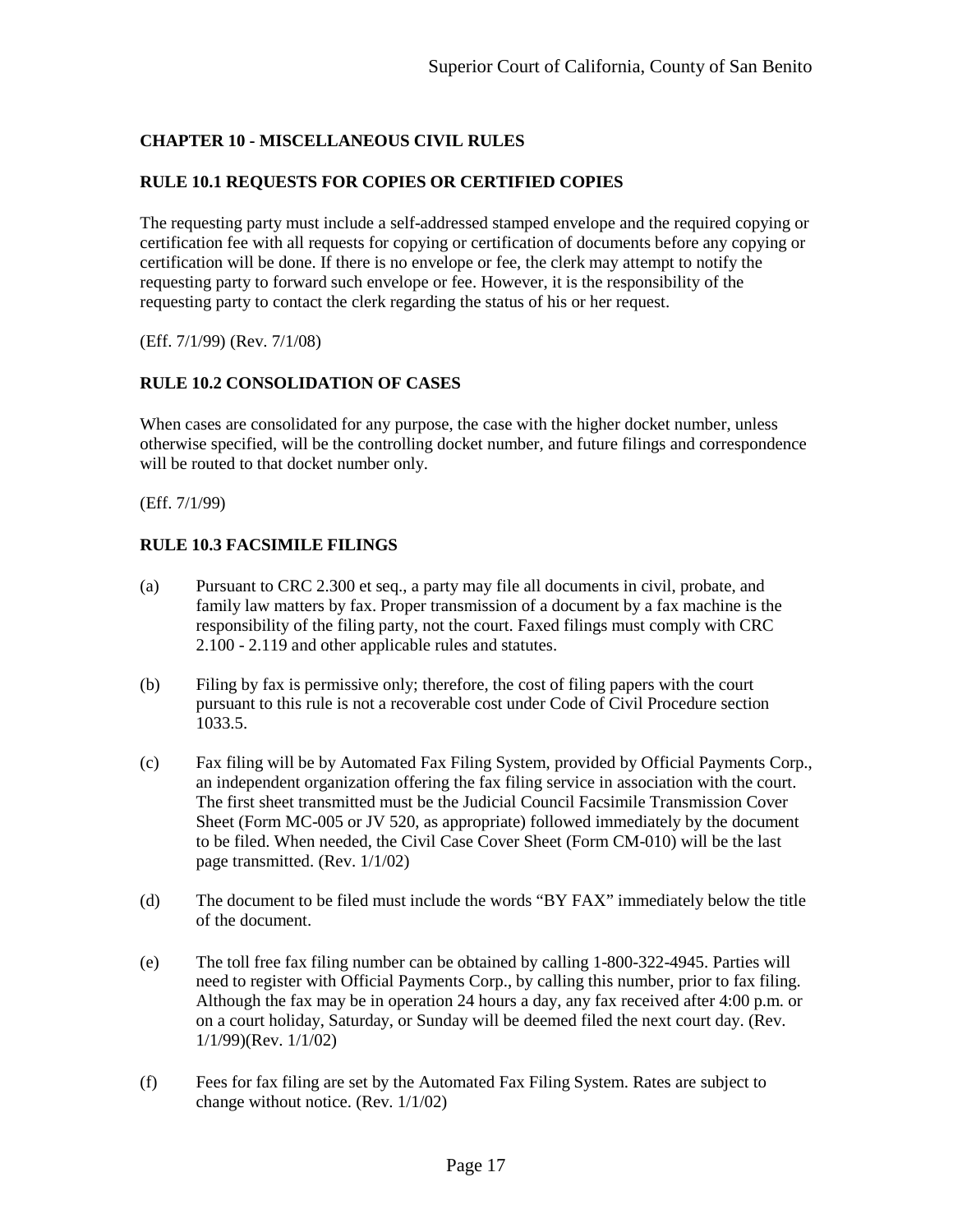- (g) A person who files or serves a document by fax pursuant to this rule represents that the original signed document is in his or her possession and control.
- (h) At any time after the filing or service of a signed fax document, any other party may serve a demand for production of the original physically signed document. The demand for production must be served on all other parties but should not be filed with the court.
- (i) Notwithstanding any other provision to the contrary, including Evidence Code sections 255 and 260, a signature produced by fax transmission is an original.
- (j) Faxed filings may not exceed a total of 25 pages including cover page and any and all attachments, exhibits, and declarations that are part of the original document. The court may reject faxed filings exceeding 25 pages.

(Eff. 7/1/99 unless otherwise noted) (Rev. 1/1/02) (Rev. 7/1/08)

#### <span id="page-20-0"></span>**RULE 10.4 SUBSTITUTION AND WITHDRAWAL OF COUNSEL**

A document which substitutes (i) one attorney for another, or (ii) an attorney for a pro per party must contain: the name, mailing address, telephone number, and bar number of the new attorney. The document must contain the name of the attorney, not the firm name. The document must be served on all parties.

A document which substitutes a pro per party for an attorney must contain: the name, mailing address, and telephone number of the pro per party. The document must be served on all parties.

(Eff. 7/1/99) (Rev. 7/1/08)

#### <span id="page-20-1"></span>**RULE 10.5 ATTORNEY FEES**

If the clerk is authorized to enter judgment pursuant to Code of Civil Procedure section 585(a), and one of the two conditions is true:

- (a) the obligation sued upon provides that attorney fees will be allowed in the event of an action thereon, or
- (b) the action is one in which the plaintiff is entitled, by statute, to recover attorney's fees in addition to money or damages

then the clerk may compute the attorney's fees by adding to the judgment, exclusive of costs, the following amounts (unless a lesser sum is requested):

\$250 for the first \$1,000; plus 6 percent of the next \$9,000; plus 3 percent of the next \$40,000; plus 2 percent of the next \$50,000; plus 1 percent of the next \$100,000.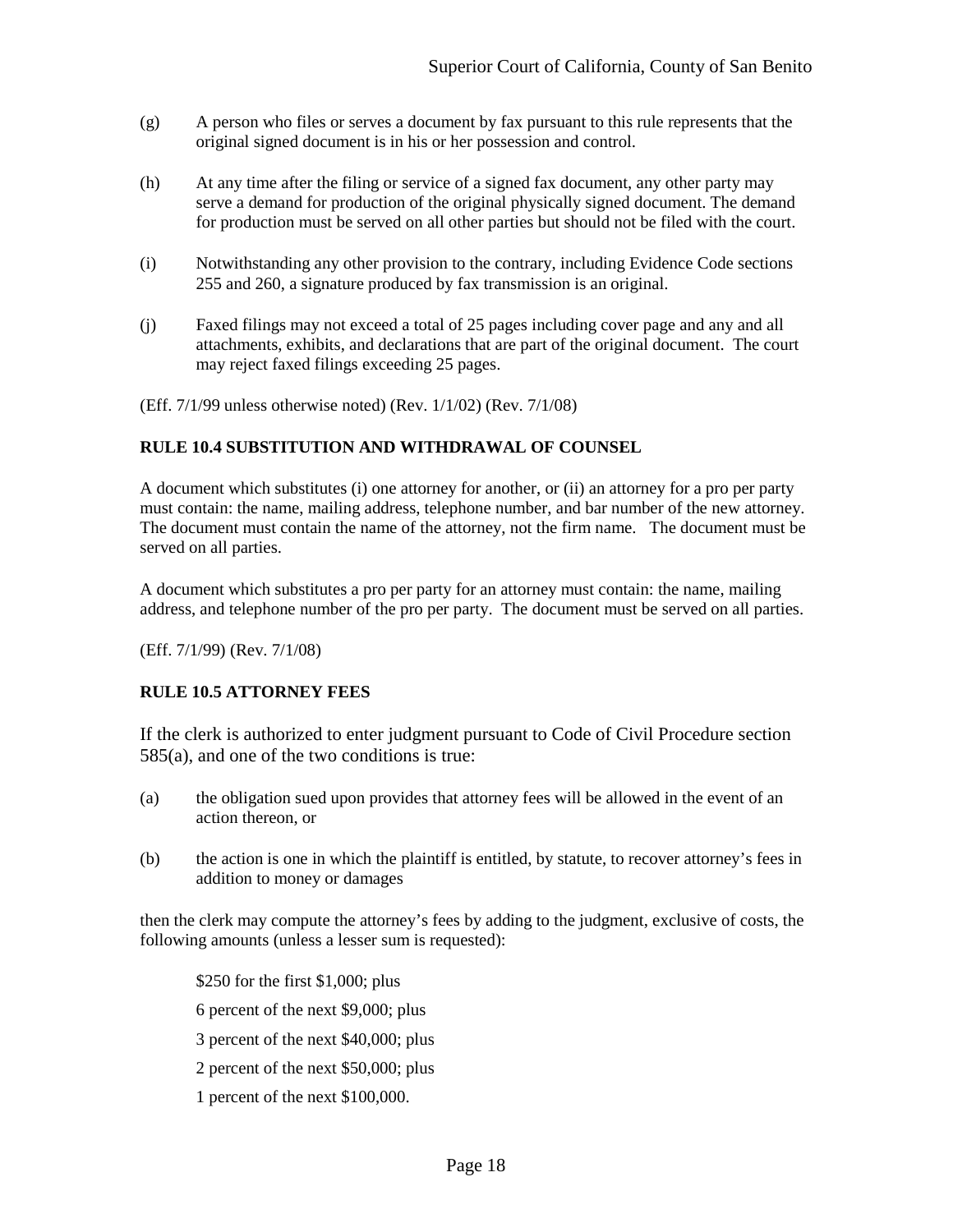<span id="page-21-0"></span>(Eff. 11/1/88) (Rev. and renumbered 7/1/99) (Rev. 7/1/08) (Rev. 1/1/12)

## **RULE 10.6 FAMILY LAW JUDGMENTS**

All proposed family law judgments must be accompanied by an extra copy of the face sheet when submitted.

<span id="page-21-1"></span>(Eff. 7/1/97) (Rev. and Renumbered 7/1/99) (Rev. 7/1/08)

#### **RULE 10.7 CASE REMOVED TO FEDERAL COURT**

In the event a case is removed to federal court, the court will order a date, not earlier than 90 calendar days from the date of removal, by which counsel must file a declaration regarding the status of removed case. If the case has not been remanded to the court by that time, the action will be dismissed without the need to conduct a further hearing.

<span id="page-21-2"></span>(Eff. 1/1/92)(Amended 1/1/96) (Rev. and renumbered 7/1/99) (Rev. 7/1/08)

#### **RULE 10.8 ARBITRATION**

Code of Civil Procedure sections 1141.10 - 1141.31 and CRC 3.810 - 3.830 apply to all civil cases as stated therein. An arbitrator will be assigned no later than 30 calendar days after submission of a case to arbitration.

<span id="page-21-3"></span>(Eff. 9/1/91) (Rev. and renumbered 7/1/99) (Rev. 7/1/08)

#### **RULE 10.9 MEDIATION**

Code of Civil Procedure sections 1775 - 1775.15 and CRC 3.870 - 3.878 apply to all civil cases as stated therein.

<span id="page-21-4"></span>(Eff. 7/1/99) (Rev. 7/1/08)

#### **RULE 10.10 INTERPRETERS**

Interpreters will not be provided for civil or small claims matters, unless required by law or ordered by the court. Any civil or small claims party requiring the services of an interpreter must arrange and pay for the services of the interpreter.

<span id="page-21-5"></span>(Eff. 7/1/99) (Rev. 7/1/08)

#### **RULE 10.11 COURT REPORTING SERVICES**

Pursuant to CRC 2.956 - 2.958 and Government Code section 68086, the court hereby adopts the following policy as a local rule.

The court provides services of official court reporters in all juvenile matters and in all felony criminal matters as required by law during regular court hours. Court reporting services are not available during a hearing on law and motion and other trial and non-trial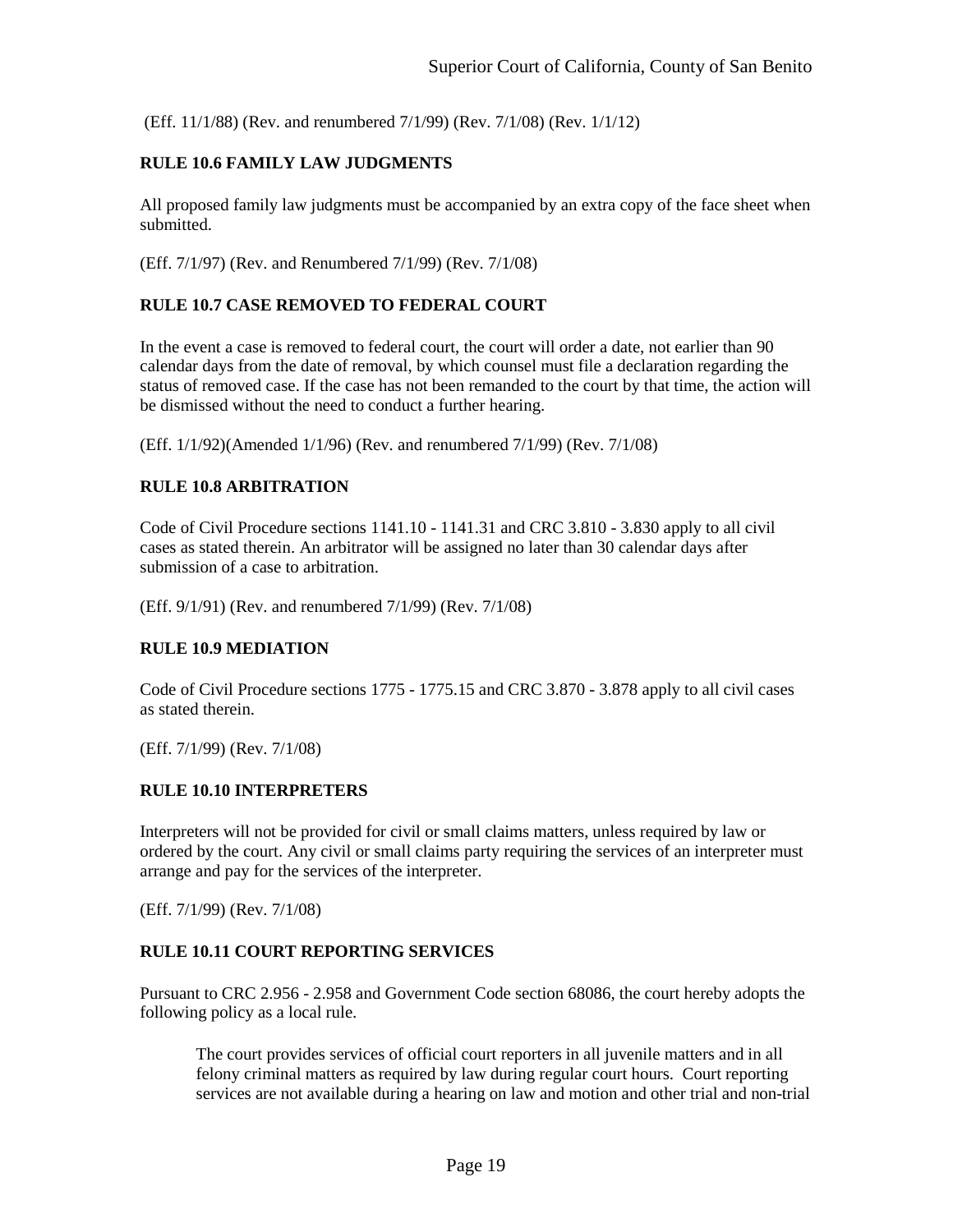matters in civil cases. However, the court may provide official court reporter services during regular weekly scheduled court calendars if the official court reporter is available. For purposes of this local rule, "civil case" includes all matters other than criminal and juvenile matters.

(Eff. 7/1/99)(Rev. 1/1/02) (Rev. 7/1/08) (Rev. 1/1/12)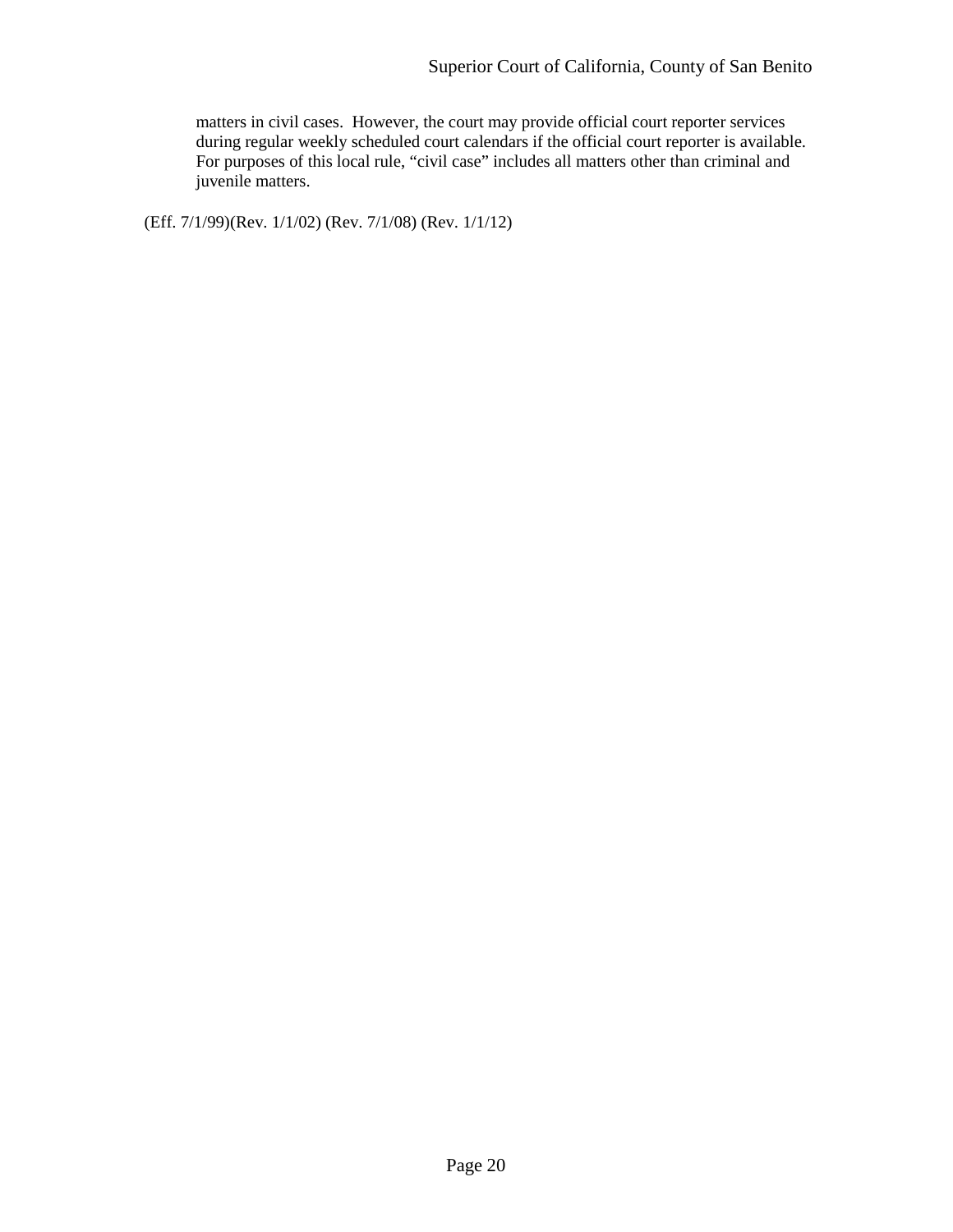## <span id="page-23-0"></span>**CHAPTER 11 - DOMESTIC RELATIONS**

## <span id="page-23-1"></span>**RULE 11.1 GENERAL RULES**

- (a) Types of Actions: The court will hear all non-Title IV-D actions, including orders to show cause, motions, and other requests for relief under the Family Law Act and other domestic relations matters on the family law and motion calendar.
- (b) Meet and Confer Requirement: The court will not hear any family law matter unless and until self-represented parties and counsel, with their respective clients either physically present or immediately physically available, have met and conferred in good faith in an effort to resolve all or partial issues. At the meeting, all parties must exchange documents that may be relevant to contested issues or that may be offered into evidence at the outset of the hearing on the matter. Each self-represented party or counsel must represent to the court that there has been compliance with this rule. Non-compliance with this rule may result in (i) the matter being dropped from the calendar or continued, (ii) the rejection of non-exchanged documents into evidence, or (iii) other sanctions as deemed appropriate by the court. (Eff. 2/1/91)
- (c) Completion of Forms: Parties must file all Judicial Council forms, including attachments as required by CRC and statute, in a timely manner as prescribed by CRC and statute. All blanks on the forms must be answered with a response or "n/a" designation
- (Eff. 7/1/99 and rev. and renumbered 7/1/99 as indicated) (Rev. 7/1/08)

## <span id="page-23-2"></span>**RULE 11.2 FINANCIAL ISSUES**

- (a) Income and Expense Declaration (Form FL-150) or Financial Statement (Simplified) (Form FL-155): The court will not hear a family law matter with financial issues, including child support, spousal support, payment of debts or attorney fees, unless each party to the action has completed, served, and filed in compliance with CRC 5.118 a current (executed within sixty calendar days of the hearing or trial) and accurate Income and Expense Declaration (Form FL-150) or Financial Statement (Simplified) (Form FL-155). In the event there has been no change within the previous sixty calendar days, a party may file with the court a declaration under penalty of perjury to that effect in lieu of a new Income and Expense Declaration or Financial Statement (Simplified) with current verification of earnings or income attached to the declaration.
- (b) Documentation: If the parties have not exchanged current documentation 5 court days before the scheduled hearing, the parties must exchange the following documents: (i) current wage verification for the prior 3 month period and (ii) most recent state and federal income tax returns with W-2 statements. If a party is self-employed, the party must also produce all year-end 1099 forms for the prior year, and a current profit and loss statement and balance sheet of the self-employed party's business entity. The submitting party may strike confidential information.
- (c) Public Assistance and Temporary Assistance for Needy Families (TANF): A party receiving public assistance benefits must disclose that fact, including appropriate aid and/or Department of Child Support Services identification of file numbers.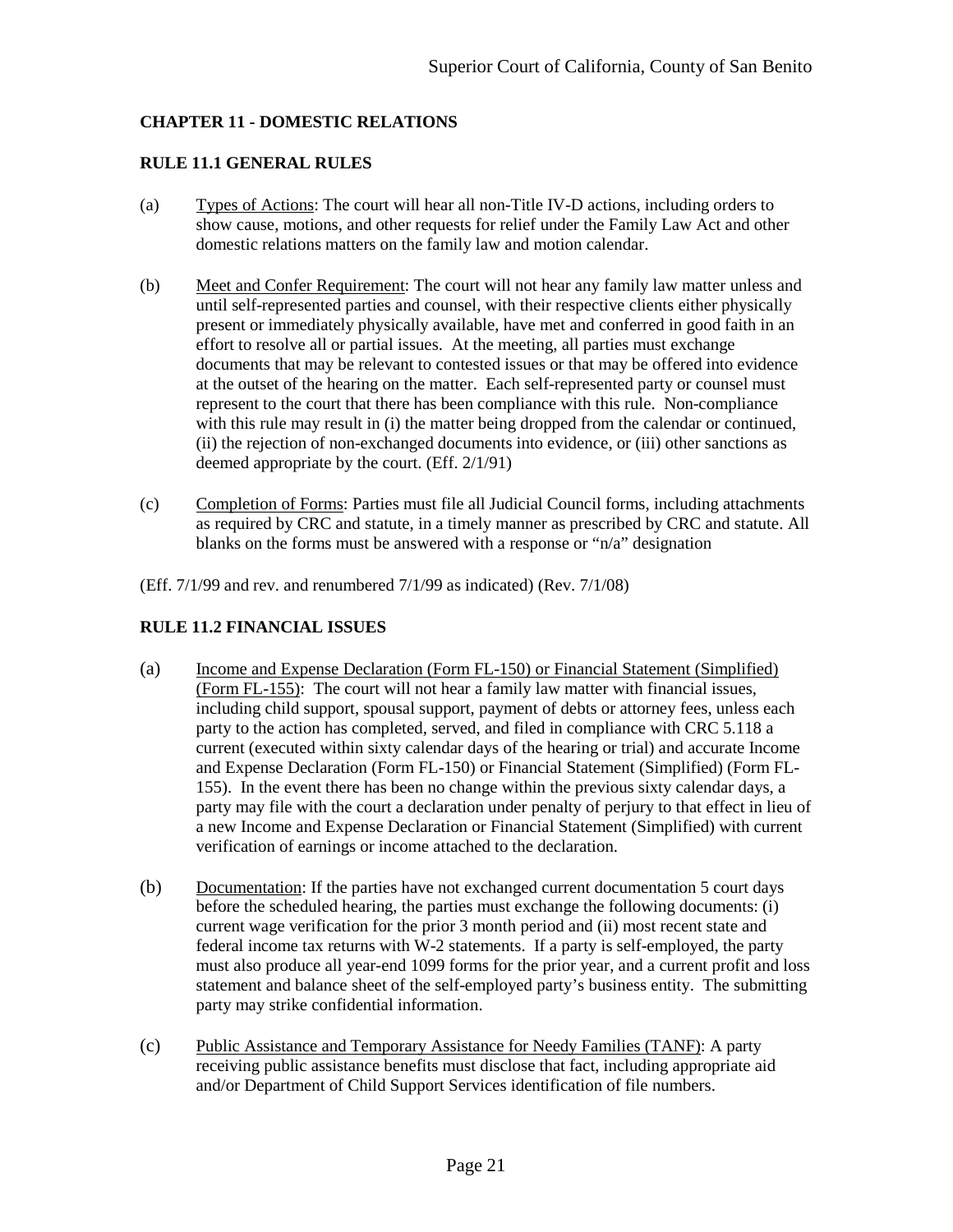<span id="page-24-0"></span>(Eff. 2/1/91) (Rev. and renumbered 7/1/99) (Rev. 7/1/08) (Rev. 1/1/11)

#### **RULE 11.3 HEARING DATE**

- (a) Preliminary Disclosures: Before filing an at-issue memorandum in a family law matter with financial issues, including child support, spousal support, payment of debts or attorney fees, a party must file with the court a completed Declaration Regarding Service of Declaration of Disclosure and Income and Expense Declaration (Form FL-141). The completed form must demonstrate that all preliminary disclosures have been made by that party.
- (b) Calendar Call: Initially the court will proceed with a calendar call to inquire from each party the estimated hearing time for a pending matter. The court will determine whether to hear the matter at that time, pass until a later time on that date, or specially set the matter.
- (c) Calendaring: If a matter exceeds 30 minutes, it will be specially set. A family law judge may calendar special sets. If a matter is already set on the law and motion calendar, the request should be made at that time. The parties may also request a special set through a calendared motion. Local Rule 3.4(d)(3) governs continuances of special sets.

<span id="page-24-1"></span>(Eff. 7/1/99) (Rev. 7/1/08) (Rev. 1/1/12)

#### **RULE 11.4 MOTIONS AND ORDER TO SHOW CAUSE**

Time for service of papers is set forth in California Code of Civil Procedure 1005(b). Hearings of either type will be calendared so that the proper notice is received unless the court grants an order shortening time. If an order shortening time is granted, but there is not sufficient time prior to the hearing to allow preparation, the court may make temporary orders at the initial hearing and continue the matter for further hearing.

<span id="page-24-2"></span>(Eff. 2/1/91) (Rev. and renumbered 7/1/99)(Rev. 1/1/02) (Rev. 7/1/08)

#### **RULE 11.5 ORDERS AFTER HEARING**

Both parties must complete an order after hearing or stipulation and order to the extent possible before the hearing. The parties must present these documents to the judge at the hearing for final completion and any changes.

<span id="page-24-3"></span>(Eff. 2/1/91) (Renumbered 7/1/99) (Rev. 7/1/08)

#### **RULE 11.6 CHILD AND SPOUSAL SUPPORT**

- (a) Temporary or Permanent Child Support: The court will set temporary or permanent child support pursuant to the Family Code.
- (b) Spousal Support: The court will set spousal support pursuant to the Family Code.

(Eff. 7/1/99) (Rev. 7/1/08)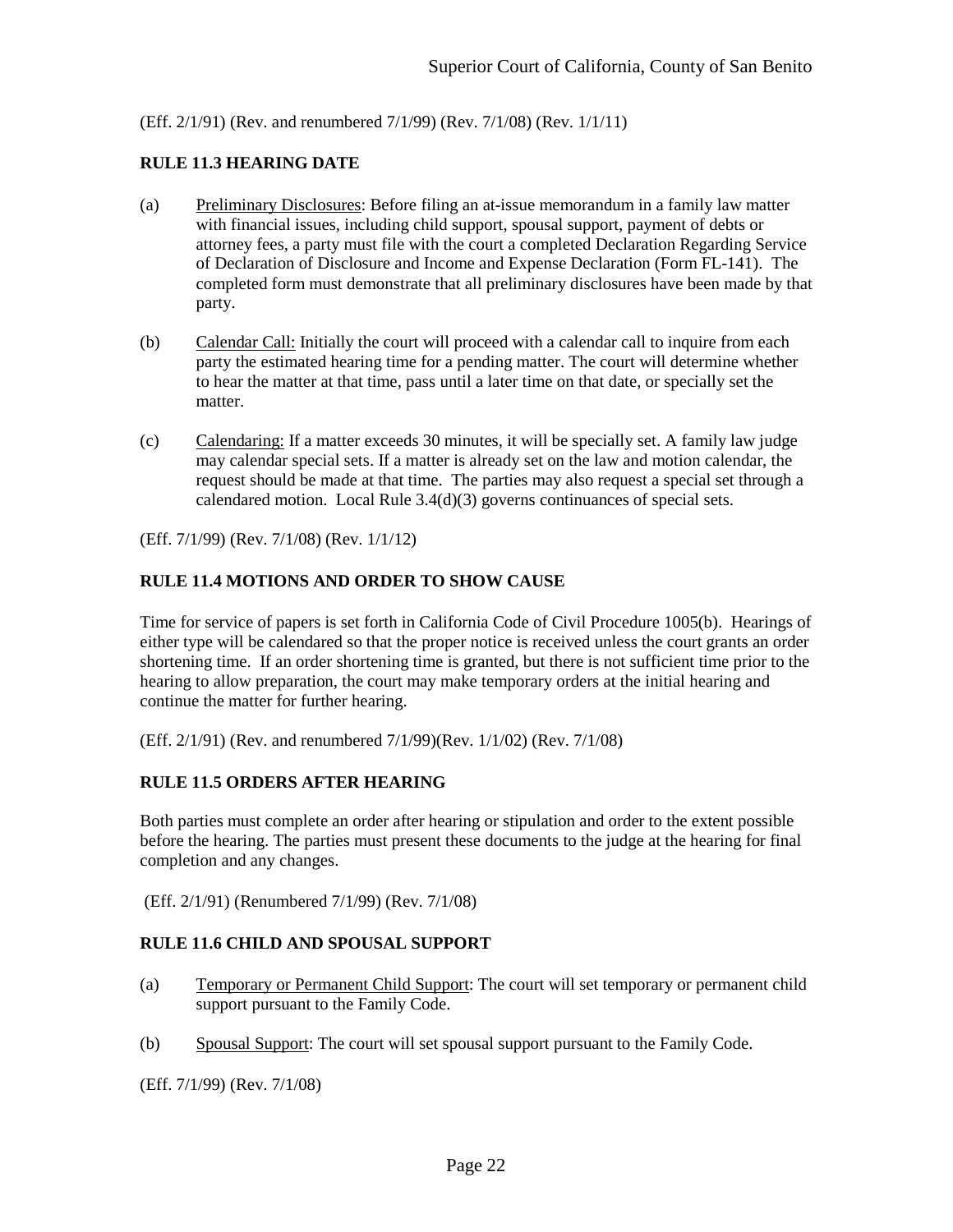#### <span id="page-25-0"></span>**RULE 11.7 EX PARTE ORDERS**

- (a) Application for Ex Parte Orders: All ex parte applications must be in writing and supported by affidavit or declaration as prescribed by CRC 3.1201.
- (b) Notice of Application: The moving party must give notice of all ex parte applications to the opposing party prior to submission of the request, except (i) where there is an agreement between the parties that no notice is required, (ii) where it is impossible to give notice, or (iii) where notice would result in irreparable injury.
- (c) Standing Orders, Exceptions to Notice and Declaration Requirements: The court executive officer may issue, on behalf of the court, the following types of ex parte orders without compliance with the requirements set forth in Local Rule 11.7(b):
	- (1) Ex parte orders directing the parties to mediation.
	- (2) Mutual ex parte orders restraining removal of the minor child(ren) of the parties from the Greater Bay Area, if the child(ren) are in the Greater Bay Area at the time of the request. The "Greater Bay Area" refers to the following counties: Alameda, Contra Costa, Santa Clara, San Mateo, San Francisco, Marin, Sonoma, Napa, Solano, Monterey, Santa Cruz, and San Benito.
	- (3) Mutual ex parte orders directing the parties to exchange state and federal tax returns, including any and all supporting documents, for the prior 3 tax years and payroll stubs for the prior 4 months, on a specified date no later than 5 court days prior to the hearing of any motion for support or attorney fees and costs.
	- (4) Mutual ex parte orders directing any party incurring expenditures, after the date of separation, in the ordinary course of business, or for the necessaries of life, to pay for such expenses from his or her separate property income before using community assets.
- (d) Exclusive Use of a Vehicle: The court will not issue an ex parte order for exclusive use of a vehicle unless the declaration demonstrates that the (i) opposing party has suitable transportation available, (ii) the opposing party requires no such transportation, or (iii) other good cause.
- (e) Removal From Residence: The court will not issue an ex parte order removing a party from a residence without supporting declarations as required by applicable law.
- (f) Modified Orders: If the court modifies any requested orders, the requesting party must incorporate the changes into all copies before filing and service.
- $(g)$  Set Aside of Ex Parte Order: If a responding party requests that an ex parte order be set aside prior to the date set for hearing, the responding party must give notice to the moving party. The court may order an earlier hearing date or modify the orders on a proper showing in lieu of setting aside the orders.

(Eff. 7/1/99) (Rev. 7/1/08)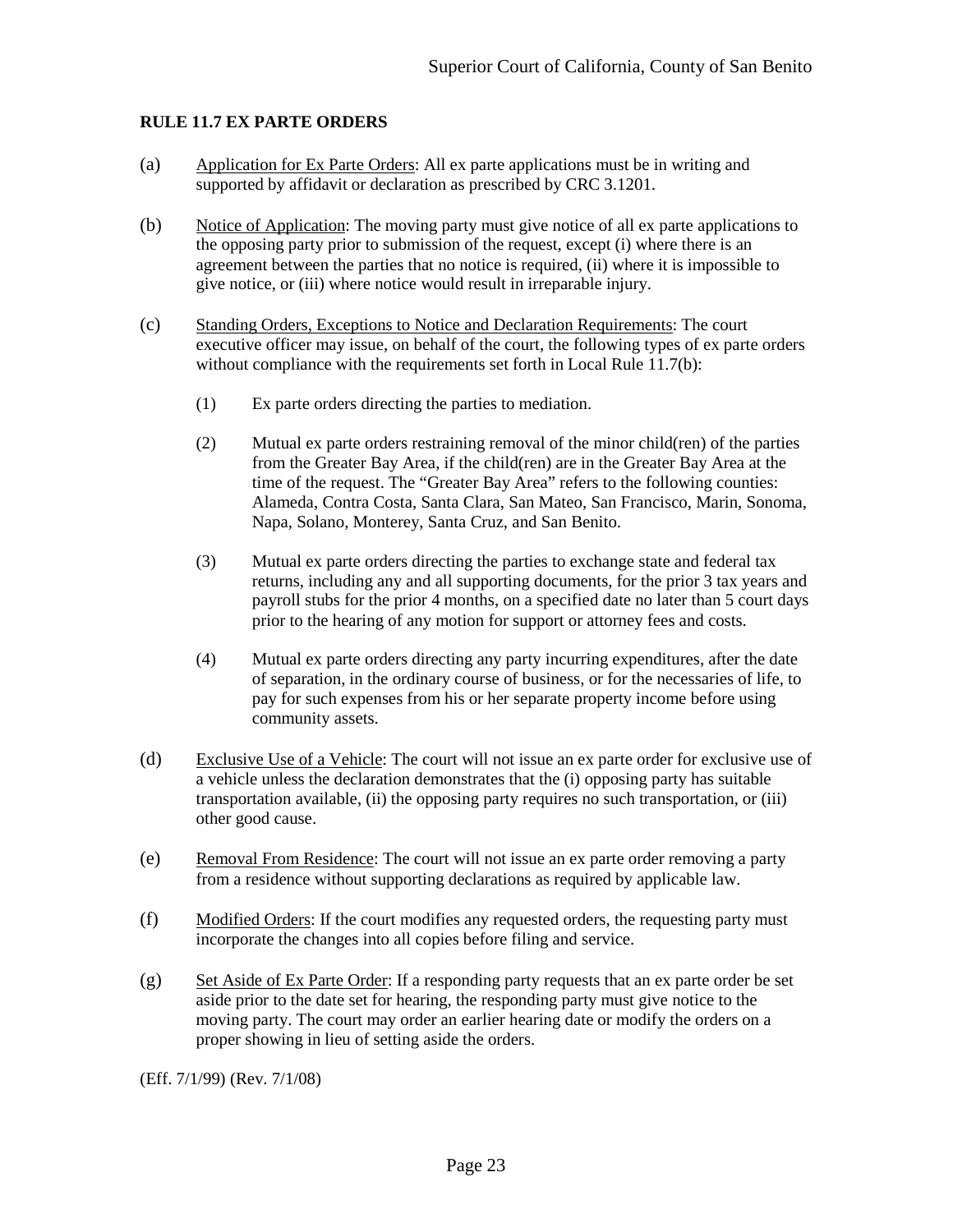## <span id="page-26-0"></span>**RULE 11.8 RESTRAINING ORDERS**

Any restraining order that involves personal conduct orders, stay away orders, or residence exclusion orders must be submitted to the court on the CLETS form or other approved Judicial Council form. All such orders must be accompanied by the Law Enforcement Supplement Information Form, which will not become a part of the court file.

<span id="page-26-1"></span>(Eff. 7/1/99) (Rev. 7/1/08)

#### **RULE 11.9 CHILD CUSTODY AND VISITATION ISSUES**

Local Rules 11.10 - 11.14 are adopted in accordance with relevant law and standards of practice for court-connected child custody mediation.

<span id="page-26-2"></span>(Eff. 7/1/99) (Rev. 7/1/08)

#### **RULE 11.10 APPOINTMENT OF COURT-APPOINTED INVESTIGATOR OR EVALUATOR**

- (a) Applicability: In any case in which custody or visitation is in dispute, the court may appoint an investigator and order that a child custody/visitation investigation and evaluation be conducted. The court will appoint an investigator in accordance with CRC 5.220(g), Evidence Code section 730, Family Code section 3110 et seq., and Code of Civil Procedure section 2032.010 et seq.
- (b) Challenges: The court does not allow peremptory challenges for court-appointed investigators/evaluators.
- (c) Withdrawal: A court-appointed investigator/evaluator for purposes of child custody or visitation purposes may withdraw from a case upon filing a petition showing good cause. The court will make the findings after consideration of (i) the petition, (ii) the best interests of the child(ren), and (iii) other relevant factors as determined by the court.
- (d) Ex Parte Contact Prohibited: No party or attorney for a party may initiate contact with a court-appointed investigator/evaluator, orally or in writing, to discuss the merits of the case without (i) notice to the other party and (ii) allowing the other party to be present or to receive a copy of a written communications. Nothing in this rule will prohibit the court-appointed investigator/evaluator from contacting either party or attorney.
- (e) Contact Between Court-Appointed Investigator/Evaluator and Minor Child(ren): It is the policy of the court to rely on the opinion and judgment of court-appointed investigator/evaluator in making determinations as to whether children will be interviewed. The court-appointed investigator/evaluator will justify his or her determinations in each case, and will determine under what circumstances the interviews will take place. Except in extraordinary circumstances, including potentially dangerous situations for minor child(ren), minor children will be informed that the information they provide may not remain confidential. When a court-appointed investigator/evaluator sees a minor child(ren) with one parent, he or she must also see that minor child(ren) with the other parent. Interviews with siblings, at the discretion of the investigator, may be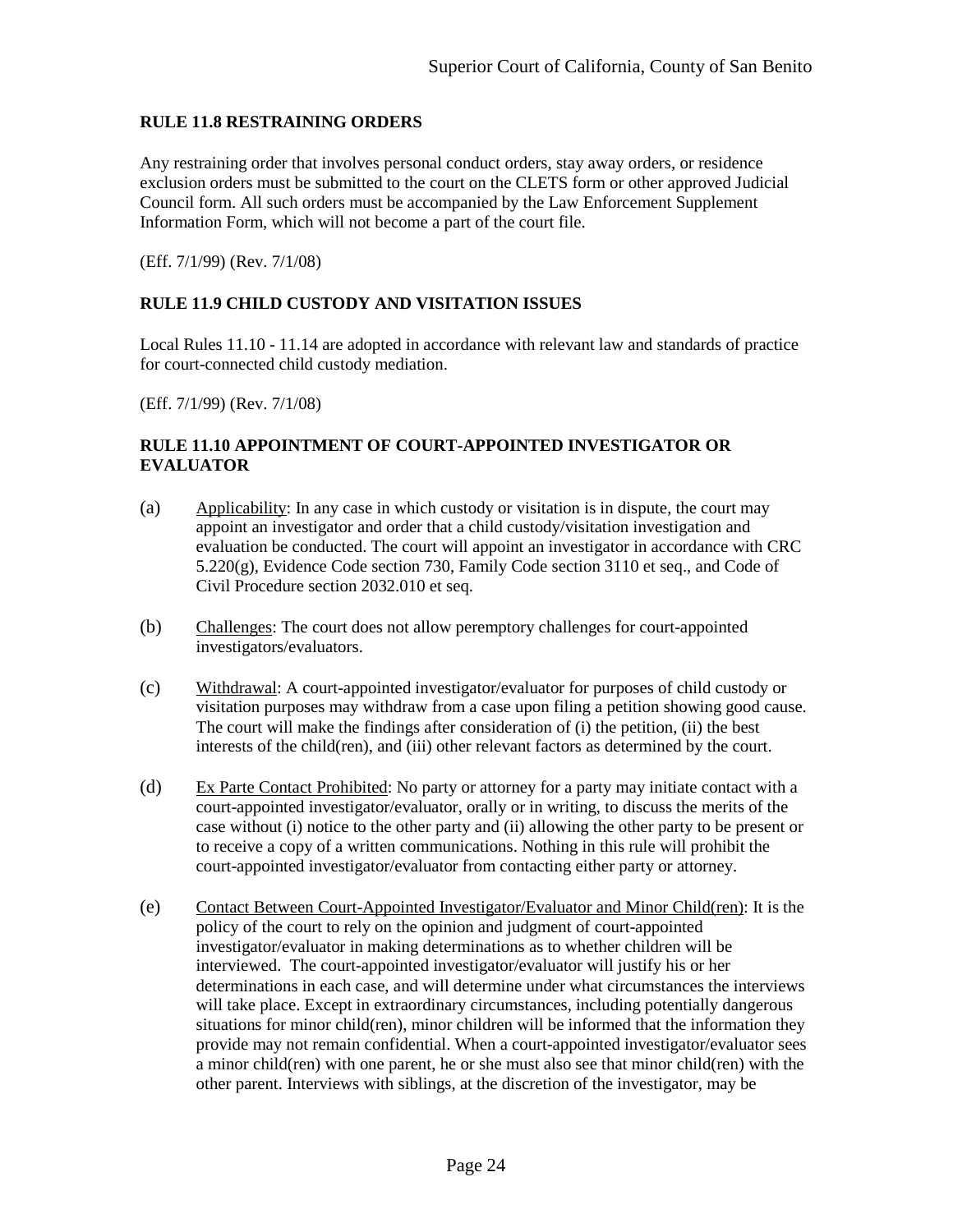separate. Unless ordered by the court, an investigation may not be based on an interview with only one parent.

- (f) Investigation/Evaluation Report: The court must specify the date on which the courtappointed investigator/evaluator must return his or her report. Generally, the report will be due within 60 court days from initial appointment. The written report will be distributed to the court, parties, and counsel in accordance with Family Code section 3111, and will remain confidential and unavailable to all other persons unless otherwise ordered by the court. No person who has access to such a report may make copies of the report or disclose its contents to ANY child(ren) whether or not a party to the action.
- (g) Grievance Procedure:
	- (1) Procedure: Anyone raising a grievance in connection with a court-appointed investigator/evaluator must file a written declaration signed under penalty of perjury and addressed to the presiding judge. The declaration must state specifically what alleged issue(s) is the basis for the grievance and what remedy is requested.
	- (2) Investigation: Upon receipt of the grievance, the presiding judge will review it and solicit a response to the alleged grievance from the court-appointed investigator/evaluator within a reasonable period of time. The presiding judge will complete an investigation within a reasonable period of time, not to exceed 60 calendar days from filing of the grievance. The presiding judge will notify all parties in writing of his or her decision. The grievance and the court's findings must be maintained as a confidential record, and not as part of the file, for a period of 1 year. No one will be permitted to inspect the grievance or findings of the court without prior court order.
- (h) Court Rules Regarding Court-Appointed Investigations/Evaluations: When the court orders a investigation or evaluation, the court will give each party a copy of this local rule.
- (i) Payment of Investigator's/Evaluator's Fees and Costs: When the court orders an investigation or evaluation, the court will also order the payment of associated fees and costs. In dividing the fees and costs between the parties, the court may consider Family Code sections 271, 2030, and 2032. The party or parties must pay the fees and costs directly to the clerk. Unless otherwise ordered by the court, the court-appointed investigator/evaluator must not commence an investigation without proof of full payment of fees or proof of a court-approved payment plan.
- (j) Cross-Examination of Investigators/Evaluators: It is the policy of this court to develop policies and procedures for expeditious and cost-effective cross-examinations of courtappointed investigators/evaluators when necessary. As necessary the court will determine, on a case-by-case basis, whether video and/or telephone conferences or examinations may be used in conducting a cross-examination of a court-appointed investigator/evaluator. All parties must schedule such appearances as directed by the court or as otherwise provided by local rule, statute, or CRC.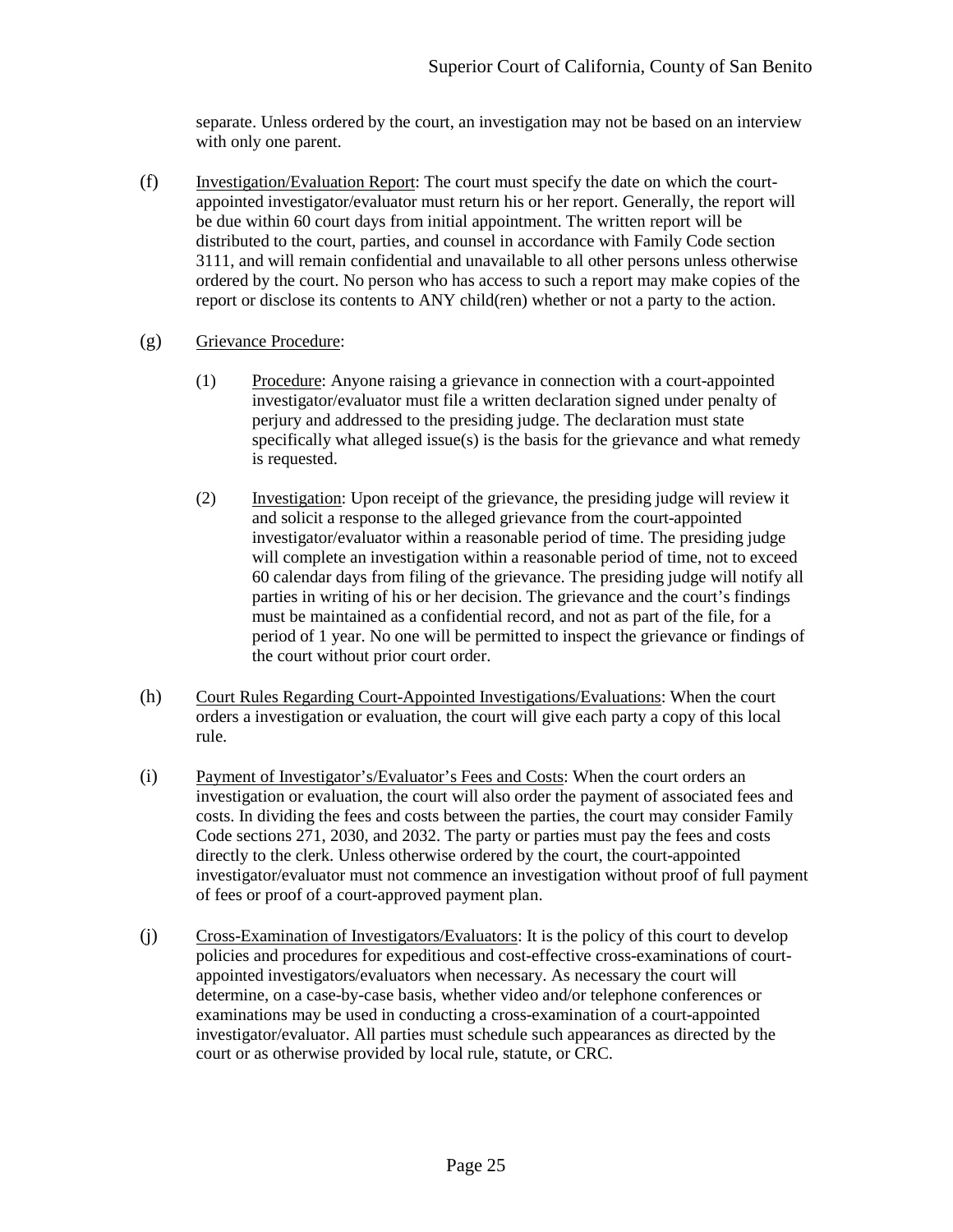(k) List of Qualified Evaluators: The clerk will maintain a list of qualified evaluators, and make this list available to the public upon request.

#### (Eff. 7/1/99) (Rev. 7/1/08)

#### <span id="page-28-0"></span>**RULE 11.11 MEDIATION OF VISITATION OR CUSTODY ISSUES**

- (a) Purpose: The purpose of mediation is to reduce animosity that may exist between the parties, to develop an agreement assuring the child close and continuing contact with both parents that is in the best interest of the child, and to effect a settlement of the issue of visitation rights that is in the best interest of the child consistent with Family Code sections 3011 and 3020, and CRC.
- (b) Policy: Mediation services are available to parties when a case is filed with the court. If there is a disagreement over child custody or visitation in any matter before the court, the parties must attend mediation. No mediation will be scheduled if there is no pending matter before the court.

#### (c) Referral to Mediation:

- (1) By the Court With a Court Hearing: The court will refer parties to mediation at the time of hearing, if, in the court's judgment, the parties are not able to resolve the existing conflict regarding child custody or visitation issues. Parties are highly encouraged to work amongst themselves or with their attorneys prior to any scheduled hearing to resolve conflicts. The court may require each party to demonstrate what previous efforts have been made before referring the case to mediation.
- (2) By the Parties With No Court Hearing: Parties with an actual dispute regarding child custody or visitation and an express agreement to enter into mediation may seek mediation services. There must be a complaint or petition already on file with the court, even if no hearing is scheduled. The court may limit the amount of mediation services, if necessary.
- (3) Process: So that a mediation may be scheduled, the parties must provide the following information: the case number and number of any related cases (include any domestic violence cases); whether a domestic violence restraining order is in place; the parties' names, current addresses and daytime telephone numbers; names and addresses of the parties' attorneys, if applicable, and any information which might affect the scheduling of a mediation session. Upon receipt, the mediator or designee will schedule an initial mediation and notify the parties. Pager numbers are discouraged as a contact number.
- (d) Mediation Process: The mediation service should be consistent and in accordance with CRC and statute. The mediator must provide information about the mediation process required by CRC  $5.518(d)(5)$ . The service attempts to resolve custody and visitation problems rather than to provide therapy or counseling. The service does not provide, nor should parties or counsels expect, long-term or on-going counseling regarding child custody, visitation or parenting skills. If the court determines the service provided has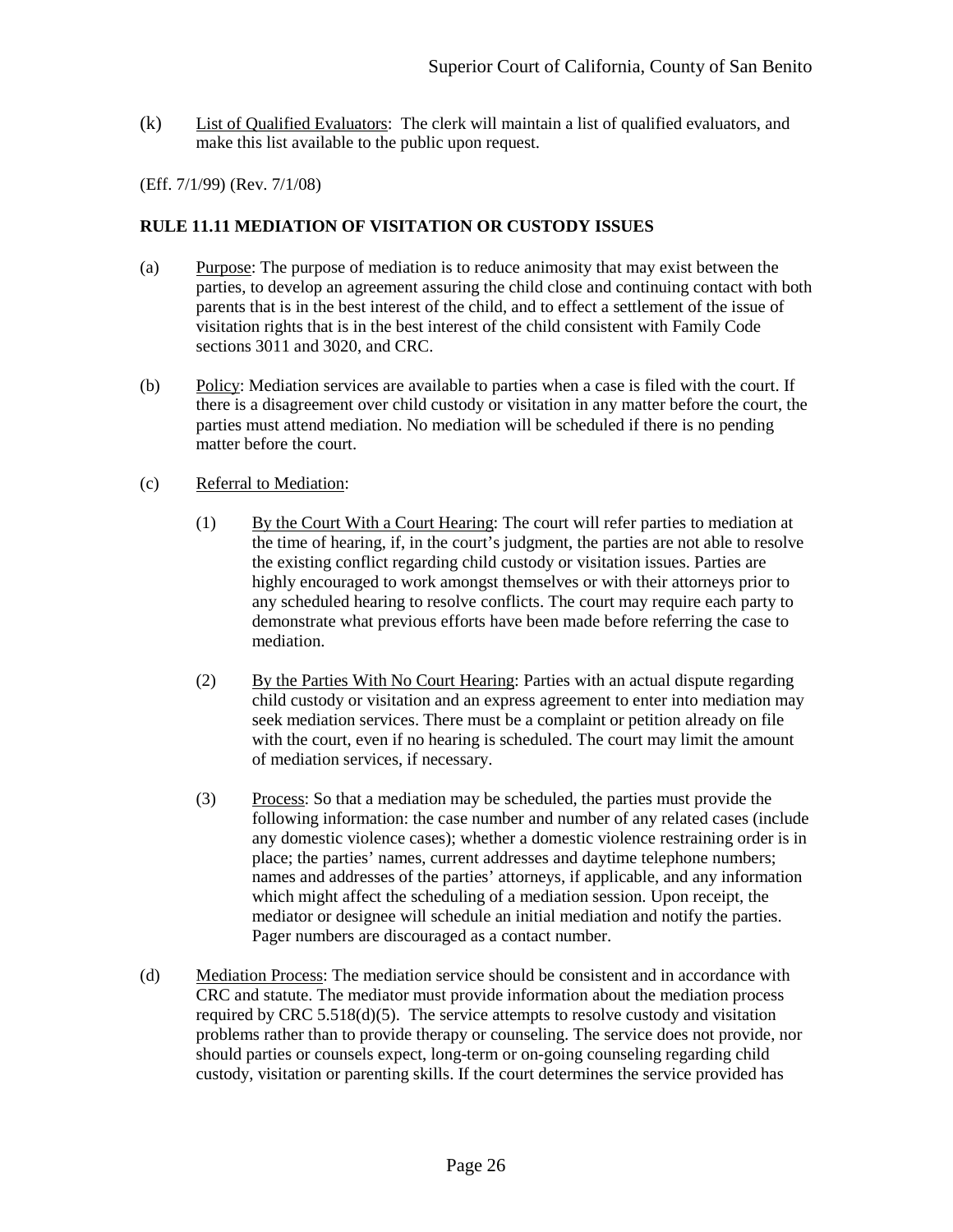gone beyond custody and visitation issues, it may order the parties to reimburse the mediator for the time spent.

The mediator may review the court's file prior to any session. If there is other information or court orders from other jurisdictions that may be helpful to the mediator, the parties should provide copies at the mediation session. Mediation usually requires one or two sessions, with each session lasting about 1 to 2 hours.

Due to the mediator's caseload and the need for completing mediation without unnecessary delay, parties and their attorneys must cooperate and participate in the mediation process. Cancellations are discouraged and a reasonable cancellation fee may be imposed if a cancellation is found to be unnecessary. Parties should strive to attend their mediation sessions as scheduled to ensure an effective and timely process. Excessive cancellations may result in sanctions or other action, as the court deems appropriate.

At any time during the mediation process:

- (1) The mediator may recommend to the court that an investigation/evaluation and report be made pursuant to statute and CRC. The court may make such order as it deems appropriate.
- (2) The court may make temporary orders concerning custody and visitation to govern the parties' rights and duties until the mediation process is completed.
- (e) Cost of Mediation: There is no initial cost of mediation to the parties for court-provided mediation services. The parties must pay all costs and fees associated with mediation services not provided by the court. The court may contract with mediators who are private practitioners as it deems necessary.
- (f) Further Mediation: The mediator may request that the court continue any scheduled court hearing in order to complete mediation. The mediator must also advise the court if, in the mediator's opinion: (i) further mediation would be neither productive nor likely to lead to a settlement, (ii) the mediation cannot be conducted in a safe or appropriately balanced manner, or (iii) any party is unable to participate in an informed manner for any reason, including fear or intimidation.
- (g) Mediation Agreement: If the parties reach an agreement during a mediation session, the mediator must type or write the agreement at that time. The mediator must ensure that each party and each attorney who participates in the agreement reviews and approves the agreement. The mediator must ask the parties to sign the agreement prior to leaving the session. The mediator must give each party a copy of the signed agreement before leaving the session. The agreement will be signed by the judge, filed with the clerk, and placed in the court file as a court order.
- (h) Non-English Speaking Participants: In the event one or both parties is not fluent in English, the mediation should be conducted by a bilingual mediator or by a mediator with the assistance of an interpreter so the discussion during mediation is satisfactorily understood by both parties. If a party wishes to have an interpreter and is unable to bring his or her own interpreter to the mediation session, he or she should notify the clerk at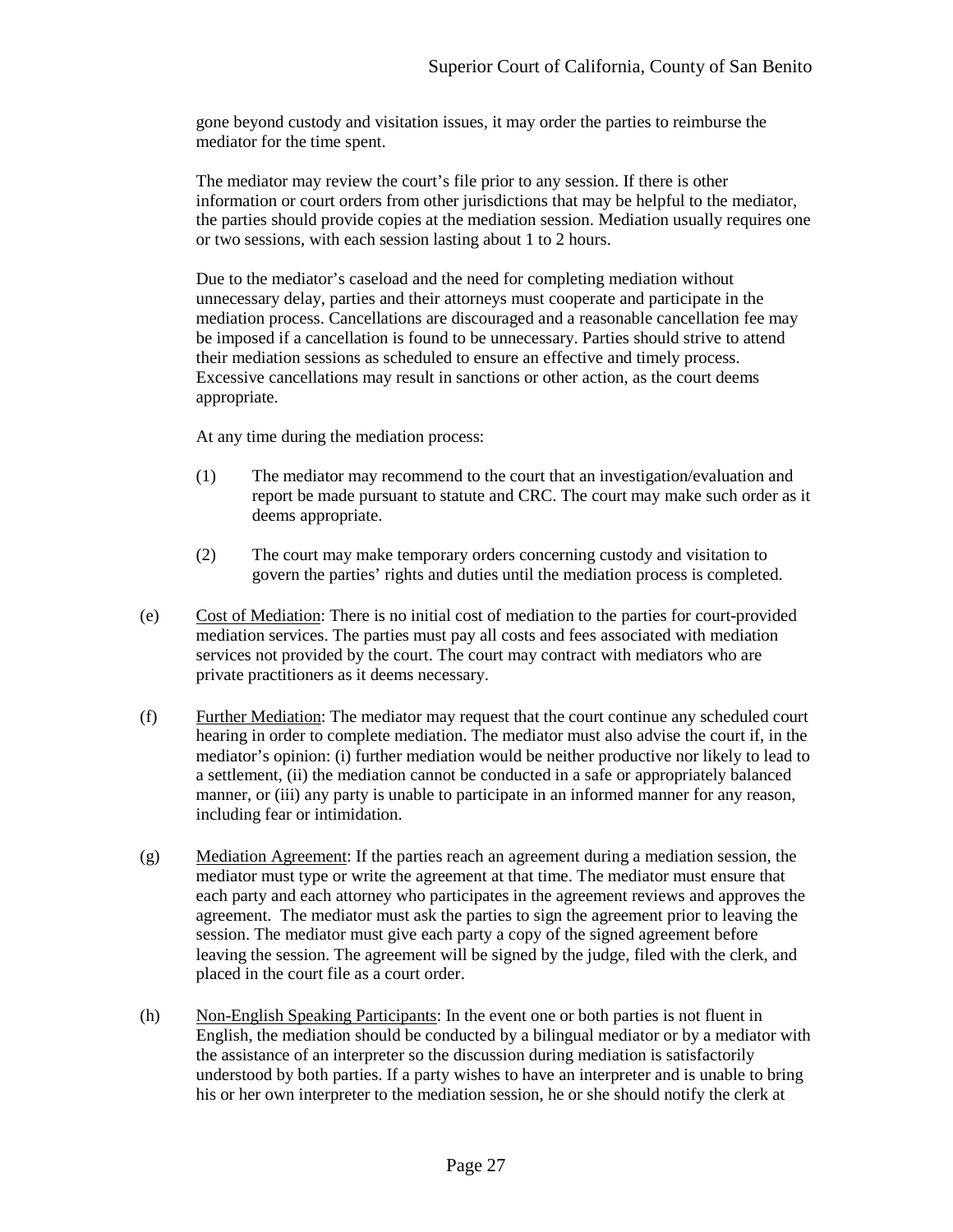least 5 court days before the mediation session, and the court will attempt to provide a reference for non-court supplied interpretation services. The requesting party must pay the interpreter costs prior to the mediation services.

- (i) Communication: No mediator may accept ex parte communications from counsel or any party. Attorneys and parties must not contact the mediator prior to the release of the final report. The mediator must not divulge final recommendations to either party or his or her attorney separately. Final recommendations will be made available in written form to all parties and their attorneys simultaneously, in open court or otherwise, as directed by the judge.
- (j) Sanctions: The court may sanction parties who fail to participate in mediation in good faith.
- (k) Emergency Orders: The court may appoint a mediator to act as a master mediator. The master mediator may make any emergency order that he or she determines is in the best interests of the child(ren) without making permanent changes to any existing order.
- (l) Separate Mediation in Cases involving Domestic Violence: If there has been a history of domestic violence between the parties or a domestic violence restraining order has been issued, mediation will be scheduled in separate sessions at separate times if ordered by the court or requested under penalty of perjury by the protected party or party who has made an allegation of domestic violence. The time and date of separate mediation sessions are confidential and are not disclosed to the other party. Each party is cautioned not to inform the other party of the time and date set. The mediator must render a written recommendation to the court regarding visitation and custody issues taking into consideration the parameters set by any restraining orders. The protected party may be accompanied by a support person during the mediation session. Until the court adopts the mediator's recommendation, the parties must follow any interim order regarding custody and visitation.
- (m) Participation of Children: The mediator may interview the children if, in the mediator's opinion, such an interview is necessary or appropriate. If the mediator interviews a child, the mediator must explain to the child the information set forth in CRC  $5.518(d)(6)$ . The parties may not bring the child to any meetings with the mediator unless specific arrangements have been made with the mediator in advance of the meeting.
- (m) Grievance and Change Procedure:
	- (1) Procedure: Anyone raising a grievance in connection with a mediator (including a request to change mediators) must file a written declaration signed under penalty of perjury and addressed to the presiding judge. The declaration must state specifically what alleged issue(s) is the basis for the grievance and what remedy is requested.
	- (2) Investigation: Upon receipt of the grievance, the presiding judge will review it and solicit a response to the alleged grievance from the mediator within a reasonable period of time. The presiding judge will complete an investigation within a reasonable period of time, not to exceed 60 calendar days from filing of the grievance. The presiding judge will notify all parties in writing of his or her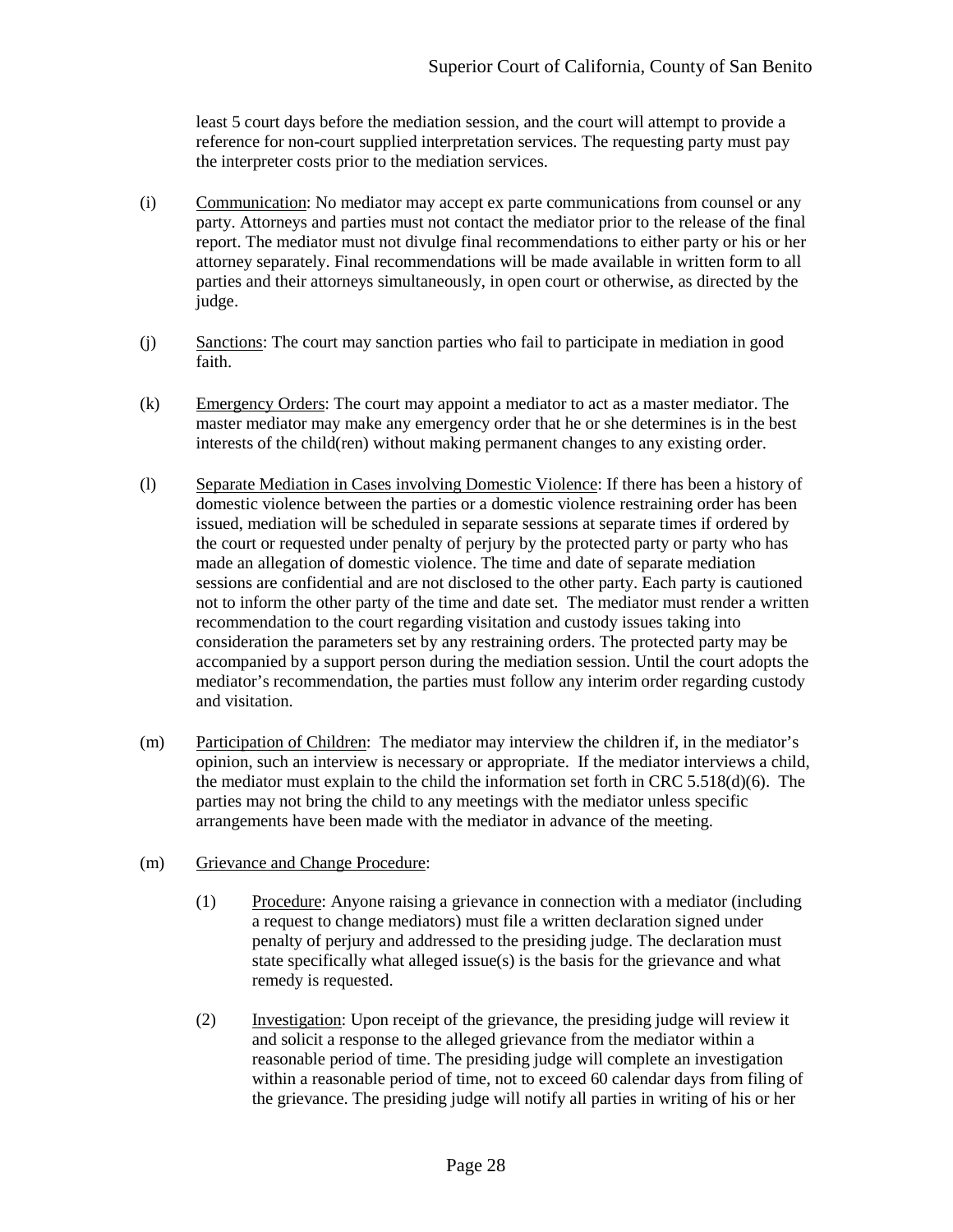decision. The grievance and the court's findings must be maintained as a confidential record, and not as part of the file, for a period of 1 year. No one will be permitted to inspect the grievance or findings of the court without prior court order.

(Eff. 2/1/99) (Rev. and renumbered 7/1/99) (Rev. 7/1/08)

## <span id="page-31-0"></span>**RULE 11.12 FAMILY LAW FACILITATOR**

The office of the family law facilitator was established pursuant to Family Code section 10000 et seq. The family law facilitator must perform the duties outlined in Family Code sections 10004 and the following duties:

- (a) Draft stipulations and prepare formal orders consistent with the court's minute orders when parties are unrepresented, as directed by the court.
- (b) Prior to a hearing at the request of the court, review the paperwork, examine the documents, prepare support schedules, and advise the judge or commissioner whether or not the case is ready to proceed.
- (c) Assist the clerk in maintaining records and the court in research.
- (d) Develop information and referral services to other courts, the community, and governmental programs or services that assist unrepresented parties in conjunction with Family Code section 10004.
- (e) Develop programs for bar association and community outreach through educational programs, visual aids, audio and videotapes, and other innovative means that will assist litigants in gaining meaningful access to family court.
- (f) Perform other services in accordance with statutory and CRC provisions, as may be directed by the court, to further promote equal access and effective judicial process.

(Eff. 7/1/99) (Rev. 7/1/08)

## <span id="page-31-1"></span>**RULE 11.13 CHILD SUPPORT COMMISSIONER**

The office of the child support commissioner was established pursuant to Family Code section 4251 et seq. The child support commissioner must perform the duties outlined in Family Code sections 4251 et seq. and the following duties:

- (a) Whenever a party files a pleading seeking to establish or modify a child support order in which enforcement services by the Department of Child Support Services have been requested and a file opened, the matter will be scheduled for hearing before the child support commissioner. Thereafter, the case will be heard by the commissioner or referred to the judge in accordance with Family Code section 4251.
- (b) The child support commissioner may hear contested issues of custody, visitation, and restraining orders provided all necessary Title IV-D matters have priority on the calendar and appropriate funding is available.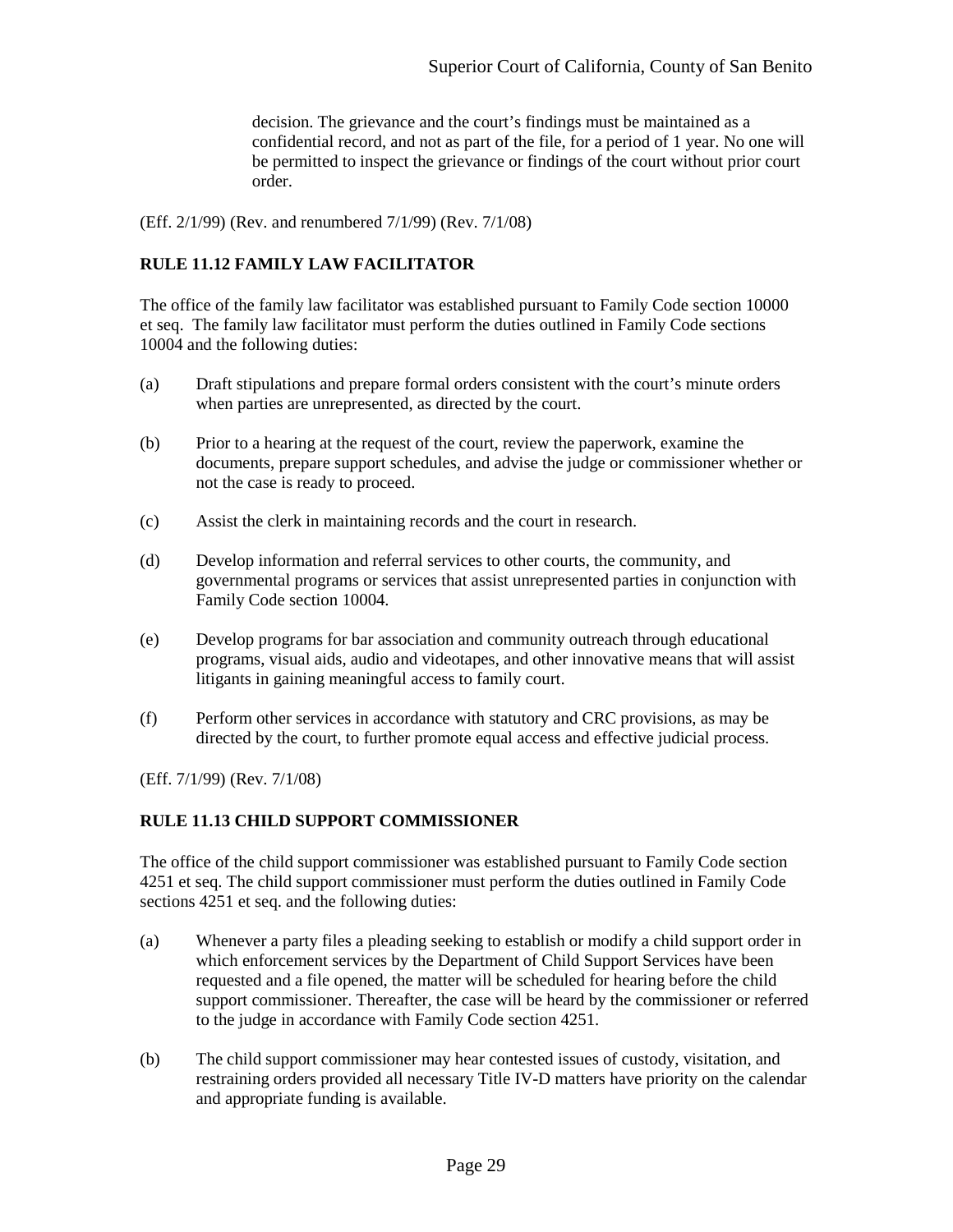(Eff. 7/1/99) (Rev. 1/1/02) (Rev. 7/1/08) (Rev. 1/1/11)

## <span id="page-32-0"></span>**RULE 11.14 CO-PARENTING PROGRAM**

- (a) Purpose of Co-Parenting Program: The purpose of the program is to assist parents to understand better their children's point of view, to learn new ways to help their children through parental separation, to acquire new skills in interacting with their children and the other parent, to reduce acrimony between family members, and to help parents identify when their children may be in need of further assistance in coping with parental separation.
- (b) Requirement to Attend Co-Parenting Program: All parties to a family law proceeding in which there are minor children, including actions for dissolution, legal separation, actions to establish paternity, or actions to establish or modify custody or visitation, must attend and complete the co-parenting program.

For family law cases commenced after the effective date of this rule, the parties must attend prior to mediation or other services provided through family court services, or upon order of the court. All parties to family law cases commenced prior to the effective date of this rule must attend the program when seeking to establish or modify custody or visitation orders. All parties must attend prior to mediation and prior to hearing. A waiver of prior attendance may be obtained by court order.

Nothing in this rule supersedes the right of the parties to seek ex parte relief as provided in these local rules prior to attending the program. The requesting party must give notice of the ex parte request to the opposing party absent a declaration establishing good cause. The declaration must state the basis for the urgency.

(c) Payment of Registration Fees and Services of Forms: The clerk will provide written instructions regarding the attendance, registration, and payment of the fee for the program to any party filing pleadings to commence an action or seeking relief of a nature concerning the subject of this program. The filing party must serve a copy of these written instructions on the opposing party along with the pleadings. The filing party must file proof of service with the court.

The fee will not normally be waived; however, a party may apply to the program for a fee adjustment if the party is receiving public assistance payments.

- (d) Failure to Attend and Remedies: Mediation may not be set or commenced until both parties have attended and completed the program. However, if only one party has attended and completed the program, that party may apply to the court for and order or judgment. If the court enters any order or judgment for good cause when one party has not completed the program, the non-complying party may neither seek affirmative relief regarding child custody or visitation nor contest the relief sought by the other until that party has completed the program or has obtained leave of court to proceed upon a showing of good cause.
- (e) Domestic Violence or Child Abuse: Due to the complexity of issues in cases in which there are incidents of domestic or child abuse, the court may waive attendance in the program by one or both of the parties. If the court has ordered attendance, the parties should be scheduled to attend separate sessions of the program.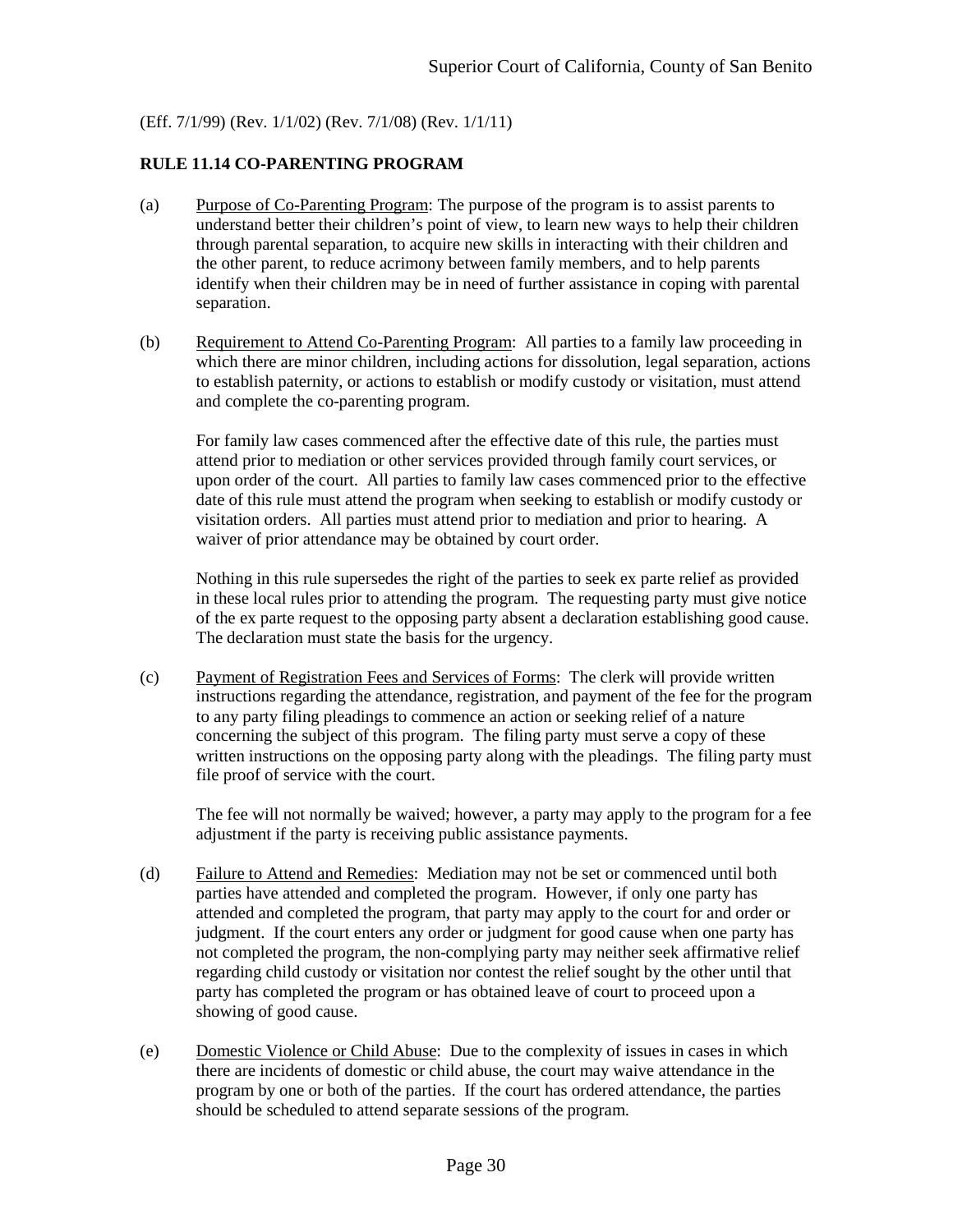- (f) Out of County/State Residents: If a party resides in another county or state, the court may require or allow attendance by a party at an equivalent co-parenting program located in that county or state if attendance at the local co-parenting program is found to be a hardship to that party. The party who requests attendance elsewhere has the burden of providing information regarding the other program to the court as part of his or her application.
- (g) Certificate of Attendance: The provider of the program must prepare and file with the clerk a certificate of attendance verifying the completion of the program by each attending party. The provider must also provide verification to each party upon completion of the program.
- (h) Non-English Speaking Participants: The court must offer the program in English and in Spanish. A participant who speaks a language other than Spanish or English may arrange at his or her own expense to have an interpreter attend with him or her. The provider must not charge an additional fee for the attendance of an interpreter.

(Eff. 7/1/01) (Rev. 1/1/02) (Rev. 7/1/08)

#### <span id="page-33-0"></span>**RULE 11.15 COURT COMMUNICATION PROTOCOL FOR DOMESTIC VIOLENCE AND CHILD CUSTODY ORDERS**

- (a) Court Communication Regarding Restraining Orders:
	- (1) All counsel and self represented parties must disclose to the court all known existing restraining, protective, custody, or visitation orders that are in effect anywhere involving the parties or their children.
	- (2) Any order that permits contact between (i) a party subject to restraining orders or criminal protective orders and (ii) his or her children must contain specific language setting forth the time, day, place, and manner of the transfer of the children, to limit the child's exposure to potential domestic conflict or violence and to ensure the safe exchange of the children. The order may not contain language that conflicts with a criminal protective order. Safety of all parties is the court's primary concern.
	- (3) Any court issuing any orders involving child custody or visitation will make reasonable efforts to determine whether a criminal court protective order exists that involves any party to the action.
	- (4) Any court issuing a criminal protective order will make reasonable efforts to determine whether a child custody or visitation order exists that involves any party to the action.
- (b) Modification of Criminal Protective Orders: A court that has issued a criminal court protective order may, after consultation with a court that has issued a subsequent child custody or visitation order, modify the criminal court protective order to allow or restrict contact between the person restrained by the order and his or her children.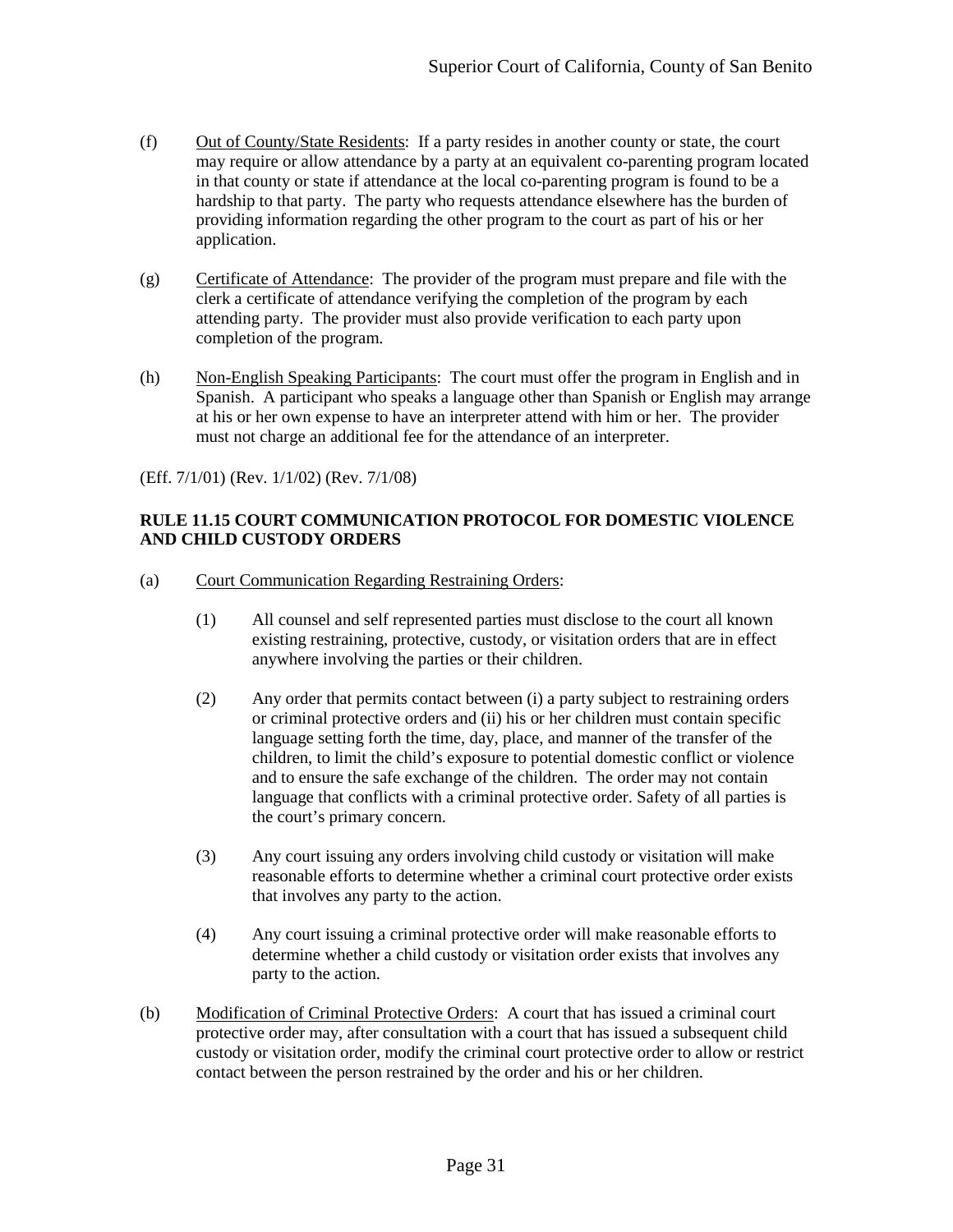(Eff. 7/1/08)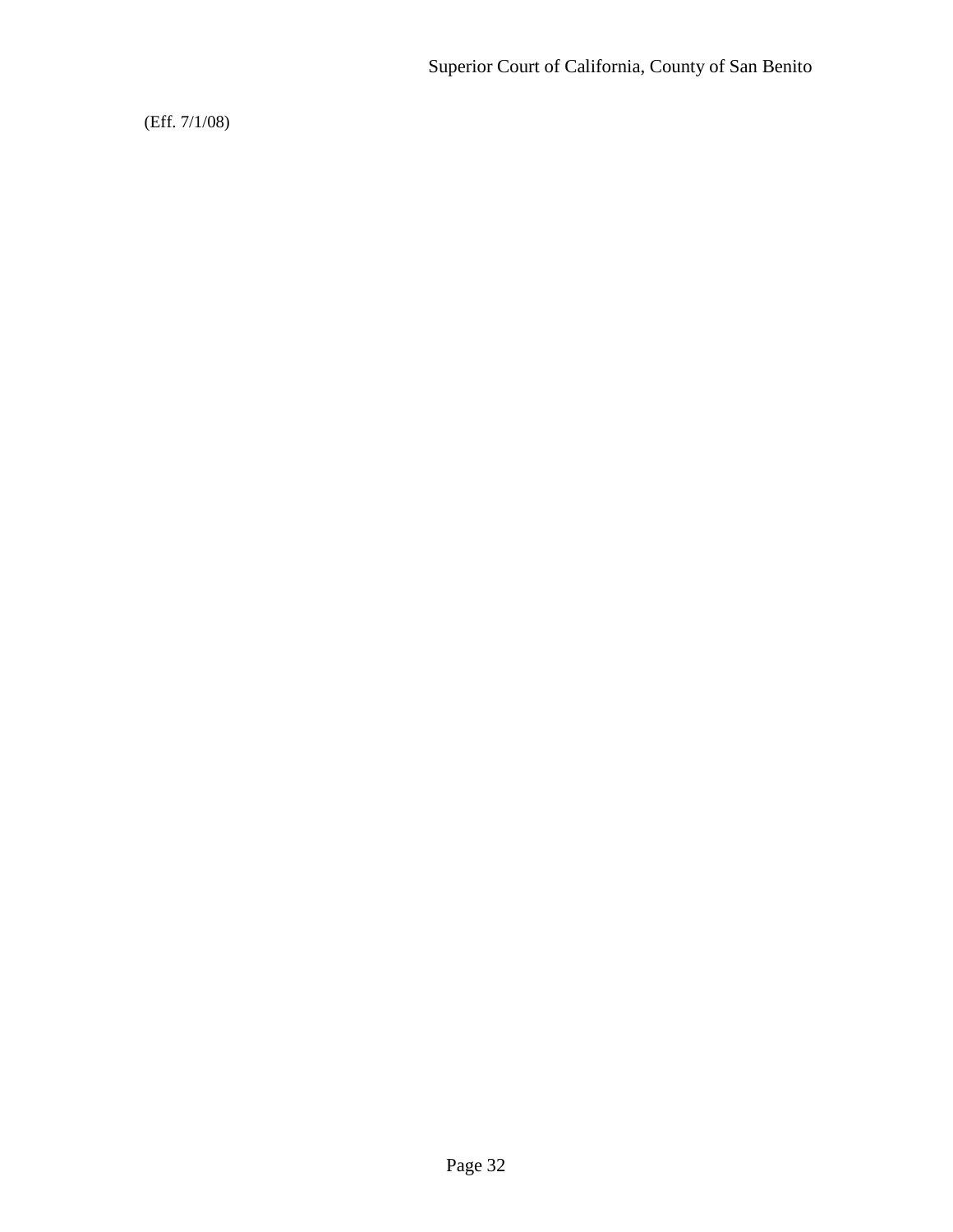## <span id="page-35-0"></span>**CHAPTER 12 - JURY RULES**

## <span id="page-35-1"></span>**RULE 12.1 JURY COMMISSIONER**

The court hereby appoints the court executive officer as the jury commissioner. He or she must perform the duties of the jury commissioner provided by law and these rules. The court executive officer may delegate some or all of these duties.

<span id="page-35-2"></span>(Eff. 7/1/99) (Rev. 7/1/08)

## **RULE 12.2 JUROR SERVICE**

Jury service, unless expressly excused by law, is a responsibility of citizenship. It is the court's obligation to employ all necessary and appropriate means to assure that citizens fulfill this vital civic function.

<span id="page-35-3"></span>(Eff. 7/1/99)

## **RULE 12.3 COURT POLICY**

The court recognizes that jury duty should not impose an undue hardship. It is the court's policy to allow a prospective juror the opportunity to request a one-time postponement at the time he or she receives the first summons. He or she must submit a written statement, prior to the commencement of his or her service, to the deputy jury commissioner stating specifically the need for the postponement. The requesting juror should indicate a date when he or she would be able to serve; if no date is given, it will be to the deputy jury commissioner's discretion to reschedule, if a postponement is granted. The deputy jury commissioner will consider the request from a totality of the circumstances. The deputy jury commissioner will contact the prospective juror within a reasonable period of time only if the request is denied. The request must be denied if the request is received after the commencement of the prospective juror's summoned period. The deputy jury commissioner may consider inconvenience to a juror or an employer when deciding whether to allow postponement, but the deputy jury commissioner is not obligated to grant postponement on the basis of inconvenience.

<span id="page-35-4"></span>(Eff. 7/1/99) (Rev. 7/1/08)

#### **RULE 12.4 LENGTH OF JUROR SERVICE**

The court operates a one-day/one-trial system as provided in CRC 2.1002. A person summoned for jury duty will be required to serve one day on call or the duration of one trial as defined by CRC 2.1002.

<span id="page-35-5"></span>(Eff. 7/1/99) (Rev. 7/1/08)

#### **RULE 12.5 FAILURE TO APPEAR FOR JURY DUTY WHEN SUMMONED**

The court will immediately re-summon and provide a new appearance date for any prospective juror who fails to appear for jury duty when summoned and who has not been granted a postponement. The court will not grant any postponement. Any prospective juror who has been re-summoned and fails to attend without an excuse from the court, the jury commissioner, or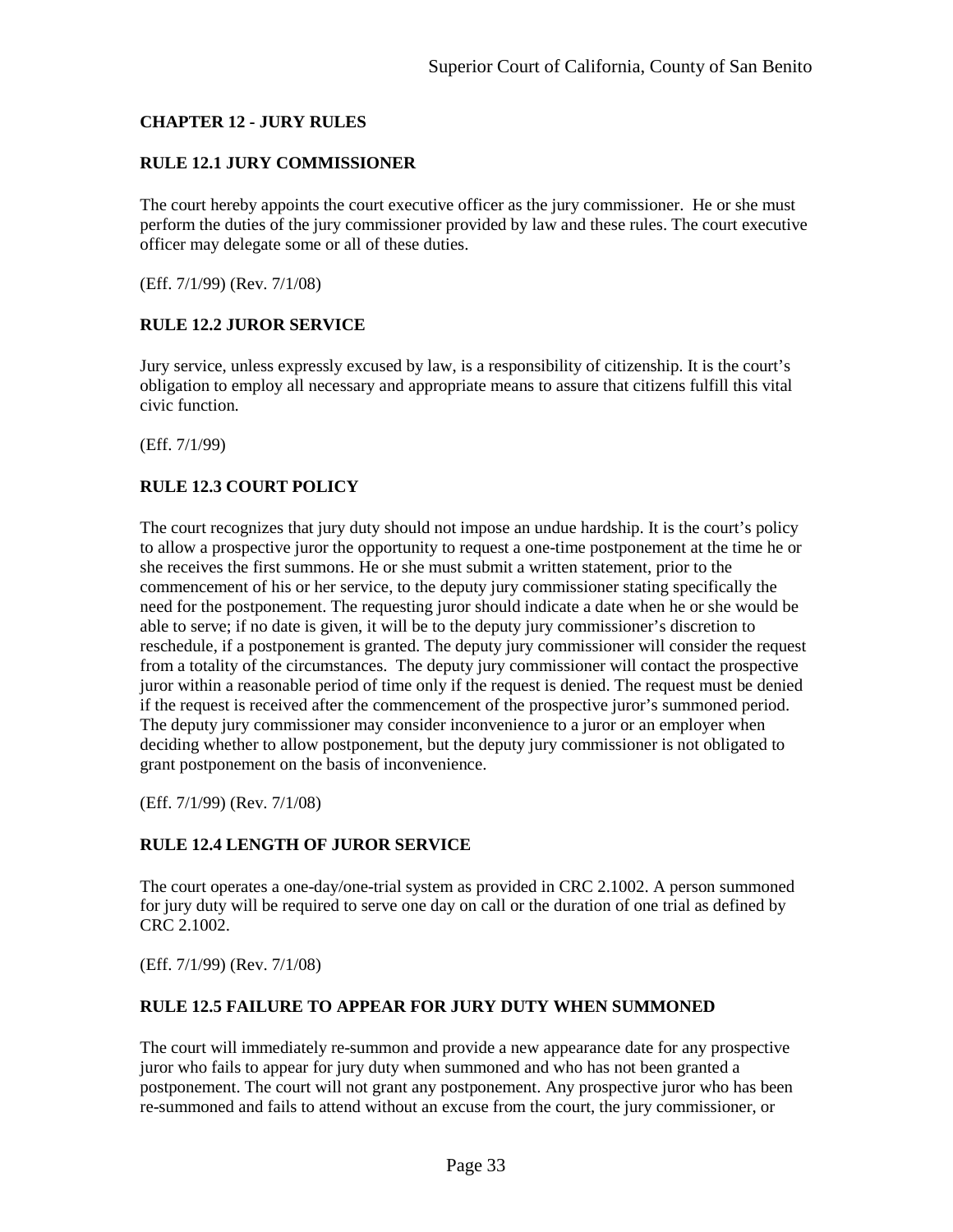deputy jury commissioner, may be attached and compelled to attend. The court, following an order to show cause hearing, may find the prospective juror in contempt of court, and punish the prospective juror by means of a fine, incarceration, or both, as provided by law.

<span id="page-36-0"></span>(Eff. 7/1/99) (Rev. 7/1/08)

## **RULE 12.6 JURY COMPENSATION**

The court will compensate jurors in an amount as provided by law within a reasonable period of time upon completion of service.

(Eff. 1/1/92) (Rev. and renumbered 7/1/99) (Rev. 7/1/08)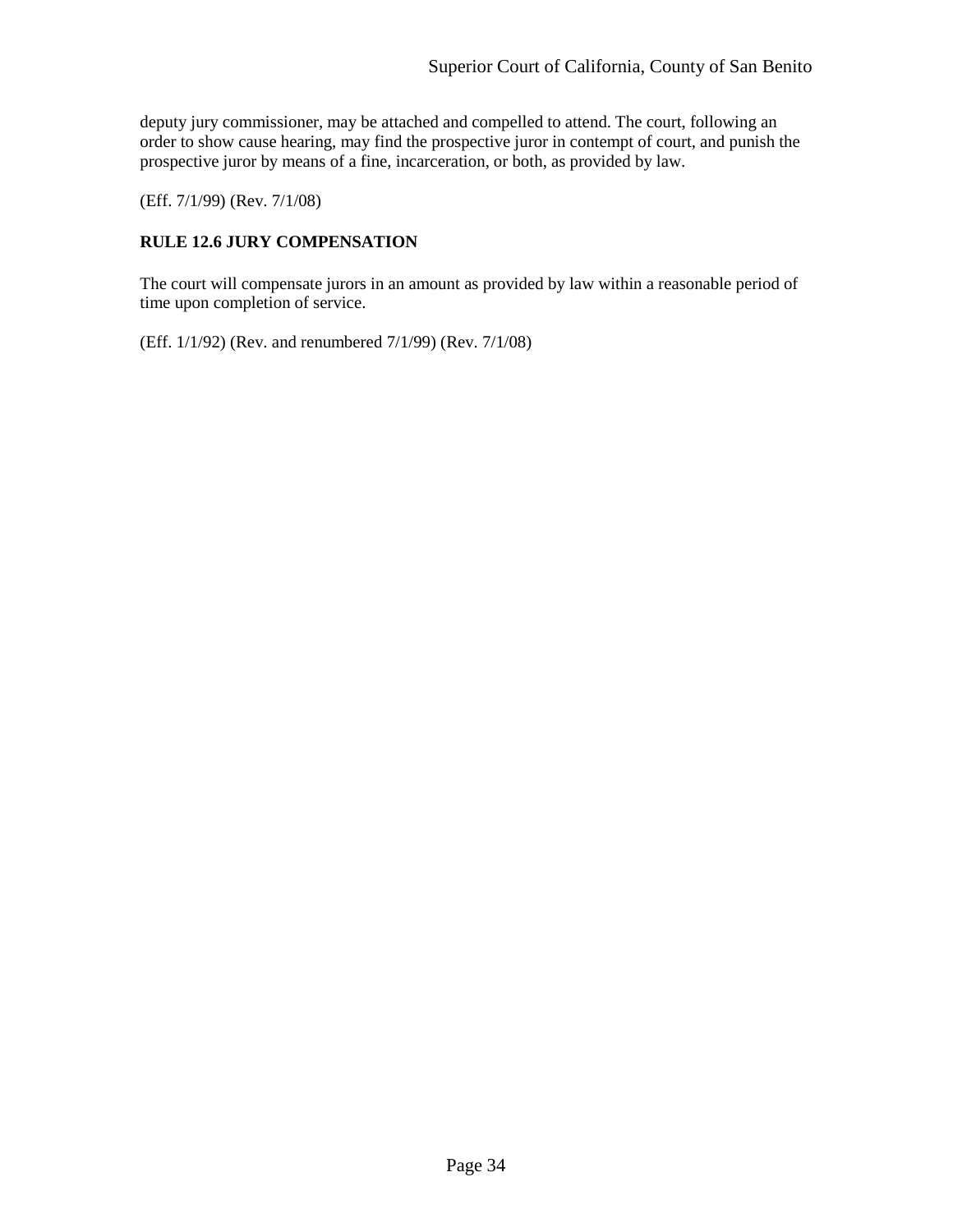## <span id="page-37-0"></span>**CHAPTER 13 - JUVENILE DEPENDENCY RULES**

#### <span id="page-37-1"></span>**RULE 13.1 APPLICATION**

These local rules are intended to supplement state statutes and CRC 5.500 - 5.830 relating to juvenile dependency matters. To the extent that any of these rules conflict with either state statute or CRC, the local rule is of no legal effect.

(Eff. 7/1/99) (Rev. 7/1/08)

#### <span id="page-37-2"></span>**RULE 13.2 PURPOSE AND AUTHORITY**

These local rules are established to comply with CRC 5.660(a).

<span id="page-37-3"></span>(Eff. 7/1/96) (Renumbered 7/1/99) (Rev. 7/1/08)

#### **RULE 13.3 GENERAL COMPETENCY REQUIREMENT**

All attorneys appearing in juvenile dependency proceedings must meet minimum standards of competence as set forth in these local rules. These local rules are applicable to attorneys employed by public agencies, attorneys appointed by the court to represent any party in a juvenile dependency proceeding, and attorneys who are privately retained to represent a party to a juvenile dependency proceeding.

<span id="page-37-4"></span>(Eff. 7/1/96) (Renumbered 7/1/99) (Rev. 7/1/08)

#### **RULE 13.4 SCREENING FOR COMPETENCY**

- (a) Certification of Competency: All attorneys who represent parties in juvenile dependency proceedings must meet the minimum standards of training or experience set forth in these local rules. Any attorney appearing in a dependency matter for the first time must complete and submit a Certification of Competency (as set forth in Appendix A) to the court within 10 court days of his or her first appearance in a dependency matter.
- (b) Standards: Attorneys who meet the minimum standards of training or experience as set forth in Local Rule 13.5, as demonstrated by the information contained in the Certification of Competency submitted to the court, will be deemed competent to practice before the juvenile court in dependency cases except as provided in subdivision (c) of this rule.
- (c) Prior Conduct or Performance:
	- (1) Initial Finding. Upon submission of a Certification of Competency, the court may determine that a particular attorney does not meet minimum competency standards based on the conduct or performance of that attorney before the court in a dependency case within the six month period prior to the submission of the certification.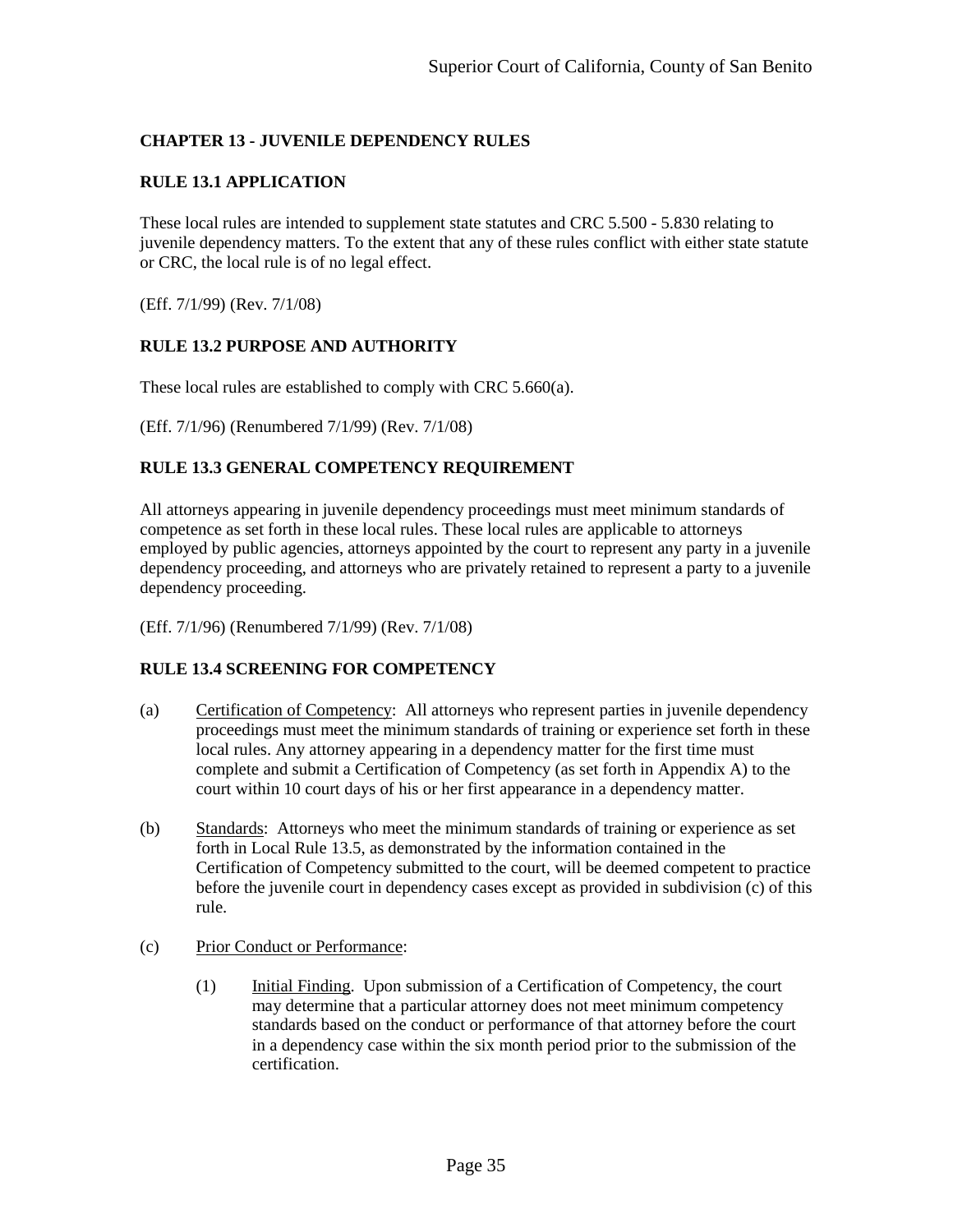- (2) Notice. The court will provide notice of this determination to the attorney. The attorney will have 10 court days after the date of the notice to request a hearing before the court concerning the court's determination. If the attorney does not request a hearing within that period of time, the court's determination will become final.
- (3) Hearing: If the attorney requests a hearing, the hearing will be held as soon as practicable after the attorney's request therefor. The attorney will be given at least 10 court days notice of the hearing. The hearing may be held in chambers. The hearing will not be open to the public. The court may designate a commissioner, referee, judge pro tempore, or any qualified member of the bar to act as hearing officer. At the hearing, the attorney must present arguments to the hearing officer with respect to the court's determination. Within 10 court days after the hearing, the court or hearing officer must issue a written determination upholding, reversing or amending the court's original determination. The hearing decision is the final determination of the court with respect to the matter. A copy of the hearing decision must be provided to the attorney.
- (d) Lawyers from Outside San Benito County: In the case of an attorney who maintains his or her principal office outside of San Benito county, proof of certification by the juvenile court of the California county in which the attorney maintains an office will be sufficient evidence of competence to appear in a juvenile proceeding in this court.

(Eff. 7/1/96) (Rev. and renumbered 7/1/99) (Rev. 7/1/08)

## <span id="page-38-0"></span>**RULE 13.5 MINIMUM STANDARDS OF EDUCATION OR TRAINING**

- (a) Standards: An attorney appearing in a dependency matter before the juvenile court must not seek Certification of Competency and will not be certified by the court as competent until the attorney has completed the following minimum training or experience requirements. Prior to the certification, the attorney must have either:
	- (1) Participated in at least eight hours of training or education in juvenile dependency law, which training or education must have included information on the applicable case law and statutes, the rules of court, Judicial Council forms, motions, trial techniques and skills, writs and appeals, child development, child abuse and neglect, family reunification and preservation, or
	- (2) At least six months of experience in dependency proceedings in which the attorney has demonstrated competence in the attorney's representation of his or her clients. In determining whether the attorney has demonstrated competence, the court must consider whether the attorney's performance has substantially complied with the requirements of these rules.
	- (b) Renewal: In order to retain his or her certification to practice before the juvenile court, each attorney who has been previously certified by the court must submit a new Certification of Competency to the court on or before January 31st of the third year after the year in which the attorney is first certified and then every third year thereafter. The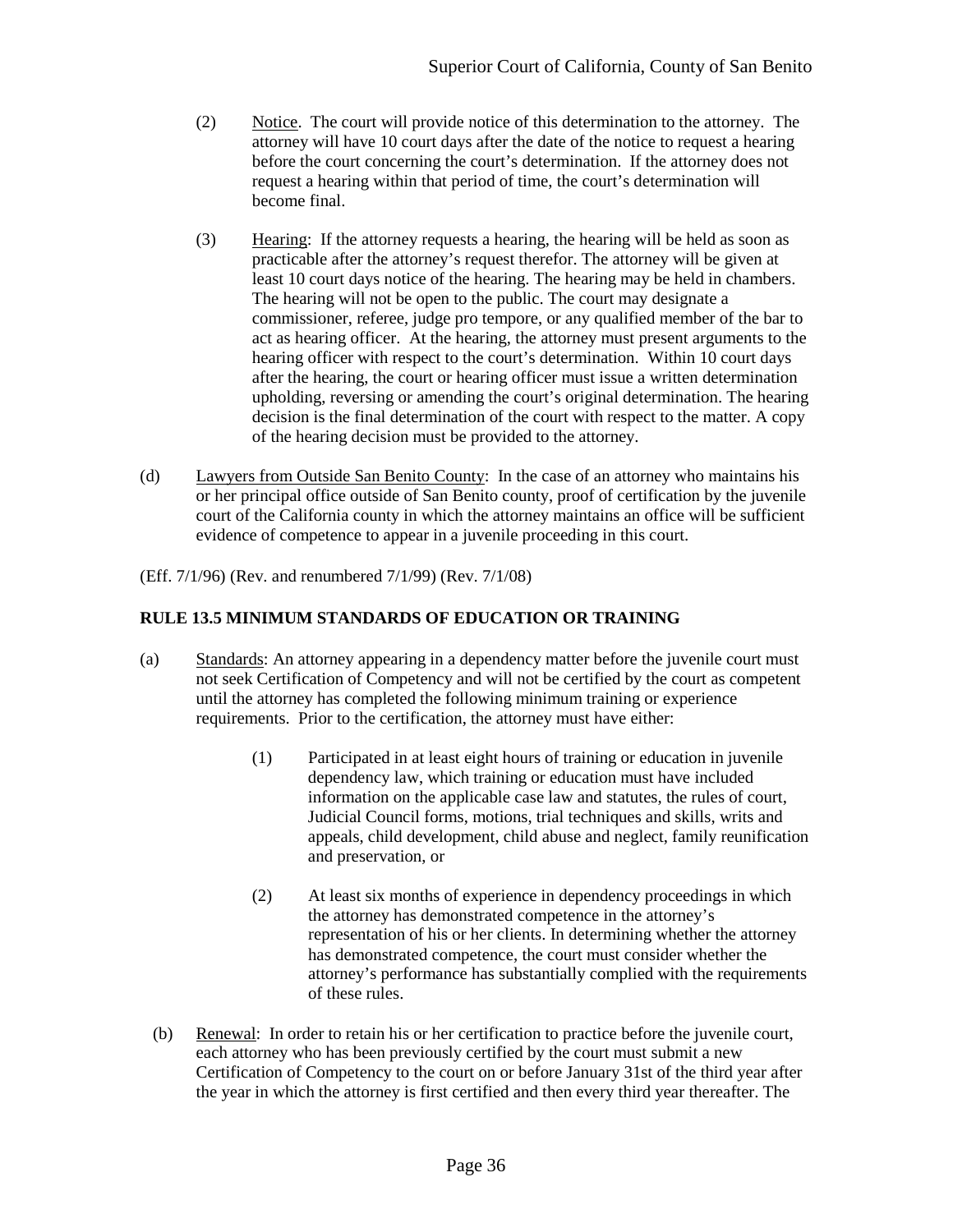attorney must attach the renewal Certification of Competency as evidence that he or she has completed at least eight hours of continuing training or education directly related to dependency proceedings since the attorney was last certified. Evidence of completion of the required number of hours of training or education may include a copy of (i) a certificate of attendance issued by a California MCLE provider; (ii) a certificate of attendance issued by a professional organization which provides training or education for its members, whether or not it is a MCLE provider; (iii) the training or educational program schedule together with evidence of attendance at a program; or (iv) other documentation as may reasonably be considered to demonstrate the attorney's attendance at a program. Attendance at a court-sponsored or approved program will also count toward the required training hours.

- (c) Continuing Training: The attorney's continuing training or education must be in the areas set forth in subdivision  $(1)(a)$  of this local rule, or in other areas related to juvenile dependency practice including substance abuse, domestic violence, restraining orders, special education, mental health, health care, immigration issues, the rules of evidence, adoption practice and parentage issues, the Uniform Child Custody Jurisdiction Act, the Parental Kidnapping Prevention Act, state and federal public assistance programs, the Indian Child Welfare Act, client interviewing and counseling techniques, case investigation and settlement negotiations, mediation, basic motion practice, and the rules of civil procedure. (Rev. 1/1/02)
- (d) Decertification: When a certified attorney fails to submit evidence that he or she has competed at least the minimum required training and education to the court by the due date, the court will notify the attorney that he or she will be decertified. The attorney will have 20 court days from the date of the mailing of the notice to submit evidence of his or her completion of the required training or education. If the attorney fails to submit the required evidence or fails to complete the required minimum hours of continuing training or education, the court must order that certified counsel be substituted for the attorney who fails to complete the required training, except in cases where a party is represented by retained counsel.

<span id="page-39-0"></span>(Eff. 7/1/96) (Renumbered 7/1/99) (Rev. 7/1/08) (Rev. 1/1/11)

## **RULE 13.6 STANDARDS OF REPRESENTATION**

All attorneys appearing in dependency proceedings must meet the following minimum standard of representation:

(a) Investigation: The attorney must thoroughly and completely investigate the accuracy of the allegations of the petition or other moving papers and the court reports filed in support thereof. The investigation must include (i) conducting a comprehensive interview with the client to ascertain his or her knowledge or involvement in the matters alleged or reported; (ii) contacting social workers and other professionals associated with the case to ascertain if the allegations or reports are supported by accurate facts and reliable information; (iii) consulting with and, if necessary, seeking the appointment of experts to advise the attorney or the court with respect to matter which are beyond the expertise of the attorney or the court; and (iv) obtaining any other facts, evidence or information as may be necessary to effectively present the client's position to the court.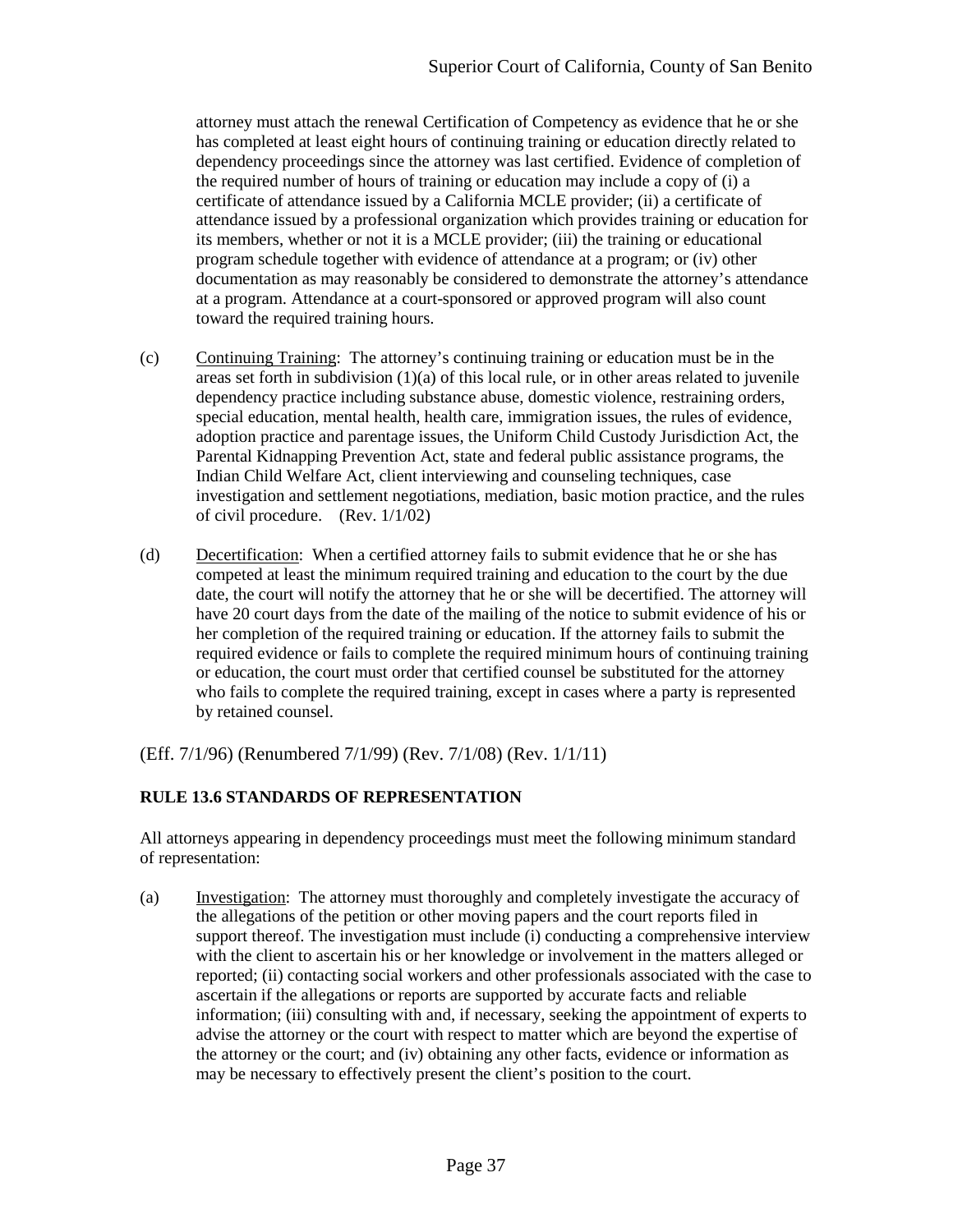- (b) Client's Interest: The attorney must determine the client's interest and the position the client wishes to take in the matter. Except in those cases in which the client's whereabouts is unknown, the attorney must complete a comprehensive interview with the client. If the client is a minor child who is placed out of home, in addition to interviewing the child, the attorney must also interview the child's caretaker. The attorney or the attorney's agent must make at least one visit to the child at the child's placement prior to the jurisdiction hearing. Thereafter, the attorney or attorney's agent should make at least one visit to the child at the child's placement prior to each review hearing.
- (c) Advice: The attorney must advise the client of the possible courses of action and of the risks and benefits of each. This includes advising the client of the risks and benefits of resolving disputed matters without the necessity for adhering to court mandated time limits.
- (d) Vigorous Representation: The attorney must vigorously represent the child within applicable legal and ethical boundaries. This includes the duty to work cooperatively with other counsel and the court, to explore ways to resolve disputed matters without hearing if it is possible to do so in a way which is consistent with the client's interest, and to comply with local rules and procedures and statutorily-mandated timelines.
- (e) Caseload: Attorney caseload must be in accordance with CRC 5.660(d)(6) allowing the attorney to perform the required duties.
- (Eff. 7/1/96) (Renumbered 7/1/99) (rev. 1/1/02) (Rev. 7/1/08)

## <span id="page-40-0"></span>**RULE 13.7 PROCEDURES FOR REVIEWING AND RESOLVING COMPLAINTS**

- (a) Parties Allowed to Lodge a Complaint: Any party to a juvenile court proceeding may lodge a written complaint with the court concerning the performance of his or her appointed attorney. In the case of a complaint concerning the performance of an attorney appointed to represent a minor, the complaint may be lodged on the child's behalf by a social worker, a caretaker relative, or a foster parent.
- (b) Notice of Procedures: Each appointed attorney must give written notice to his or her adult client of the procedure for lodging complaints with the court concerning the performance of an appointed attorney. The notice must be given to the client within 10 court days of the attorney's appointment to represent the client. Evidence that a copy of the notice was given or mailed to the client must be provided to the court within 10 court days of a request therefor from the court. In the case of a minor client, the notice must be mailed or given to the current caretaker of the child. If the minor is 12 years of age or older, a copy of the notice must also be sent or given to the minor.
- (c) Review of Complaint: The court must review a complaint within 10 court days of receipt. If the court determines that the complaint presents reasonable cause to believe that the attorney may have failed to act competently or has violated local rules, the court must notify the attorney in question of the complaint, provide the attorney with a copy of the complaint, and give the attorney 20 court days from the date of the notice to respond to the complaint in writing.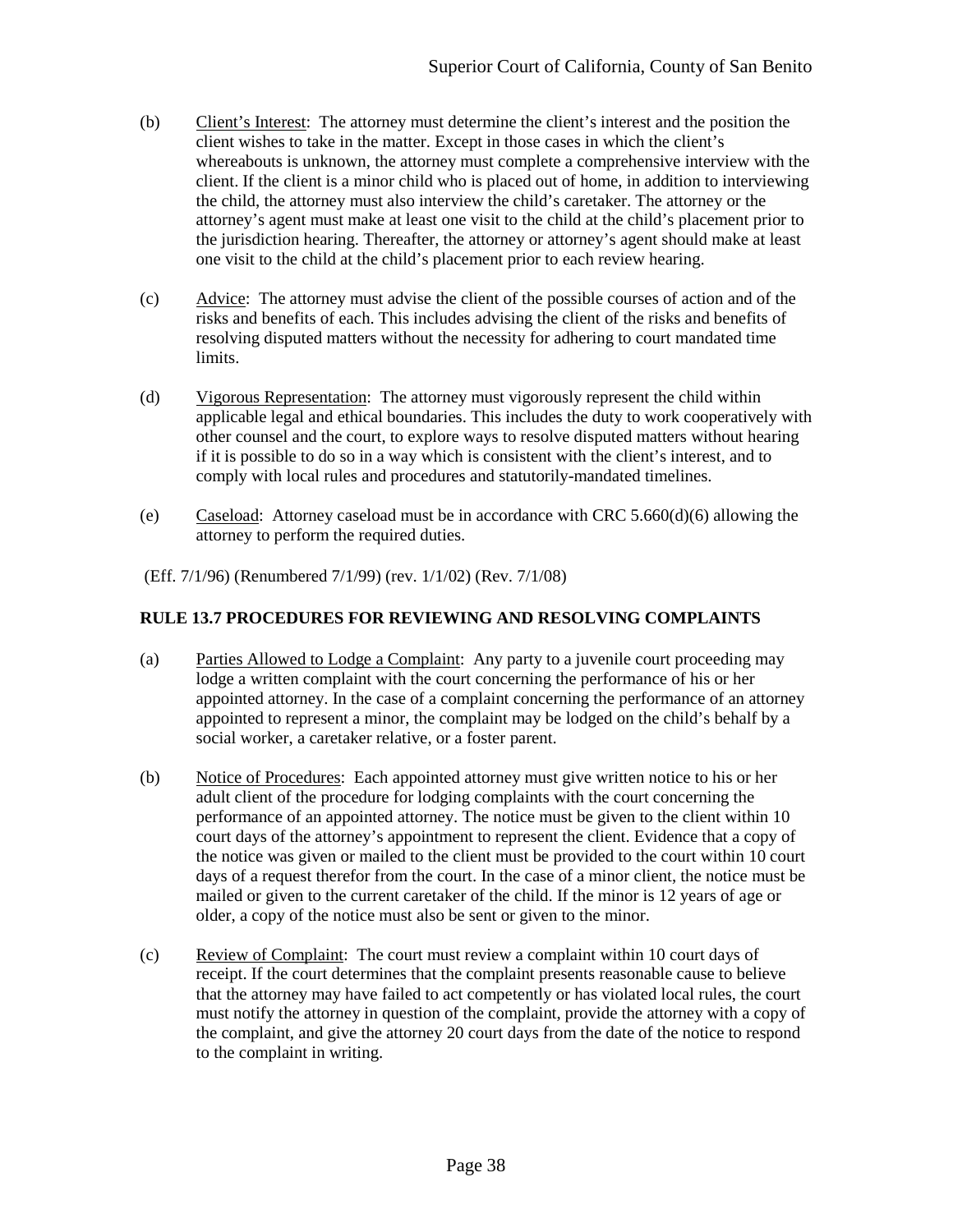- (d) Review of Response: After the attorney has filed a response or the time for a submission of a response has passed, the court must review the complaint and the response, if any, to determine whether the attorney failed to act competently or violated local rules. The court may ask the complainant or the attorney for additional information prior to making a determination on the complaint.
- (e) Finding that Court Rules Were Violated: If, after reviewing the complaint, the response, and any additional information, the court finds that the attorney acted contrary to the rules of the court, the court may reprove the attorney, either privately or publicly. In cases of willful or egregious violations of local rules, that court may issue reasonable monetary sanctions against the attorney.
- (f) Finding that Attorney Acted Incompetently: If, after reviewing the complaint, the response, and any additional information, the court finds that the attorney acted incompetently, the court may order (i) that the attorney must practice under the supervision of a mentor attorney for a period of at least six months, (ii) that the attorney must complete a specified number of hours of training or education in the area in which the attorney's conduct was incompetent, or (iii) both. In cases in which the attorney's conduct caused actual harm to his or her client, the court must order that competent counsel be substituted for the attorney found to have been incompetent and may, in the court's discretion, refer the matter to the State Bar of California for further action.
- (g) Notice of Determination: The court must notify the attorney and the complaining party in writing of its determination of the complaint. If the court makes a finding under subdivision (e) or (f), the attorney will have 10 court days after the date of the notice to request a hearing before the court concerning the court's proposed action. If the attorney does not request a hearing within that period of time, the court's determination will become final.
- (h) Appeal: If the attorney requests a hearing, the attorney must serve a copy of the request on the complaining party. The hearing will be held as soon as practicable after the attorney's request therefor, but in no case will it be held more than 30 calendar days after it has been requested except by stipulation of the parties. The complainant and the attorney will each be given at least 10 court days notice of the hearing. The hearing may be held in chambers. The hearing will not be open to the public. The court may designate a commissioner, referee, judge pro tempore, or any qualified member of the bar to act as hearing officer.
- (i) Hearing and Final Determination: At the hearing, each party has the right to present arguments to the hearing officer with respect to the court's determination. Such arguments must be based on the evidence before the court at the time the determination was made. No new evidence may be presented unless the party offering such evidence can show that it was not reasonably available to the party at the time that the court made its initial determination with respect to the complaint. Within 10 court days after the hearing, the court or hearing officer must issue a written determination upholding, reversing or amending the court's original determination. The hearing decision is the final determination of the court with respect to the matter. A copy of the hearing decision must be provided to both the complainant and the attorney.

## (Eff. 7/1/96) (Renumbered 7/1/99) (Rev. 7/1/08)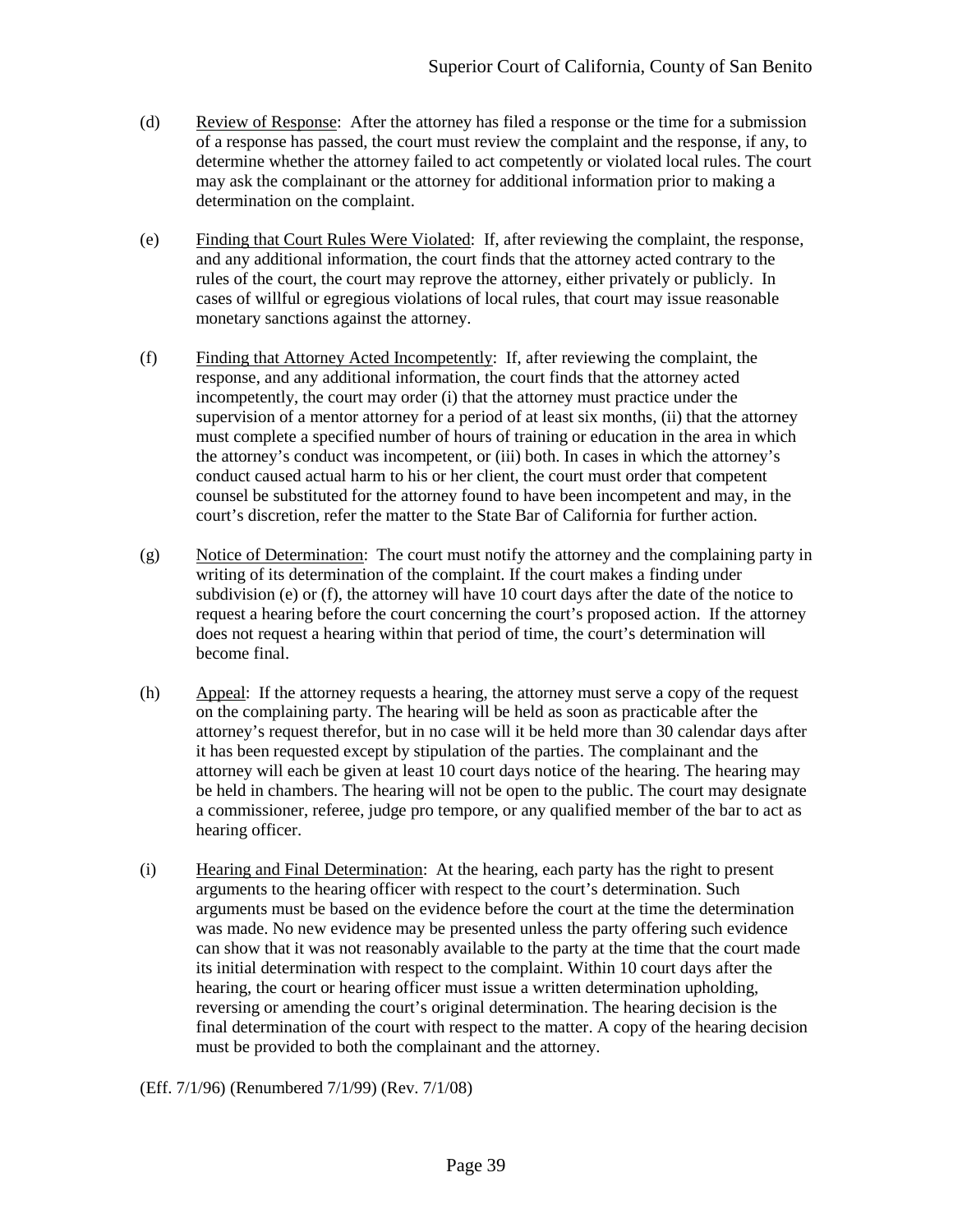## <span id="page-42-0"></span>**RULE 13.8 PROCEDURES FOR INFORMING THE COURT OF THE INTERESTS OF A DEPENDENT CHILD**

- (a) Parties Who Make Notice: At any time during the pendency of a dependency proceeding, any interested person may notify the court that the minor who is the subject of the proceeding may have an interest or right which needs to be protected or pursued in another judicial or administrative forum. If counsel for the minor becomes aware that the minor may have a right or interest which needs to be protected or pursued in another judicial or administrative forum, counsel for the minor must notify the court of such right or interest as soon as it is reasonably possible for counsel to do so.
- (b) Form and Content of Notice: Notice to the court may be given by the filing of Judicial Council forms JV-100 or JV-180. The person giving notice must set forth (i) the nature of the interest or right which needs to be protected or pursued, (ii) the name and address, if known, of the administrative agency or judicial forum in which the right or interest may be affected, and (iii) the nature of the proceedings being contemplated or conducted there. (rev. 1/1/02)
- (c) Notice by Child's Counsel: If the person filing the notice is the counsel for the minor, the notice must state (i) what action on the child's behalf the attorney believes is necessary, (ii) whether the attorney is willing or able to pursue the matter on the child's behalf, (iii) whether the association of counsel specializing in practice before the agency or court may be necessary or appropriate, (iv) whether the appointment of a guardian ad litem may be necessary to initiate or pursue the proposed action, (v) whether joinder of an administrative agency to the juvenile court proceedings pursuant to Welfare and Institutions Code section 362 may be appropriate or necessary to protect or pursue the child's interests, and (vi) whether further investigation may be necessary.
- (d) Service: If the person filing the notice is not the attorney for the child, a copy of the notice must be served on the attorney for the child, or, if the child is unrepresented, the notice must so state.
- (e) Hearing: The court may set a hearing on the notice if the court deems it necessary in order to determine the nature of the child's right or interest or whether the right or interest should be protected or pursued.
- (f) Possible Actions: If the court determines that further action on behalf of the child is required, the court must do one or more of the following:
	- (1) Authorize the minor's attorney to pursue the matter of the child's behalf;
	- (2) Appoint an attorney for the child if the child is unrepresented;
	- (3) Notice a joinder hearing pursuant to Welfare and Institutions Code section 362 compelling the responsible agency to report to the court whether it has carried out its statutory duties with respect to the child;
	- (4) Appoint a guardian ad litem for the child for the purposes of initiating or pursuing appropriate action in the other forum(s); and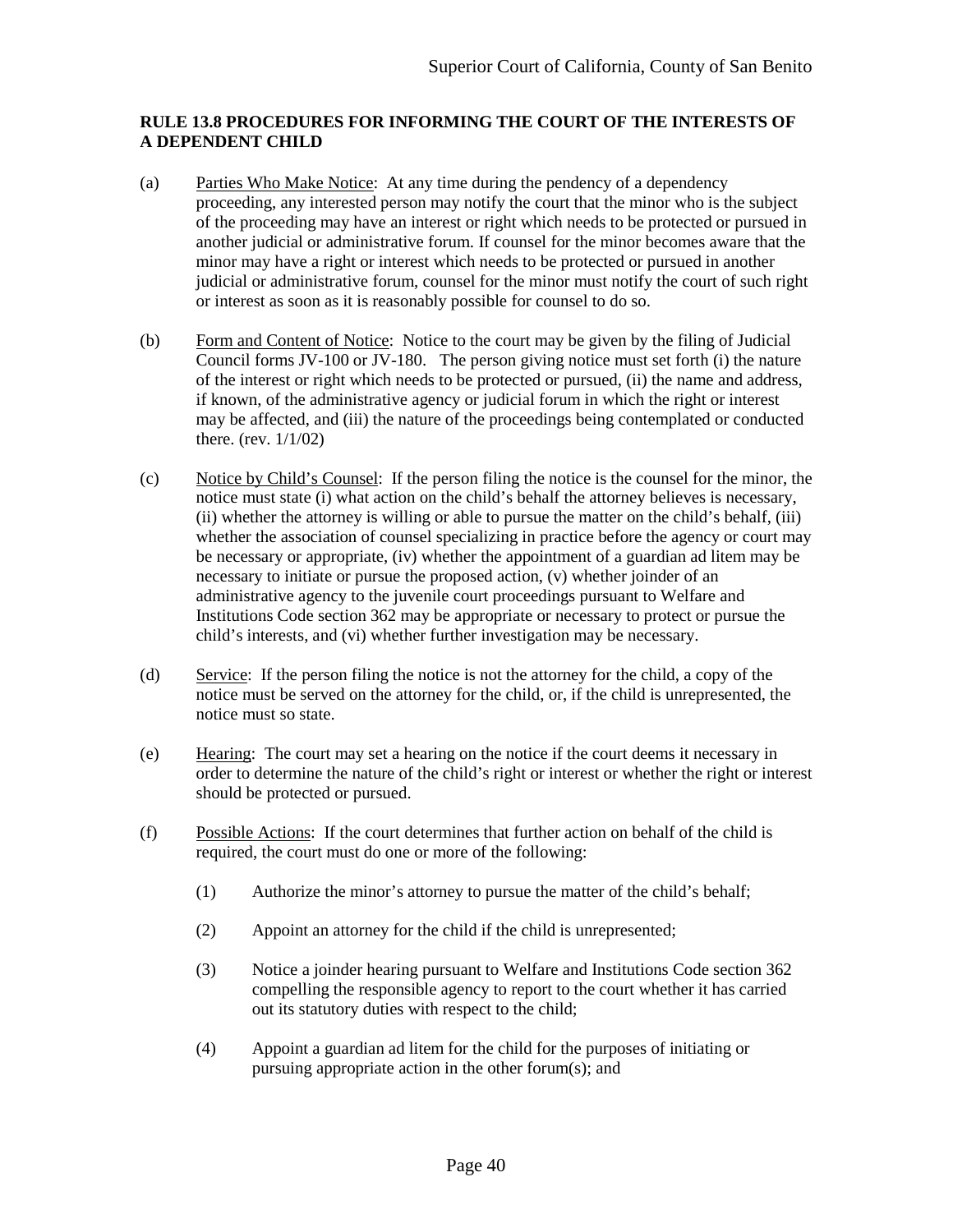(5) Take any other action the court may deem necessary or appropriate to protect the welfare and rights of the child.

(Eff. 7/1/96) (Renumbered 7/1/99) (Rev. 1/1/02) (Rev. 7/1/08)

## <span id="page-43-0"></span>**RULE 13.9 TIMELINES**

Attorneys for parties must adhere to the statutory timelines for all hearings. The court will accept time waivers and grant continuances only on a showing of exceptional circumstances. Timelines for hearing are:

- (a) Detention Hearings: Detention hearings must be heard no later than the end of the next court day after a petition has been filed. (See Welfare and Institutions Code section 315; CRC 5.670(d).)
- (b) Jurisdiction Hearing: If the child is detained, the hearing on disposition must begin within 10 court days from the date the petition was sustained. If the child is not detained, the disposition hearing must begin no later than 30 calendar days after jurisdiction is found. (See Welfare and Institutions Code section 334; CRC 5.680.)
- (c) Disposition Hearing: If the child is detained, the hearing on disposition must begin within 10 court days from the date the petition was sustained. If the child is not detained, the disposition hearing will begin no later than 30 calendar days after jurisdiction is found. (See Welfare and Institutions Code section 358; CRC 5.686.)
- (d) Six Month Review Hearing: The court is required to review the status of every dependent child within six months of the declaration of dependency and at least every six months thereafter. (See Welfare and Institutions Code sections 364, 366, and 366.21; CRC 5.710.)
- (e) Twelve Month Review: The court is required to review the status of every child who has been removed from the custody of a parent or guardian within twelve months of the declaration of dependency. (See Welfare and Institutions Code section 366.21; CRC 5.715.)
- (f) Eighteen Month Review: If the child is not returned at the twelve month review, the court must conduct a review no later than eighteen months from the date of the original detention. (See Welfare and Institutions Code section 366.21; CRC 5.720.)
- (g) Notice of Intent to file Writ Petition: A notice of intent to file a petition for extraordinary writ must be filed within 7 calendar days of the date of the order setting a hearing under Welfare and Institutions Code section 366.26, with an extension of 5 calendar days if the party received notice of the order only by mail. (See CRC 8.450(e)(4).)
- (h) Petition for Writ: A petition seeking writ review of orders setting a hearing under the Welfare and Institutions Code must be served and filed within 10 calendar days after the filing of the record in the reviewing court. (See CRC  $8.452(c)(1)$ .)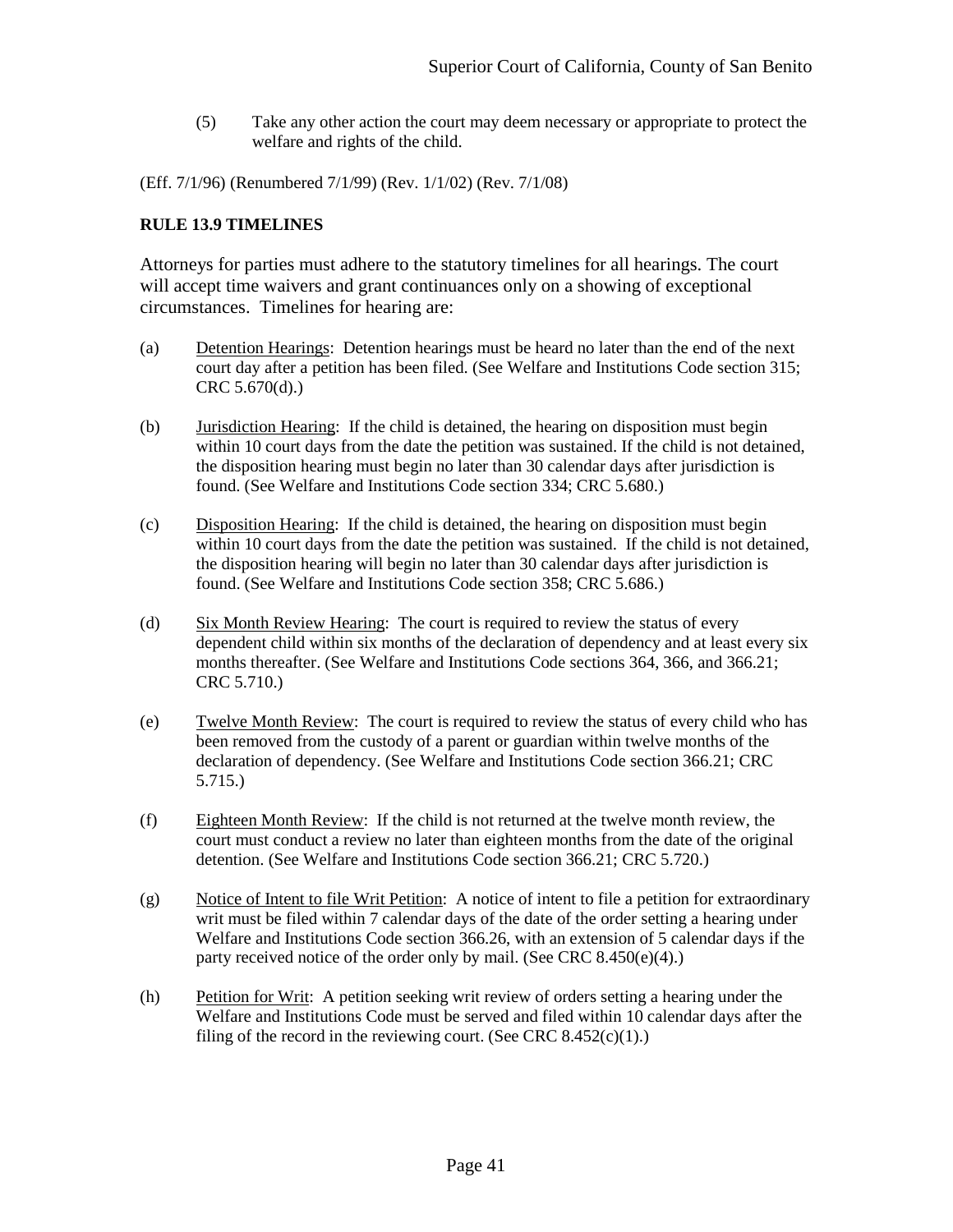- (i) Response to Writ Petition: Any response to a writ petition must be served and filed within 10 calendar days after the filing of the writ of petition or within 10 calendar days or receiving a request for a response from the reviewing court. (See CRC 8.452 $(c)(2)$ .)
- (j) Selection Hearing: The selection hearing for permanent placement will begin within 120 calendar days of the review at which reunification services are terminated and a hearing under Welfare and Institutions Code section 336.26 ordered. (See Welfare and Institutions Code section 366.3; CRC 5.710, 5.715, and 5.720.)
- (k) Notice of Appeal: A notice of appeal must be filed within 60 calendar days after the rendition of the judgment. (See CRC 5.585(f).)

(Eff. 7/1/99) (Rev. 7/1/08)

## <span id="page-44-0"></span>**RULE 13.10 GUARDIANS AD LITEM**

- (a) For Minors:
	- (1) All minors who are the subject of juvenile court proceedings will have a guardian ad litem appointed to represent them.
	- (2) In most cases the child's attorney will be the guardian ad litem.
	- (3) In the case of a conflict of interest, the court may appoint a different adult as guardian ad litem for the minor.
- (b) For Parents:

The court must appoint a guardian ad litem to represent any incompetent parent or guardian whose child is before the juvenile court pursuant to a dependency petition. (See Welfare and Institutions Code section 300 et seq.) The determination of incompetency may be made by the court at any time in the proceeding based upon evidence received from any interested party.

- (c) Notice to Guardian ad Litem, Access to Records, Right to Appear:
	- (1) In all proceedings the guardian ad litem must be given the same notice as any party.
	- (2) The guardian ad litem will have the same access to all records relating to the case as would any party.
	- (3) The guardian ad litem will have the right to appear at all hearings.

(Eff. 1/1/02) (Rev. 7/1/08)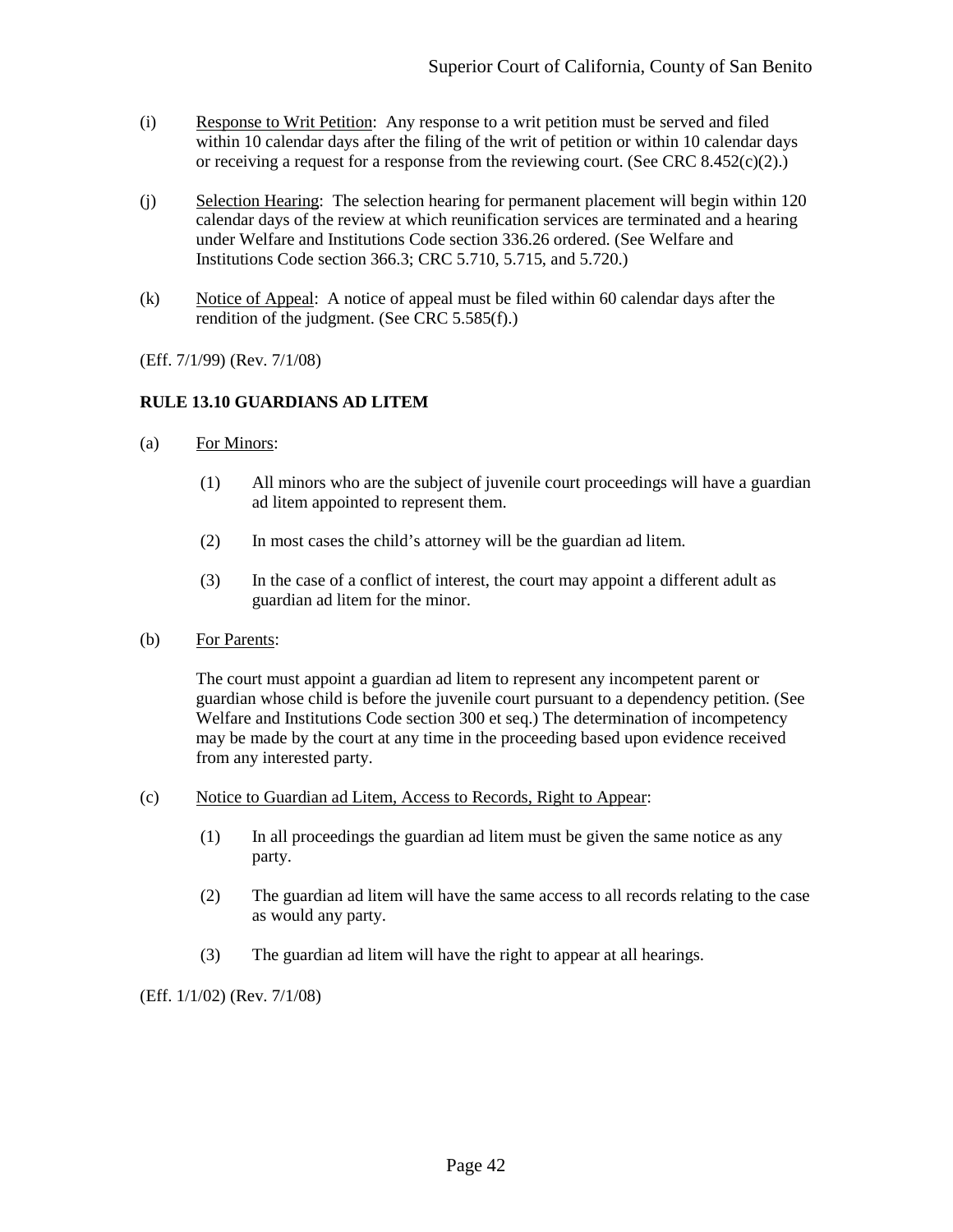## <span id="page-45-0"></span>**RULE 13.11 COURT APPOINTED SPECIAL ADVOCATES (CASA)**

- (a) Advocates' Functions: Advocates serve at the pleasure of the court having jurisdiction over the proceeding in which the advocate has been appointed. In general, an advocate's functions are as follows:
	- (1) To support the child throughout the court proceedings;
	- (2) To establish a relationship with the child to better understand his or her particular needs and desires;
	- (3) To communicate the child's needs and desires to the court in written reports and recommendations;
	- (4) To identify and explore potential resources which will facilitate early family reunification or alternative permanency planning;
	- (5) To provide continuous attention to the child's situation to ensure that the court's plans for the child are being implemented;
	- (6) To the fullest extent possible, to communicate and coordinate efforts with the case manager/social worker; and
	- (7) To investigate the interests of the child in other judicial or administrative proceedings outside juvenile court; report to the juvenile court concerning these proceedings; and, with the approval of the court, offer his or her services on behalf of the child to such other courts or tribunals.
- (b) Sworn Officer of the Court: An advocate is an officer of the court and is bound by these rules. Each advocate will be sworn in by a judicial officer before beginning his or her duties.
- (c) Specific Duties: The court may, in its initial order of appointment and in any subsequent order, specifically delineate the advocate's duties in each case, which may include independently investigating the circumstances of the case, interviewing and observing the child and other appropriate individuals, reviewing appropriate records and reports, considering of visitation rights for the child's grandparents and other relatives, and reporting back directly to the court as indicated. If no specific duties are outlined by court order, the advocate must discharge his or her obligation to the child and the court in accordance with the general duties set forth above.
- (d) Court Authorization: To accomplish the appointment of an advocate, the judicial officer making the appointment will sign an order granting the advocate the authority to review specific relevant documents and interview parties involved in the case, as well as other persons having significant information relating to the child, to the same extent as any other officer appointed to investigate proceedings on behalf of the court.
- (e) Access to Records: An advocate will have the same legal rights to records relating to the child he or she is appointed to represent as any case manager/social worker, including records held by any agency, school, organization, division or department of the State, physician, surgeon, nurse, other health care provider, psychologist, mental health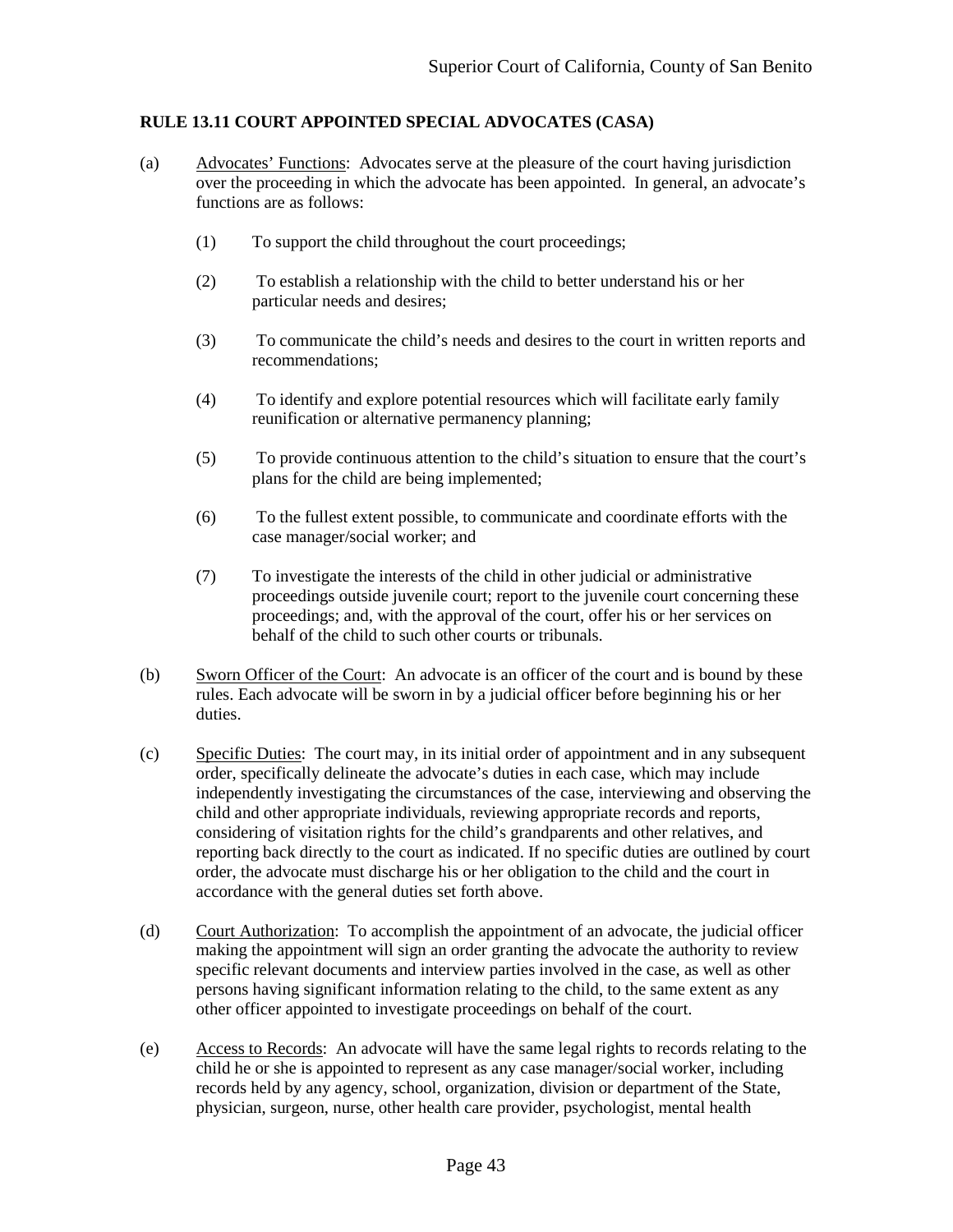provider or law enforcement agency. The advocate will present his or her identification as a court-appointed advocate to any such record holder in support of his or her request for access to specific records. No consent from the parent or guardian is necessary for the advocate to have access to any records relating to the child.

- (f) Report of Child Abuse: An advocate is a mandated child abuse reporter with respect to the case to which the advocate is appointed.
- (g) Communication with Others: There will be ongoing, regular communication concerning the child's best interests, current status, and significant case developments, maintained among the advocate, case manager, child's attorney, attorneys for parents, relatives, foster parents, and any therapist for the child.
- (h) Right to Notice: In any motion concerning the child for whom the advocate has been appointed, the moving party must provide the advocate timely notice.
- (i) Calendar Priority: In light of the fact that advocates are rendering volunteer services to children and the court, matters on which they appear should be granted priority on court's calendar, whenever possible.
- (j) Visitation: An advocate must visit the child regularly until the child is secure in a permanent placement. Thereafter, the advocate must monitor the case as appropriate until dependency is dismissed or the advocate is relieved from appointment.
- (k) Family Law Advocate: If the juvenile court dismisses dependency and creates a family law order pursuant to Welfare and Institutions Code section 362.4, the advocate's appointment may be continued in the family law proceedings, in which case the juvenile court orders will set forth the nature, extent and duration of the advocate's duties in the family law proceeding.
- (l) Right to Appear: An advocate will have the right to be heard at all court hearings, and will not be subject to exclusion by virtue of the fact that the advocate may be called to testify at some point in the proceedings. The court, in its discretion, has the authority to grant the advocate amicus curiae status, which includes the right to appear with counsel.
- (m) Distribution of CASA Reports: The advocate must submit his or her report to the court at least 5 court days prior to the hearing. The advocate must serve a copy of the report on the parties to the case at least 2 court days prior to the hearing. For purposes of this rule, the parties to the case include (as applicable): county counsel; attending case social worker; child's attorney; parents' attorney(s); child (via foster family agency); Indian Child Welfare Act representative; and de facto parents.

(Eff. 7/1/08)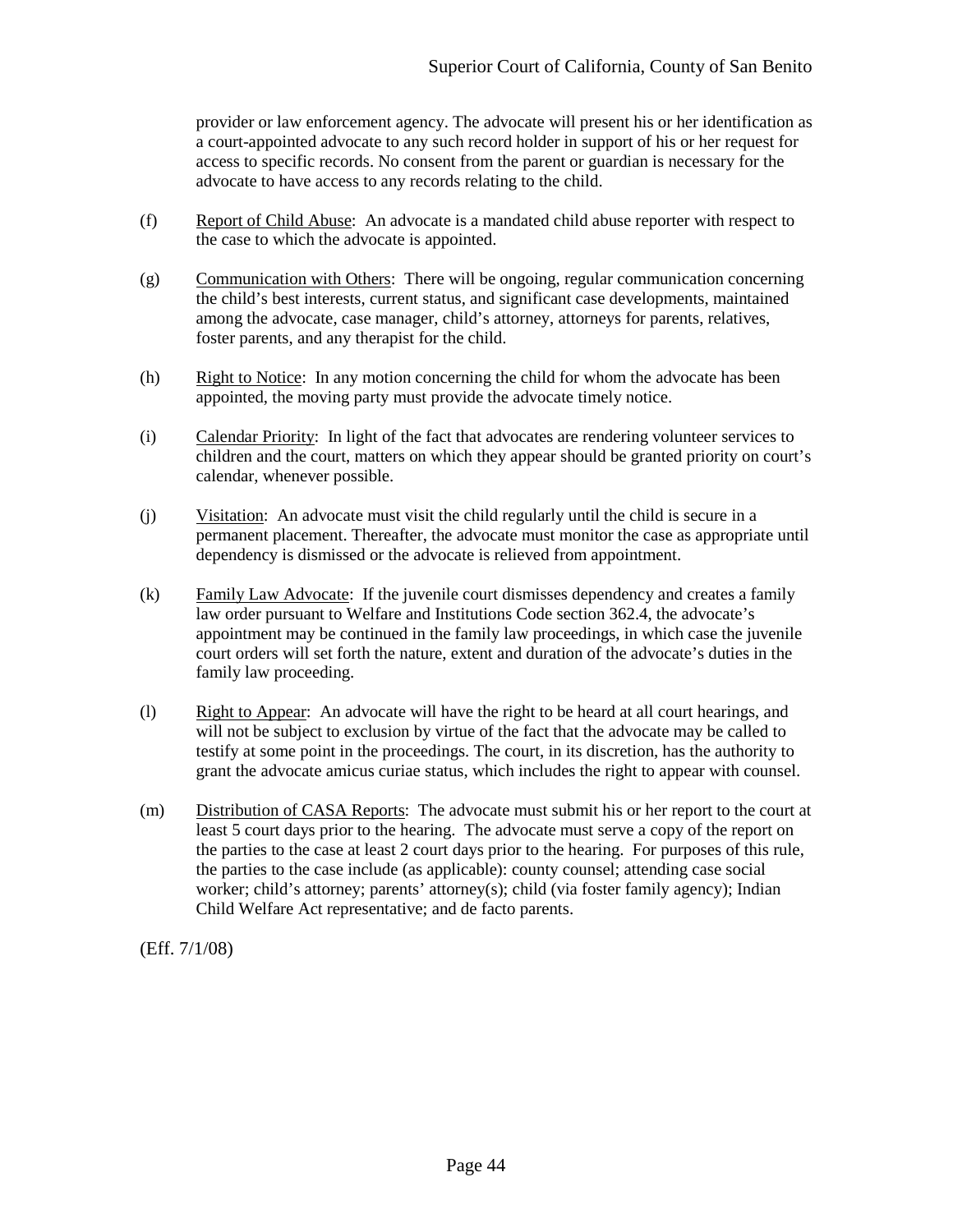# **Appendix A - Certification of Competency**

## <span id="page-47-0"></span>**SUPERIOR COURT OF CALIFORNIA, COUNTY OF SAN BENITO JUVENILE DIVISION**

# **CERTIFICATION OF COMPETENCY**

| I,                                                                                                                                                                                                                                                                                                                                                                                          |                                                                                              |                |                  |             |  |  |
|---------------------------------------------------------------------------------------------------------------------------------------------------------------------------------------------------------------------------------------------------------------------------------------------------------------------------------------------------------------------------------------------|----------------------------------------------------------------------------------------------|----------------|------------------|-------------|--|--|
| Name                                                                                                                                                                                                                                                                                                                                                                                        |                                                                                              | office address | telephone number |             |  |  |
| am an attorney at law licensed to practice in the State of California. My State Bar Number is<br>. I hereby certify that I meet the minimum standards for practice before a<br>juvenile court set forth in California Rules of Court, rule 5.660, and Local Rule 13, and that I<br>have completed the minimum requirements for training, education and/or experience as set forth<br>below. |                                                                                              |                |                  |             |  |  |
| attendance)                                                                                                                                                                                                                                                                                                                                                                                 | <b>Training and Education:</b> (Attach copies of MCLE certificates or other documentation of |                |                  |             |  |  |
| <b>Course Title</b>                                                                                                                                                                                                                                                                                                                                                                         | Date Completed                                                                               |                | Hours            | Provider    |  |  |
|                                                                                                                                                                                                                                                                                                                                                                                             | <b>Juvenile Dependency Experience:</b> (Initial certification only)                          |                |                  |             |  |  |
|                                                                                                                                                                                                                                                                                                                                                                                             |                                                                                              |                | Date of Last     | Party       |  |  |
| Case #                                                                                                                                                                                                                                                                                                                                                                                      | <b>Contested Hearings</b>                                                                    |                | Appearance       | Represented |  |  |
|                                                                                                                                                                                                                                                                                                                                                                                             |                                                                                              |                |                  |             |  |  |
|                                                                                                                                                                                                                                                                                                                                                                                             |                                                                                              |                |                  |             |  |  |
|                                                                                                                                                                                                                                                                                                                                                                                             |                                                                                              |                |                  |             |  |  |

\_\_\_\_\_\_\_\_\_\_\_\_\_\_\_\_\_\_\_ \_\_\_\_\_\_\_\_\_\_\_\_\_\_\_\_\_\_\_\_\_\_\_\_\_\_\_\_\_\_\_\_\_\_\_\_\_\_\_\_ Dated Signature

*Revised 7/1/08 Mandatory form*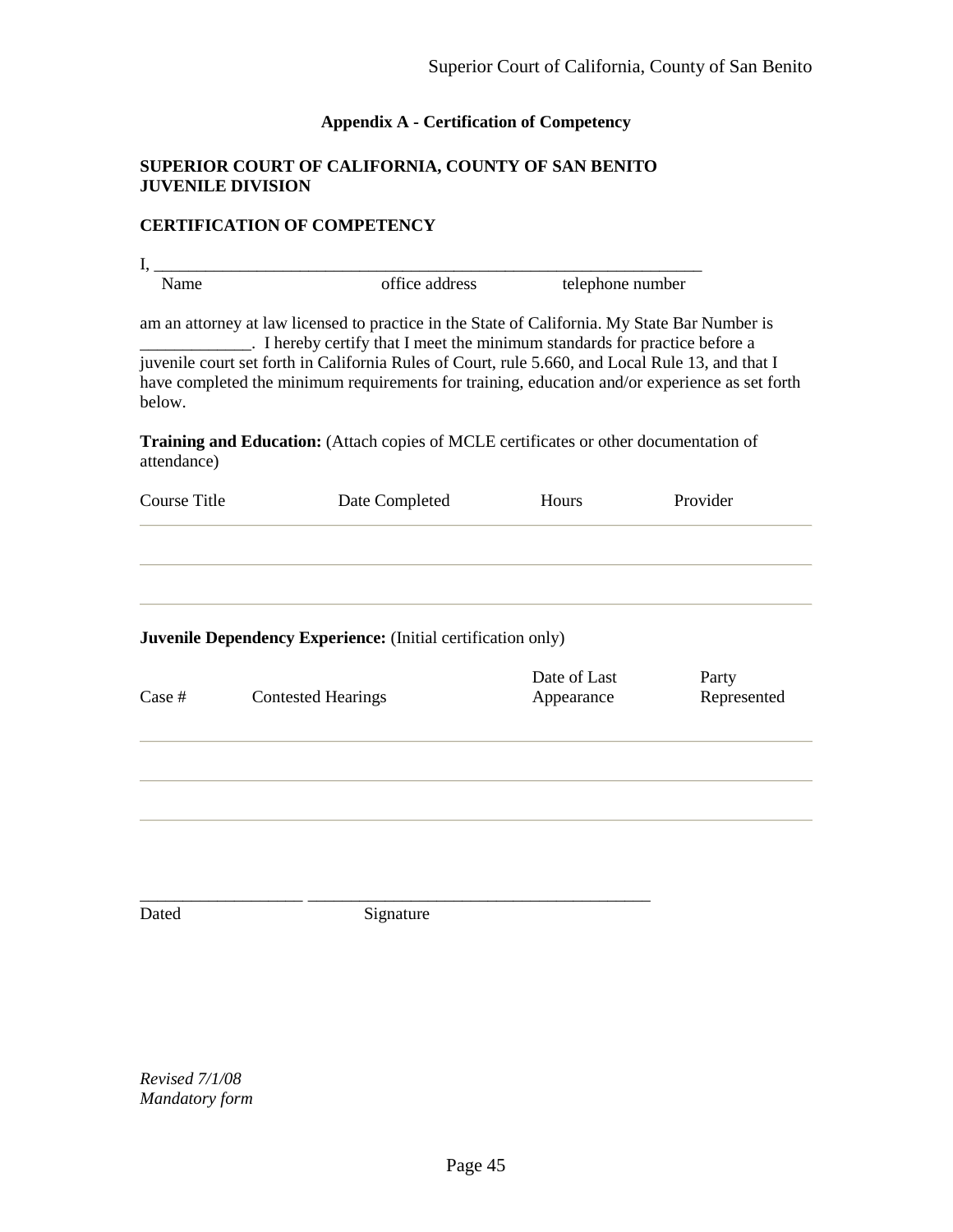<span id="page-48-0"></span>

| <b>Rule</b>      | <b>Title of Rule</b>                                   | <b>Date of Adoption</b> |
|------------------|--------------------------------------------------------|-------------------------|
| <b>Number</b>    |                                                        | or Latest Revision      |
| 1.1              | <b>Application of Local Rules</b>                      | <b>Revised 7/1/08</b>   |
| 1.2              | Construction, Scope and Effect of Rules                | <b>Revised 7/1/08</b>   |
| 1.3              | Unification                                            | Effective 7/1/99        |
| 1.4              | <b>Abbreviations within Local Rules</b>                | <b>Revised 7/1/08</b>   |
| 2.1              | <b>Court Holidays</b>                                  | <b>Revised 7/1/08</b>   |
| 2.2              | Calendar                                               | <b>Revised 7/1/08</b>   |
| 2.3              | Clerk's Office—Hours of Operation                      | <b>Revised 7/1/08</b>   |
| 2.4              | Presiding Judge                                        | <b>Revised 7/1/08</b>   |
| 2.5              | <b>Court Executive Officer</b>                         | Revised 7/1/08          |
| 2.6              | Courtroom Decorum                                      | Revised 7/1/08          |
| 2.7              | <b>Court Records and Files</b>                         | Revised 7/1/08          |
| 2.8              | Interpretation of the Term "Day"                       | Effective 7/1/08        |
| $2.\overline{9}$ | Definition of Vacation Day for Judges                  | Effective 7/1/08        |
| 3.1              | Objectives                                             | Revised 7/1/08          |
| 3.2              | Definition                                             | <b>Revised 7/1/08</b>   |
| 3.3              | <b>Time Standards</b>                                  | Revised 7/1/08          |
| 3.4              | <b>Case Management</b>                                 | <b>Revised 7/1/08</b>   |
| 3.5              | Motion for Relief from Time Limits                     | <b>Revised 7/1/08</b>   |
| 3.6              | <b>Motions</b>                                         | Revised 7/1/08          |
| 4.1              | Scope                                                  | Revised 7/1/08          |
| 4.2              | At-issue Memorandum                                    | Revised 7/1/08          |
| 4.3              | <b>Case Management Conference</b>                      | <b>Revised 7/1/08</b>   |
| $\overline{5.1}$ | Setting a Settlement Conference                        | Revised 7/1/08          |
| 5.2              | <b>Settlement Conference Statement</b>                 | <b>Revised 7/1/08</b>   |
| 5.3              | Duty to Notify Court of Settlement                     | Revised 7/1/08          |
| 5.4              | Settlement of Jury Trials                              | Revised 7/1/08          |
| 5.5              | Duties of Party at Conference                          | <b>Revised 7/1/08</b>   |
| 6.1              | Civil Jury Trials                                      | Revised 1/1/12          |
| 6.2              | Trial Briefs (Jury Trials, Long Cause Bench Trials,    | Revised and             |
|                  | Family Law Trials)                                     | renumbered 1/1/12       |
| 7.1              | Definition                                             | <b>Revised 7/1/08</b>   |
| 7.2              | Classification                                         | <b>Revised 7/1/08</b>   |
| 8.1              | Law and Motion Department                              | Revised 7/1/08          |
| 8.2              | Continuances                                           | Revised 7/1/08          |
| 8.3              | Motions                                                | Revised 7/1/08          |
| 8.4              | Argument and Oral Testimony at Law and Motion Calendar | Revised 7/1/08          |
| 8.5              | Summary Judgment and Summary Adjudication of Issues    | Revised 7/1/08          |
| 8.6              | Ex Parte Applications                                  | Revised 7/1/08          |
| 8.7              | Proposed Orders                                        | Revised 7/1/08          |
| 8.8              | <b>Sanctions</b>                                       | Revised 7/1/08          |
| 8.9              | <b>Relief from Local Rules</b>                         | Effective 7/1/99        |
| 10.1             | Requests for Copies or Certified Copies                | Revised 7/1/08          |
| 10.2             | <b>Consolidation of Cases</b>                          | Effective 7/1/99        |
| 10.3             | <b>Facsimile Filings</b>                               | Revised 7/1/08          |
| 10.4             | Substitution and Withdrawal of Counsel                 | Revised 7/1/08          |

**Appendix B - List of Rules with Date of Adoption or Latest Revision**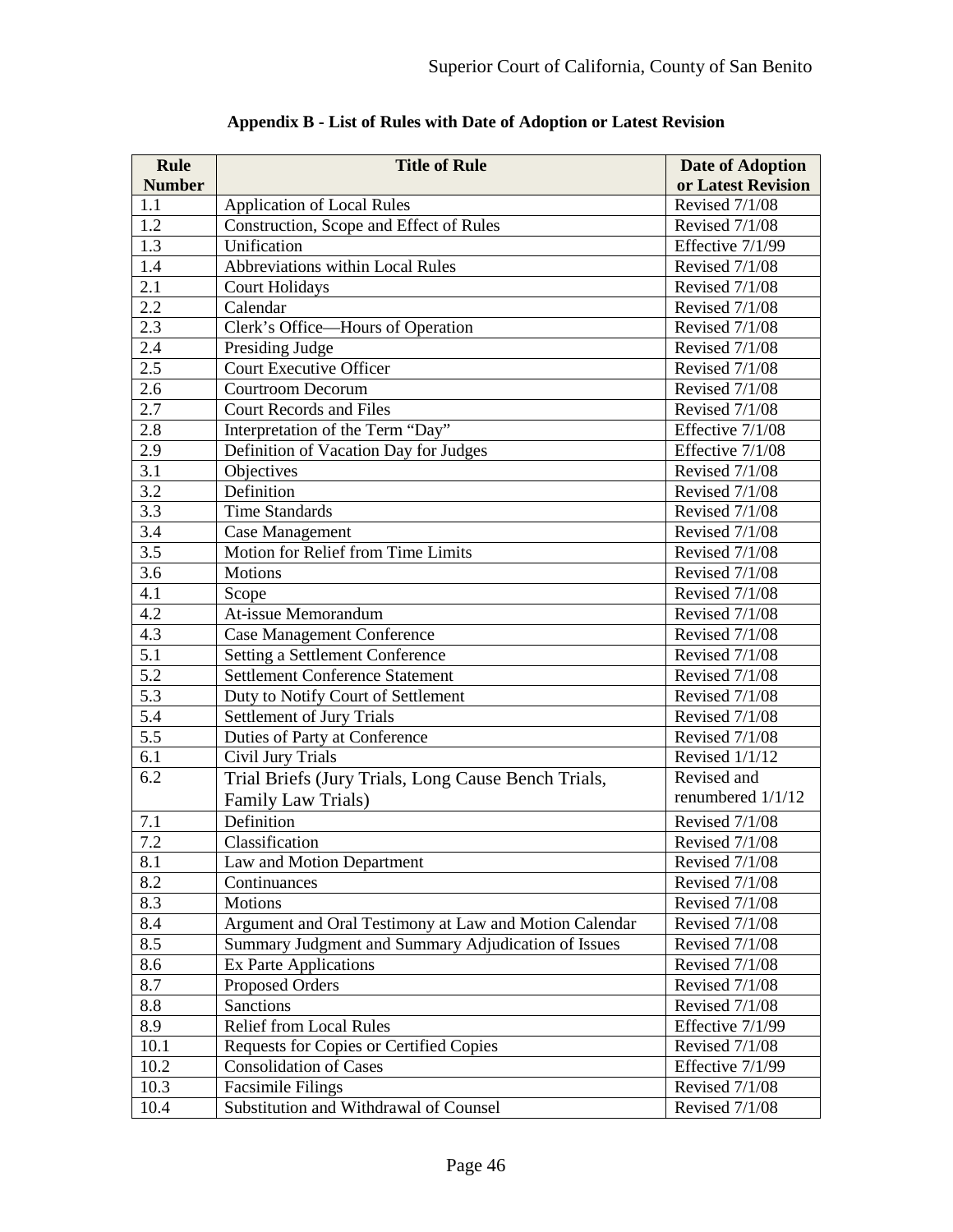| 10.5  | <b>Attorney Fees</b>                                     | Revised 1/1/12   |
|-------|----------------------------------------------------------|------------------|
| 10.6  | <b>Family Law Judgments</b>                              | Revised 7/1/08   |
| 10.7  | <b>Case Removed to Federal Court</b>                     | Revised 7/1/08   |
| 10.8  | Arbitration                                              | Revised 7/1/08   |
| 10.9  | Mediation                                                | Revised 7/1/08   |
| 10.10 | Interpreters                                             | Revised 7/1/08   |
| 10.11 | <b>Court Reporting Services</b>                          | Revised 1/1/12   |
| 11.1  | <b>General Rules</b>                                     | Revised 7/1/08   |
| 11.2  | <b>Financial Issues</b>                                  | Revised 1/1/11   |
| 11.3  | <b>Hearing Date</b>                                      | Revised $1/1/12$ |
| 11.4  | Motions and Order to Show Cause                          | Revised 7/1/08   |
| 11.5  | <b>Orders After Hearing</b>                              | Revised 7/1/08   |
| 11.6  | Child and Spousal Support                                | Revised 7/1/08   |
| 11.7  | <b>Ex Parte Orders</b>                                   | Revised 7/1/08   |
| 11.8  | <b>Restraining Orders</b>                                | Revised 7/1/08   |
| 11.9  | Child Custody and Visitation Issues                      | Revised 7/1/08   |
| 11.10 | Appointment of Court-Appointed Investigator or Evaluator | Revised 7/1/08   |
| 11.11 | Mediation of Visitation or Custody Issues                | Revised 7/1/08   |
| 11.12 | <b>Family Law Facilitator</b>                            | Revised 7/1/08   |
| 11.13 | <b>Child Support Commissioner</b>                        | Revised 1/1/11   |
| 11.14 | Co-Parenting Program                                     | Revised 7/1/08   |
| 11.15 | Court Communication Protocol for Domestic Violence and   | Effective 7/1/08 |
|       | <b>Child Custody Orders</b>                              |                  |
| 12.1  | Jury Commissioner                                        | Revised 7/1/08   |
| 12.2  | Juror Service                                            | Effective 7/1/99 |
| 12.3  | <b>Court Policy</b>                                      | Revised 7/1/08   |
| 12.4  | Length of Juror Service                                  | Revised 7/1/08   |
| 12.5  | Failure to Appear for Jury Duty When Summoned            | Revised 7/1/08   |
| 12.6  | Jury Compensation                                        | Revised 7/1/08   |
| 13.1  | Application                                              | Revised 7/1/08   |
| 13.2  | Purpose and Authority                                    | Revised 7/1/08   |
| 13.3  | <b>General Competency Requirement</b>                    | Revised 7/1/08   |
| 13.4  | Screening for Competency                                 | Revised 7/1/08   |
| 13.5  | Minimum Standards of Education or Training               | Revised $1/1/11$ |
| 13.6  | <b>Standards of Representation</b>                       | Revised 7/1/08   |
| 13.7  | Procedures for Reviewing and Resolving Complaints        | Revised 7/1/08   |
| 13.8  | Procedures for Informing the Court of the Interests of a | Revised 7/1/08   |
|       | Dependent Child                                          |                  |
| 13.9  | Timelines                                                | Revised 7/1/08   |
| 13.10 | <b>Guardians Ad Litem</b>                                | Revised 7/1/08   |
| 13.11 | Court Appointed Special Advocates (CASA)                 | Effective 7/1/08 |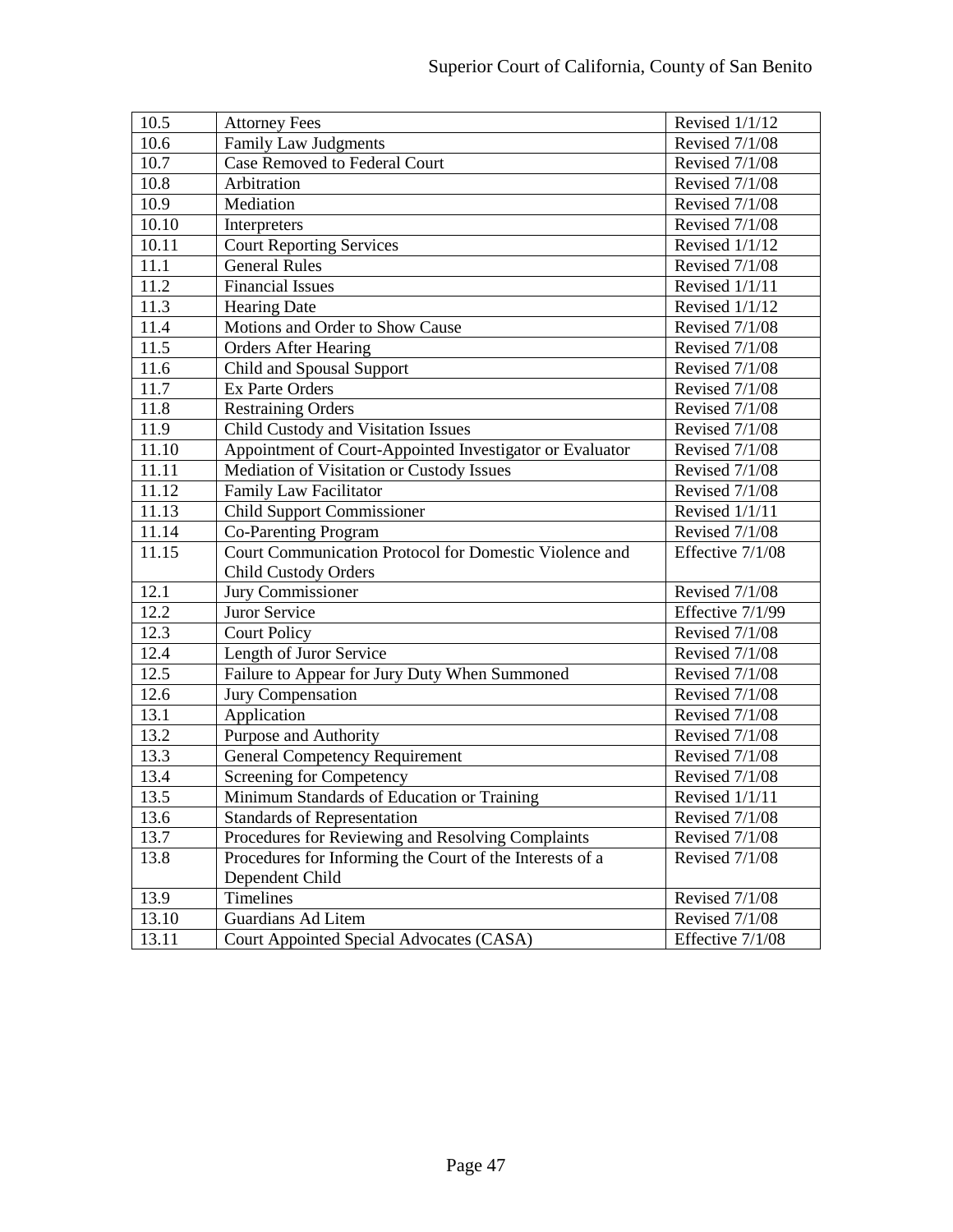# Index

# $\boldsymbol{A}$

# $\boldsymbol{C}$

| CRC (California Rules of Court)  1, 2, 3, 6, 8, 9, 13, 14, 15, 17, 19, 21, 23, 24, 25, 26, 27, 28, 29, 33, 35, 38, 41, 42 |  |
|---------------------------------------------------------------------------------------------------------------------------|--|
|                                                                                                                           |  |

# $\boldsymbol{D}$

# $\boldsymbol{E}$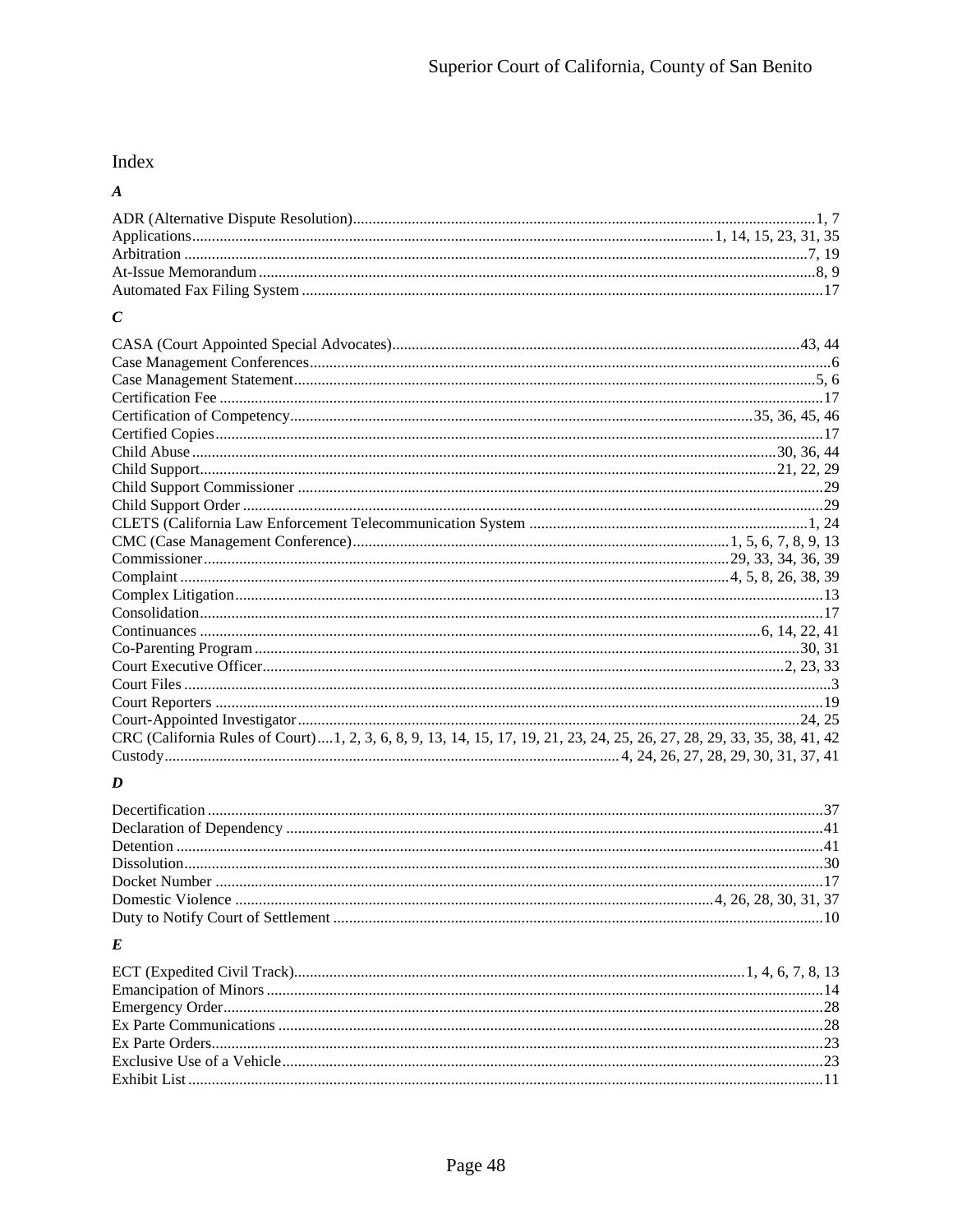## $\boldsymbol{F}$

## $\boldsymbol{G}$

#### $\pmb{H}$

## $\boldsymbol{I}$

#### $\bm{J}$

## $\boldsymbol{L}$

## $\pmb{M}$

| $\overline{N}$ |  |
|----------------|--|
|                |  |

# $\boldsymbol{o}$